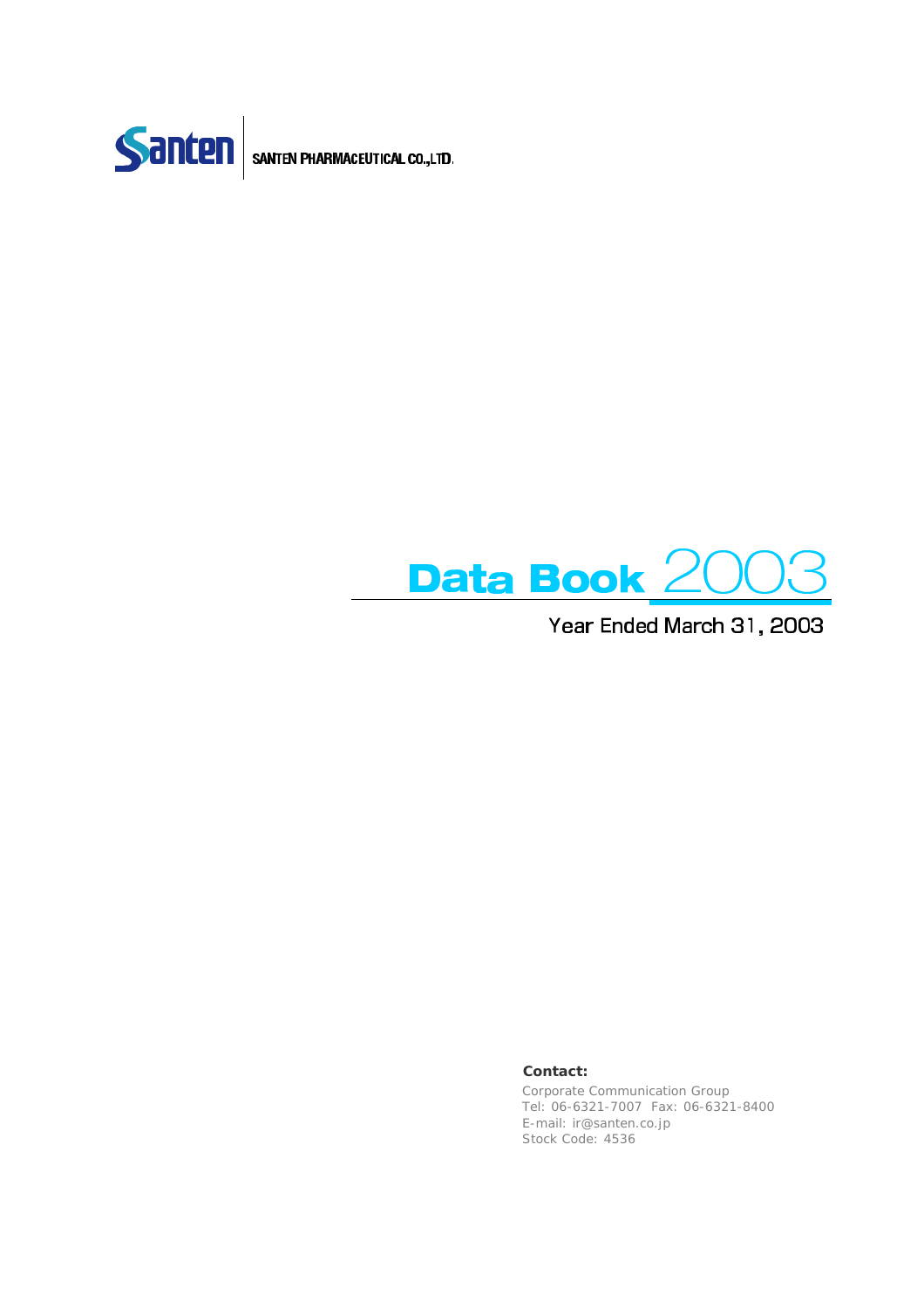### **2003-2005 Medium-term Management Plan**

To lay the groundwork for significant advances in the year ending March 31, 2007 and beyond, Santen will devote the next three years to thoroughly overhauling its earnings structure and bolstering its R&D capabilities. By doing so, Santen aims to evolve into a company that makes R&D - in the fields of ophthalmic and rheumatic/osteoarthritc treatments - the source of growth, in addition to its existing strength in sales and marketing.

### **I. Basic Objectives II. Financial Targets**

Billions of yen, except ROE

- **1. Restoration of Profitability**
- **2. Strengthening of R&D**
- **3. Reinforcement of Organizational Strength**

### **III. Key Issues**

### **1. Restoration of Profitability**

- $\Box$  Early profitability of U.S. operations
- $\Box$  Reduction of expenses
- o Maintenance and improvement of domestic earnings base

### **2. Strengthening of R&D**

- $\Box$  Accelerating new product development
- $\Box$  Enhancing the pipeline of drug candidates through focused resource allocation

#### **3. Reinforcement of Organizational Strength**

- $\Box$  Strengthening of corporate governance
- $\Box$  Employee education and enhancement of organizational management capabilities

Note: For details, please visit our Web site (http://www.santen.co.jp/ir/en/news/pdf/200302202.pdf).

Year ending March 2006 Net sales **93.0 93.0** 90.2 Operating income **18.0** 12.6 Net income  $\begin{array}{|c|c|c|c|c|} \hline \text{Net income} & \text{10.0} & \text{10.0} \ \hline \end{array}$ Return on equity (ROE)

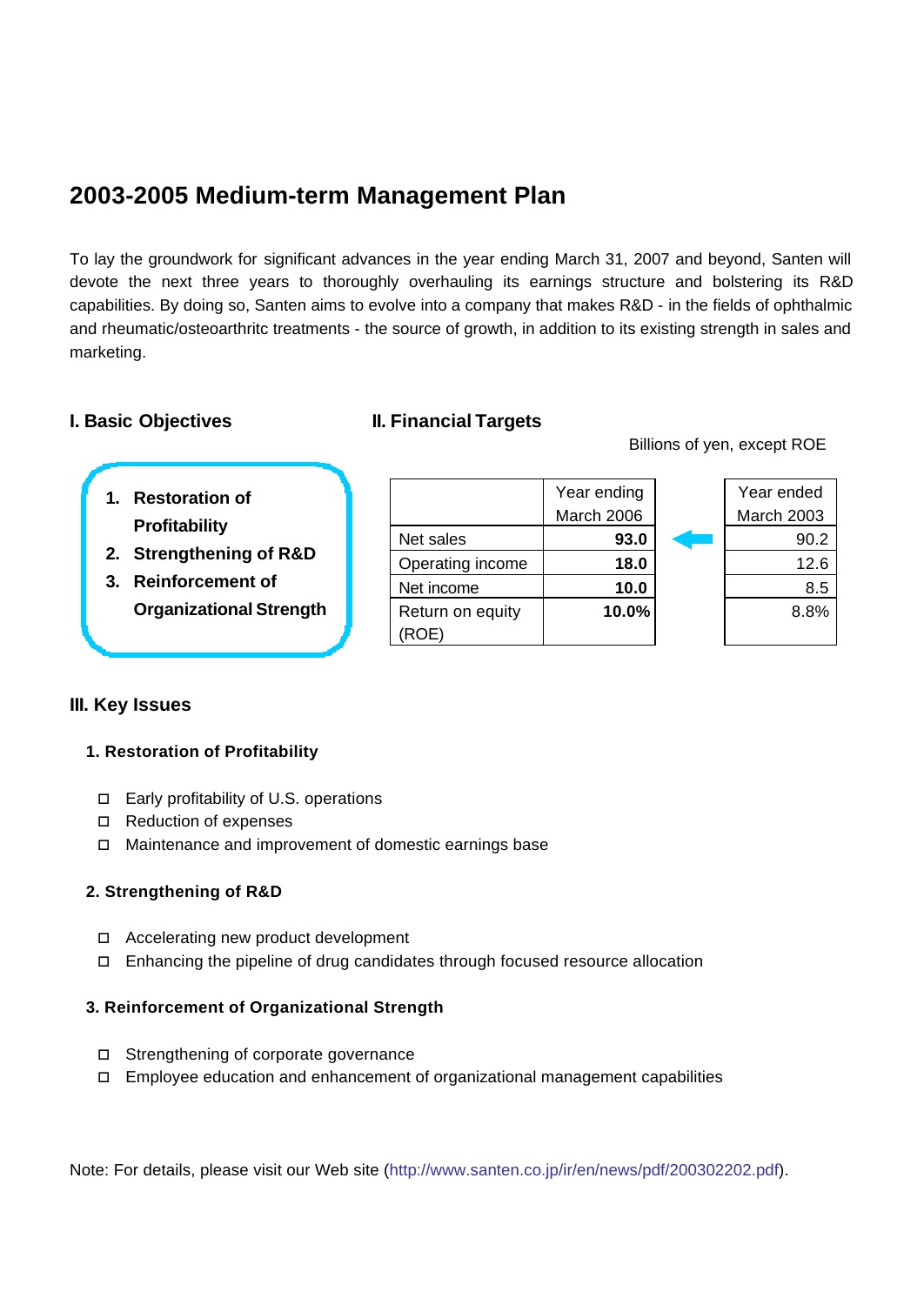## Contents



| <b>Financial highlights</b>       |                                              |                                                                      | $\mathbf{2}$   |
|-----------------------------------|----------------------------------------------|----------------------------------------------------------------------|----------------|
|                                   |                                              | Consolidated financial summary                                       | $\overline{c}$ |
|                                   |                                              | Consolidated balance sheets summary                                  | $\overline{c}$ |
|                                   |                                              | Consolidated financial indexes                                       | $\overline{c}$ |
|                                   |                                              | Consolidated - other figures                                         | 2              |
|                                   |                                              | Non-consolidated financial summary                                   | $\overline{c}$ |
| <b>Consolidated</b><br>nformation |                                              |                                                                      | 4              |
|                                   | Consolidated income statements               |                                                                      | 4              |
|                                   | Income statements details                    |                                                                      | 5              |
|                                   |                                              | Net sales                                                            | 5              |
|                                   |                                              | Selling, general and administrative expenses                         | 5              |
|                                   |                                              | Other income and expenses                                            | 5              |
|                                   |                                              | Extraordinary gain and loss                                          | 5              |
|                                   | Sales details                                |                                                                      | 6              |
|                                   |                                              | Sales of major prescription pharmaceuticals                          | 6              |
|                                   |                                              | Sales by division                                                    | 8              |
|                                   | Breakdown by region                          |                                                                      | 9              |
|                                   |                                              | Breakdown by geographic segment                                      | 9              |
|                                   |                                              | Overseas sales                                                       | 9              |
|                                   | Consolidated balance sheets                  |                                                                      | 10             |
|                                   |                                              | Assets                                                               | 10             |
|                                   |                                              | Liabilities and shareholders' equity                                 | 11             |
|                                   | Consolidated statements of cash flows        |                                                                      | 12             |
|                                   | Capital expenditures and number of employees |                                                                      | 13             |
|                                   |                                              | Capital expenditures                                                 | 13             |
|                                   |                                              | Depreciation and amortization                                        | 13             |
|                                   |                                              | Lease expenses                                                       | 13             |
|                                   |                                              | Number of employees                                                  | 13             |
|                                   | Affiliated companies                         |                                                                      | 14             |
|                                   |                                              | Santen group                                                         | 14             |
|                                   |                                              | Subsidiaries                                                         | 14             |
| Non-consolidated information      |                                              |                                                                      | 16             |
|                                   | Non-consolidated income statements           |                                                                      | 16             |
|                                   |                                              | Selling, general and administrative expenses                         | 16             |
|                                   |                                              | Sales by division                                                    | 17             |
|                                   | Non-consolidated balance sheets              |                                                                      | 18             |
|                                   |                                              | Assets                                                               | 18             |
|                                   |                                              | Liabilities and shareholders' equity                                 | 19             |
|                                   |                                              |                                                                      |                |
| <b>Reference information</b>      |                                              |                                                                      | 20             |
|                                   | Research & development                       |                                                                      | 20<br>20       |
|                                   |                                              | Pipeline of prescription pharmaceuticals<br>Major R&D collaborations | 21             |
|                                   |                                              | Pipeline of medical devices                                          | 21             |
|                                   |                                              | Changes from November 7, 2002                                        | 21             |
|                                   |                                              | Number of employees in R&D divisions                                 | 21             |
|                                   | Pharmaceutical market in Japan               |                                                                      | 22             |
|                                   |                                              | Revision of National Health Insurance (NHI) drug prices              | 22             |
|                                   |                                              | Major healthcare reforms                                             | 22             |
|                                   |                                              | Market shares                                                        | 23             |
|                                   |                                              | Market shares by therapeutic area - prescription ophthalmics         | 23             |
|                                   | Stock information                            |                                                                      | 24             |
|                                   |                                              | Stock price                                                          | 24             |
|                                   |                                              | Major shareholders                                                   | 24             |
|                                   |                                              | Shares, convertible bonds and stock option                           | 24             |
|                                   |                                              | Breakdown of shareholding by number of shares                        | 25             |
|                                   |                                              | Breakdown of shareholding by number of shareholders                  | 25             |
|                                   | News releases                                |                                                                      | 26             |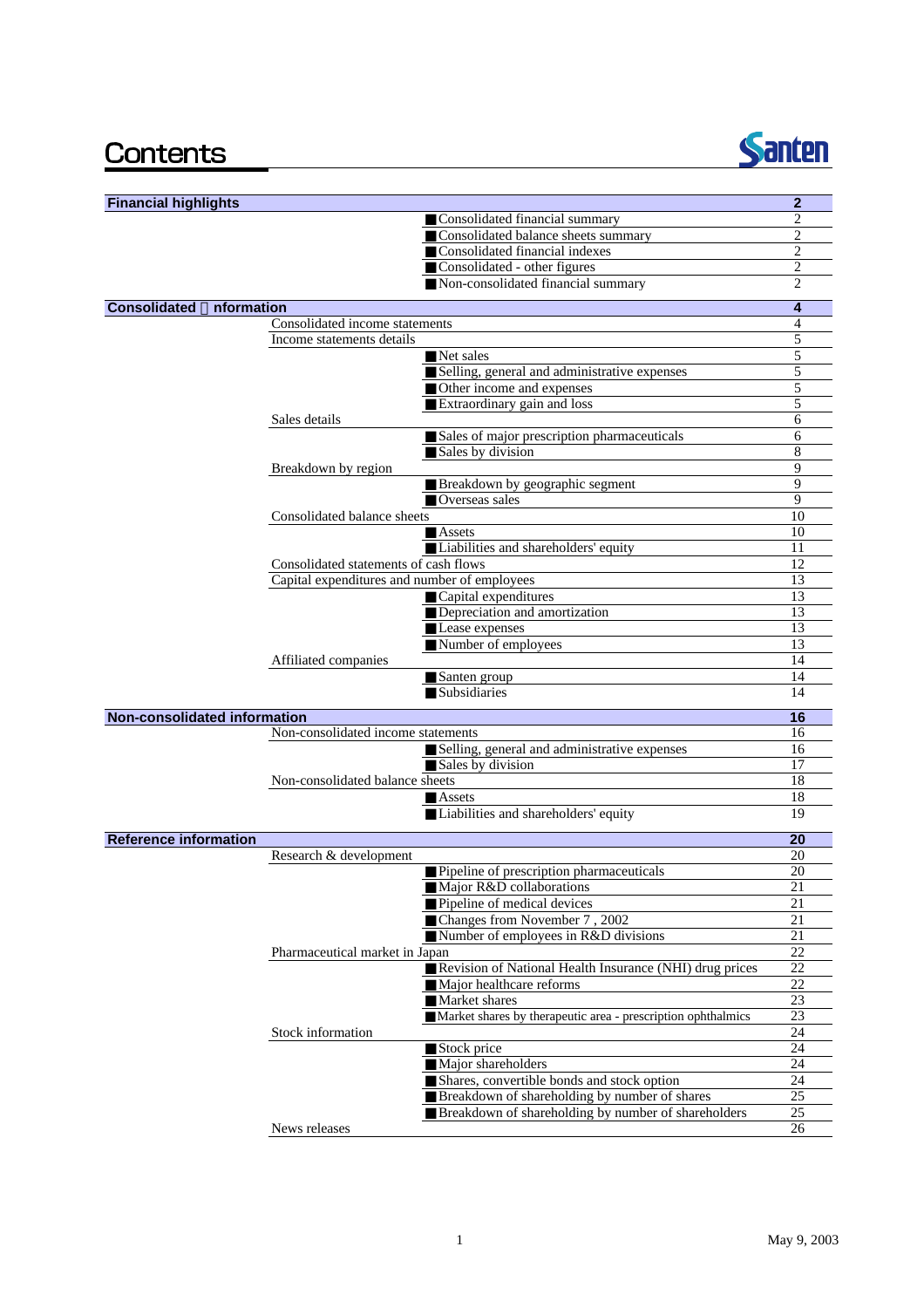# **Financial highlights**

### **Consolidated**

| Financial summary          |        |        |        |        |        |                       |                         | (Millions of yen)     |
|----------------------------|--------|--------|--------|--------|--------|-----------------------|-------------------------|-----------------------|
| <b>Year ended March 31</b> | 1999   | 2000   | 2001   | 2002   | 2003   | % Change<br>2003/2002 | 2004<br><b>Estimate</b> | % Change<br>2004/2003 |
| Net sales                  | 79.639 | 83,577 | 88.448 | 88,966 | 90.252 | 1.4                   | 90,800                  | 0.6                   |
| Operating income           | 16.625 | 17.508 | 16.538 | 11.790 | 12.697 | 7.7                   | 13.300                  | 4.7                   |
| Ordinary income            | 15,832 | 17.445 | 16.897 | 12.107 | 12.899 | 6.5                   | 14.800                  | 14.7                  |
| Net income                 | 8.105  | 7.941  | 7.713  | 5.305  | 8.502  | 60.3                  | 6.800                   | $-20.0$               |

| Balance sheets summary     |         |         |         |         |         | (Millions of yen)     |
|----------------------------|---------|---------|---------|---------|---------|-----------------------|
| <b>Year ended March 31</b> | 1999    | 2000    | 2001    | 2002    | 2003    | % Change<br>2003/2002 |
| Total assets               | 144.913 | 149.968 | 153.242 | 152.103 | 147.147 | $-3.3$                |
| Shareholders' equity       | 88,950  | 95,669  | 94.834  | 95.101  | 97.125  | 2.1                   |
| Interest-bearing debts     | 26,402  | 25,747  | 25,092  | 24.466  | 23,047  | $-5.8$                |

#### Financial indexes

| <b>Year ended March 31</b>          | 1999   | 2000   | 2001   | 2002   | 2003   | % Change<br>2003/2002 | 2004<br><b>Estimate</b> | % Change<br>2004/2003 |
|-------------------------------------|--------|--------|--------|--------|--------|-----------------------|-------------------------|-----------------------|
| EPS (yen)                           | 85.27  | 83.54  | 81.32  | 57.34  | 93.67  | 63.4                  | 77.33                   | $-17.4$               |
| Debt equity ratio (times)           | 0.29   | 0.27   | 0.26   | 0.25   | 0.23   |                       |                         |                       |
| PER (times)                         | 25.9   | 26.3   | 27.3   | 25.3   | 12.3   |                       |                         |                       |
| PBR (times)                         | 2.56   | 2.35   | 2.17   | 1.38   | 1.04   |                       |                         |                       |
| $ROE$ $(\%)$                        | 9.5    | 8.6    | 8.1    | 5.6    | 8.8    |                       |                         |                       |
| * Free cash flows (millions of yen) | 13.250 | 6.862  | 1,889  | 356    | 8.762  | 2,361.2               |                         |                       |
| * EBITDA (millions of yen)          | 22,868 | 20,608 | 21.633 | 18.479 | 14.738 | $-20.2$               |                         |                       |

\*Free cash flows = (Cash flows from operating activities) - (Capital expenditures)

Not adjusting decrease in trade receivables for fiscal years ending on holidays.

\*EBITDA = (Income before income taxes) + (Interest expenses) + (Depreciation and amortization)

#### Other figures

| <b>Year ended March 31</b>            | 1999  | <b>2000</b> | 2001   | 2002   | 2003   | % Change<br>2003/2002 | 2004<br><b>Estimate</b> | % Change<br>2004/2003 |
|---------------------------------------|-------|-------------|--------|--------|--------|-----------------------|-------------------------|-----------------------|
| R&D expenses (millions of yen)        | 7.334 | 9.220       | 10.510 | 12.186 | 12.719 | 4.4                   | 13.000                  | 2.2                   |
|                                       |       |             |        |        |        |                       |                         |                       |
| Capital expenditures (millions of yen | 2,018 | 2.222       | 3.039  | 8.516  | 4,134  | $-51.5$               | 3.930                   | $-4.9$                |
| Depreciation and amortization         |       |             |        |        |        |                       |                         |                       |
| (millions of yen)                     | 4.343 | 4.045       | 4.336  | 3.837  | 3.638  | $-5.2$                | 4.190                   | 15.2                  |
| Number of employees                   | 2.037 | 2.093       | 2.167  | 2.463  | 2,500  |                       |                         |                       |

#### **Non-consolidated**

Financial summary

| <b>Year ended March 31</b>         | 1999   | <b>2000</b> | 2001   | 2002   | 2003   | % Change<br>2003/2002 | 2004<br><b>Estimate</b> | % Change<br>2004/2003 |
|------------------------------------|--------|-------------|--------|--------|--------|-----------------------|-------------------------|-----------------------|
| Net sales (millions of yen)        | 74.498 | 79.669      | 84.295 | 82,990 | 82,372 | $-0.7$                | 82,600                  | 0.3                   |
| Operating income (millions of yen) | 15,979 | 17.596      | 18.712 | 15.586 | 17.329 | 11.2                  | 17.000                  | $-1.9$                |
| Recurring income (millions of yen) | 16.029 | 17.708      | 19.072 | 16.060 | 17.011 | 5.9                   | 19.100                  | 12.3                  |
| Net income (millions of yen)       | 8.192  | 8.312       | 10.165 | 9.932  | 871    | $-91.2$               | 11.300                  | 1,196.9               |
| Dividends per share (yen)          | 12     | 12          | 20     | 20     | 20     |                       | 20                      |                       |
| Payout ratio $(\%)$                | 13.9   | 13.7        | 18.5   | 18.5   | 215.1  |                       |                         |                       |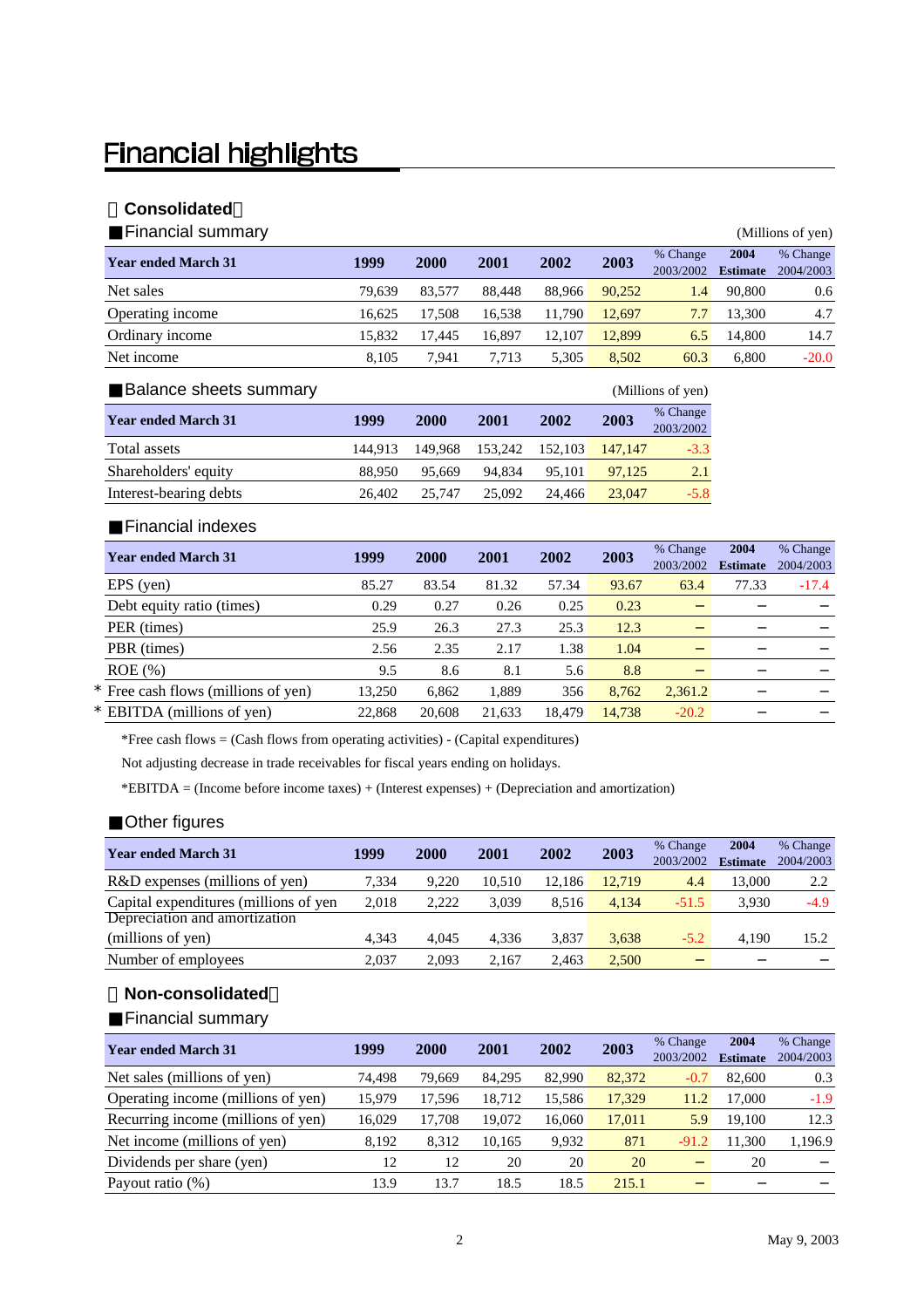















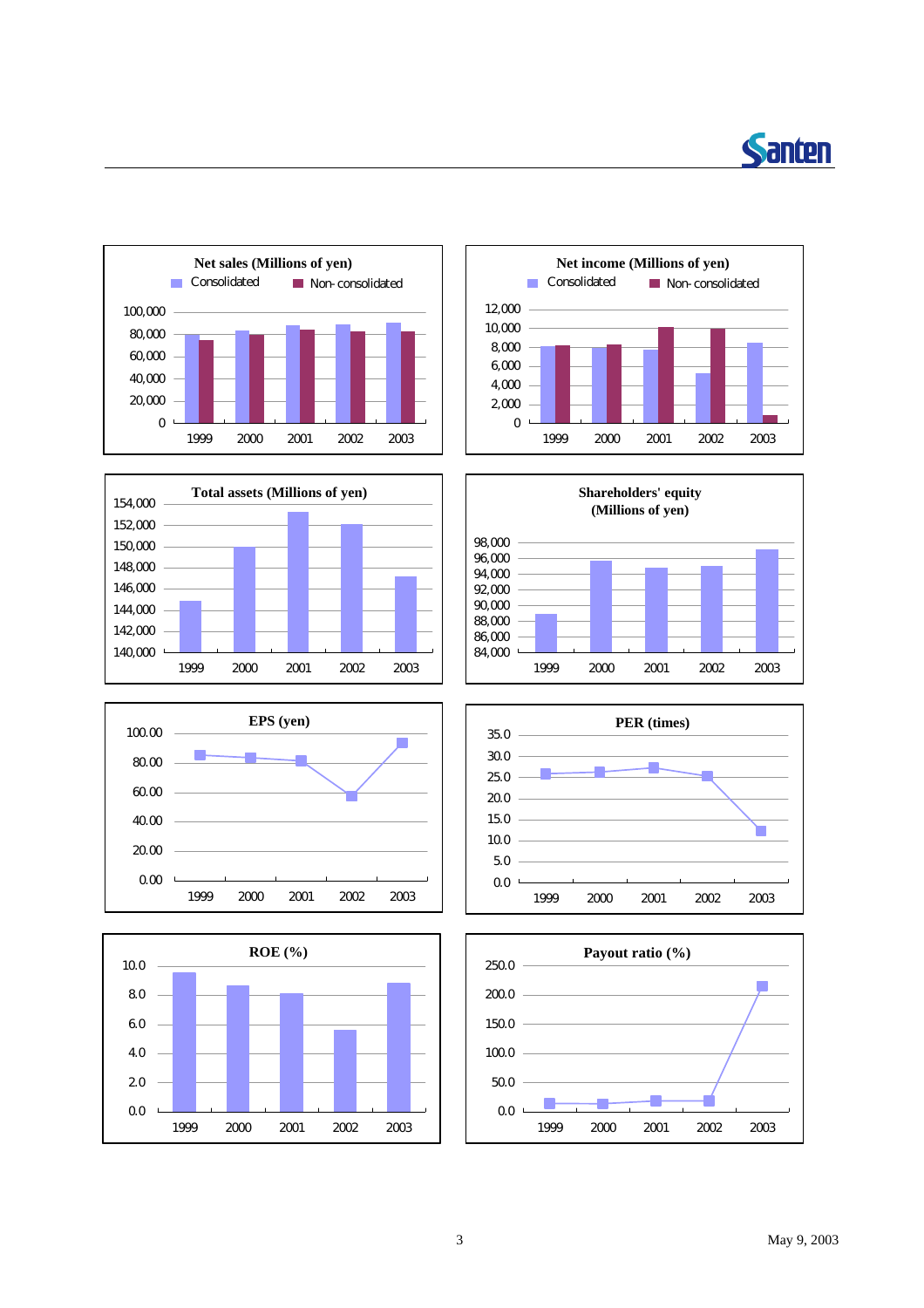# **Consolidated Information**

|                                              |        |          |          |        |        | (Millions of yen)     |
|----------------------------------------------|--------|----------|----------|--------|--------|-----------------------|
| <b>Year ended March 31</b>                   | 1999   | 2000     | 2001     | 2002   | 2003   | % Change<br>2003/2002 |
| <b>Net sales</b>                             | 79,639 | 83,577   | 88,448   | 88,966 | 90,252 | 1.4                   |
| Cost of sales                                | 32,670 | 32,175   | 33,363   | 32,699 | 32,271 | $-1.3$                |
| (Percentage of net sales)                    | 41.0%  | 38.5%    | 37.7%    | 36.8%  | 35.7%  |                       |
| <b>Gross profit</b>                          | 46,968 | 51,401   | 55,085   | 56,266 | 57,981 | 3.0                   |
| (Percentage of net sales)                    | 59.0%  | 61.5%    | 62.3%    | 63.2%  | 64.3%  |                       |
| Selling, general and administrative expenses | 30,343 | 33,893   | 38,546   | 44,475 | 45,284 | 1.8                   |
| (Percentage to net sales)                    | 38.1%  | 40.6%    | 43.6%    | 50.0%  | 50.2%  |                       |
| R&D expenses                                 | 7,334  | 9,220    | 10,510   | 12,186 | 12,719 | 4.4                   |
| (Percentage of net sales)                    | 9.2%   | 11.0%    | 11.9%    | 13.7%  | 14.1%  |                       |
| <b>Operating income</b>                      | 16,625 | 17,508   | 16,538   | 11,790 | 12,697 | 7.7                   |
| (Percentage to net sales)                    | 20.9%  | 20.9%    | 18.7%    | 13.2%  | 14.1%  |                       |
| Non-operating income                         | 1,308  | 1,338    | 1,414    | 1,128  | 1,269  | 12.5                  |
| Non-operating expenses                       | 2,101  | 1,400    | 1,055    | 811    | 1,066  | 31.4                  |
| <b>Ordinary income</b>                       | 15,832 | 17,445   | 16,897   | 12,107 | 12,899 | 6.5                   |
| (Percentage of net sales)                    | 19.9%  | 20.9%    | 19.1%    | 13.6%  | 14.3%  |                       |
| Extraordinary gain                           | 313    | 202      | 57       | 952    | 17     | $-98.2$               |
| Extraordinary loss                           | 177    | 3,225    | 1,434    | 380    | 2,969  | 680.2                 |
| Income before income taxes                   | 15,968 | 14,422   | 15,520   | 12,678 | 9,947  | $-21.5$               |
| (Percentage of net sales)                    | 20.1%  | 17.3%    | 17.5%    | 14.3%  | 11.0%  |                       |
| Income taxes - current                       | 8,351  | 8,508    | 8,973    | 6,932  | 463    | $-93.3$               |
| Income taxes - deferred                      | $-488$ | $-2,027$ | $-1,166$ | 440    | 981    | 122.6                 |
| <b>Net income</b>                            | 8,105  | 7,941    | 7,713    | 5,305  | 8,502  | 60.3                  |
| (Percentage of sales)                        | 10.2%  | 9.5%     | 8.7%     | 6.0%   | 9.4%   |                       |

### Exchange rates

|                            |        |             |        |        |        | (Yen)                   |
|----------------------------|--------|-------------|--------|--------|--------|-------------------------|
| <b>Year ended March 31</b> | 1999   | <b>2000</b> | 2001   | 2002   | 2003   | 2004<br><b>Estimate</b> |
| Exchange rate: US dollar   | 120.55 | 106.15      | 110.54 | 125.57 | 121.87 | 123.00                  |
| Euro                       |        | 106.32      | 100.02 | 110.07 | 119.93 | 120.00                  |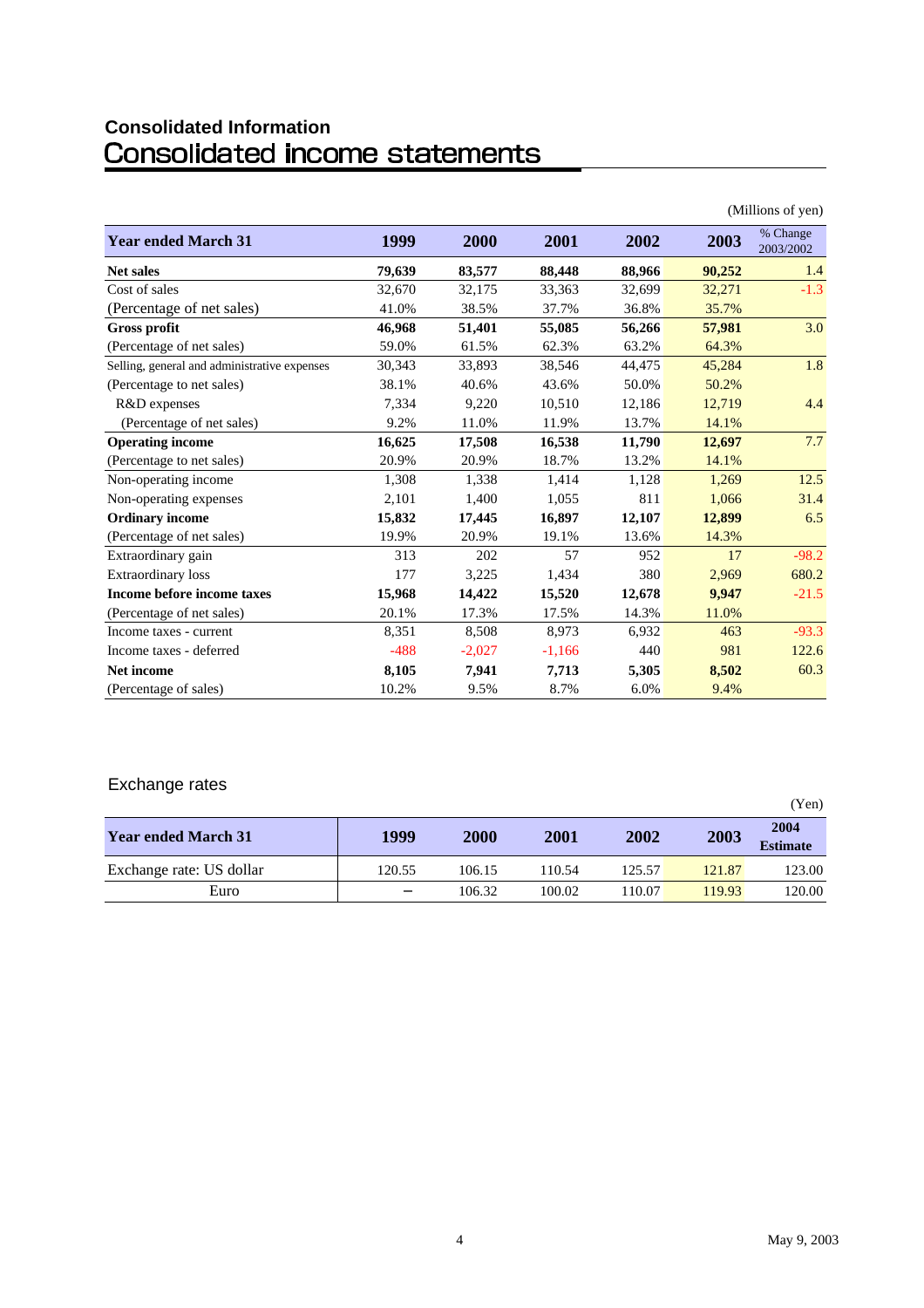

#### Major change in income statements

| Net sales<br>(Millions of yen) |        |        |                     |  |  |  |
|--------------------------------|--------|--------|---------------------|--|--|--|
| <b>Year ended March 31</b>     | 2002   | 2003   | Change<br>2003/2002 |  |  |  |
| Cravit ophthalmic solution     | 12,338 | 12,691 | 2.9                 |  |  |  |
| Tarivid ophthalmic solution    | 7,184  | 5,566  | $-22.5$             |  |  |  |
| Ouixin                         | 545    | 1,399  | 156.7               |  |  |  |
| Detantol                       | 593    | 1,498  | 152.6               |  |  |  |
| Livostin                       | 2,225  | 3.028  | 36.1                |  |  |  |
| Hyalein                        | 12,130 | 13,156 | 8.5                 |  |  |  |
| Azulfidine EN tablets          | 2.605  | 2,880  | 10.5                |  |  |  |
| OTC pharmaceuticals            | 6,592  | 5,656  | $-14.2$             |  |  |  |

### Selling, general and administrative expenses (Millions of yen)

| <b>Year ended March 31</b> | 1999  | <b>2000</b> | 2001   | 2002   | 2003   | % Change<br>2003/2002 |
|----------------------------|-------|-------------|--------|--------|--------|-----------------------|
| Personnel expenses         | 9.070 | 9,615       | 10.049 | 11.919 | 12.084 | 1.4                   |
| Sales promotion expenses   | 1.990 | 2.499       | 3.366  | 4.014  | 4.253  | 6.0                   |
| Royalty expenses           | 2,181 | 2.174       | 2.552  | 2.457  | 2,173  | $-11.5$               |
| Advertising expenses       | 2,186 | 2,183       | 1.578  | 2.189  | 2.218  | 1.4                   |
| R&D expenses               | 7.334 | 9.220       | 10.510 | 12.186 | 12,719 | 4.4                   |

### Other income and expenses (Millions of yen)

| <b>Year ended March 31</b>                 | 1999 | 2000 | 2001 | 2002 | 2003 | % Change<br>2003/2002 |
|--------------------------------------------|------|------|------|------|------|-----------------------|
| Interest and dividend income               | 657  | 565  | 578  | 304  | 268  | $-11.8$               |
| Royalty income                             | 158  | 189  |      |      |      |                       |
| Interest expenses                          | 587  | 461  | 430  | 465  | 480  | 3.2                   |
| Loss on sales of investment securities     | 187  | 42   |      |      |      |                       |
| Loss on valuation of investment securities | 298  | 134  |      |      |      |                       |
| Amortization expenses of goodwill          | 731  | 590  | 239  | 263  | 287  | 9.0                   |

### Extraordinary gain and loss (Millions of yen)

| <b>Year ended March 31</b>                                           | 1999 | <b>2000</b> | 2001 | 2002 | 2003  | % Change<br>2003/2002 |
|----------------------------------------------------------------------|------|-------------|------|------|-------|-----------------------|
| Gain on settlement of suit regarding Princeton Bonds                 |      |             |      | 886  |       |                       |
| Gain on sale of investment securities                                | 264  |             |      | 32   | 15    | $-52.0$               |
| Loss on valuation of investment securities                           |      | 991         |      | 178  | 601   | 237.5                 |
| Loss on cancellation of corporate investment fund                    | 122  |             |      |      |       |                       |
| Amortization of unfunded portion of<br>retirement benefit obligation |      | 2,037       |      |      |       |                       |
| Loss on withdrawal of OTC products                                   |      |             | 906  |      |       |                       |
| Special premium payment incurred<br>upon secession from pension fund |      |             |      |      | 2,202 |                       |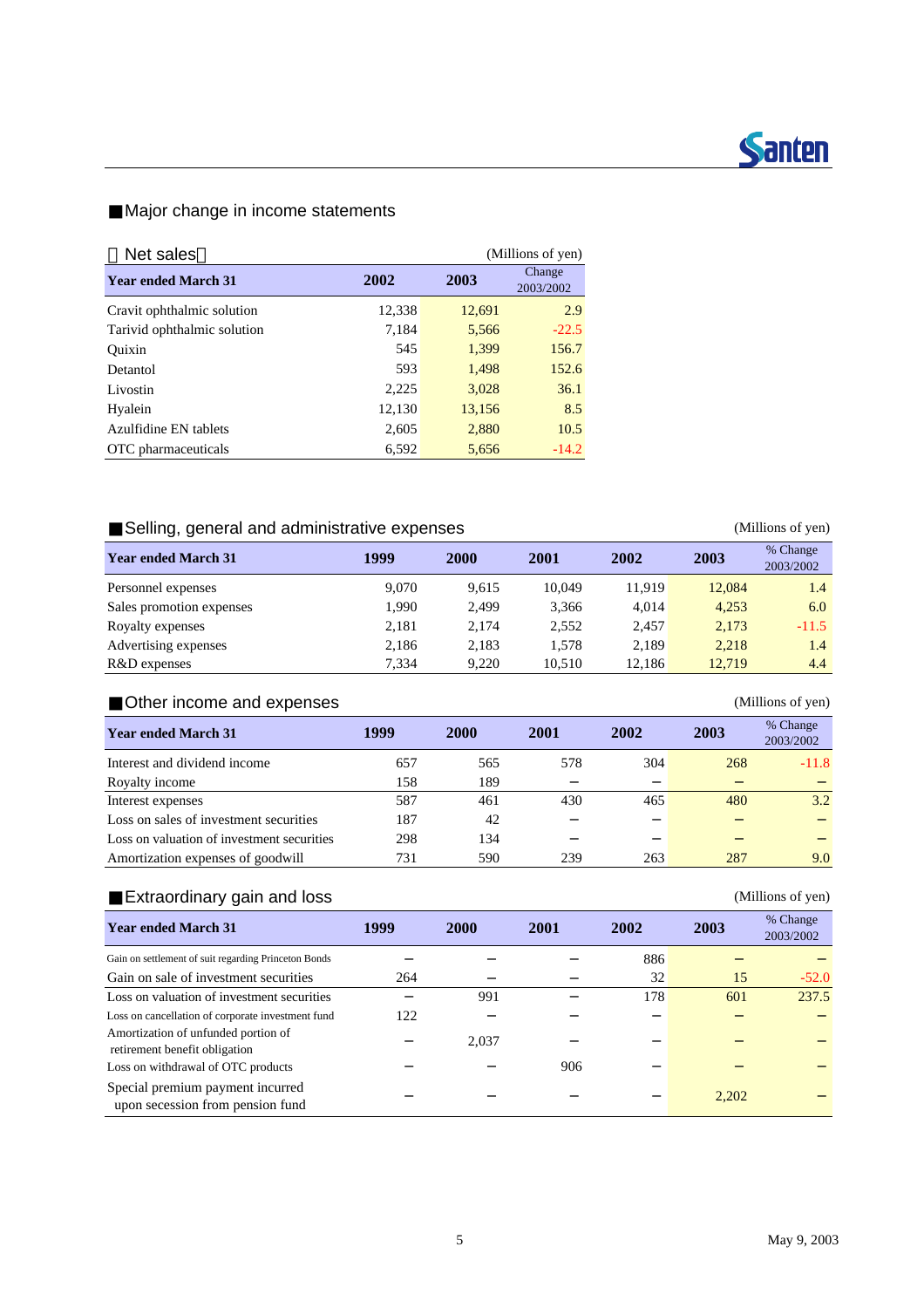# Sales details

#### Sales of major prescription pharmaceuticals

| <b>Therapeutic category</b>        | <b>Generic name/formulation</b>                           | <b>Brand name</b>        | <b>Region</b>  | Lanched            |
|------------------------------------|-----------------------------------------------------------|--------------------------|----------------|--------------------|
|                                    | levofloxacin/ophthalmic solution                          | Cravit                   | Japan          | Apr-00             |
| Bacterial conjunctivitis           | ofloxacin/ophthalmic solution                             | Quixin<br><b>Tarivid</b> | U.S.A.         | $Nov-00$<br>Sep-87 |
|                                    | timolol maleate/ophthalmic solution                       | <b>Timoptol</b>          | Japan<br>Japan | $Sep-81$           |
|                                    | timotol maleate/<br>long-acting ophthalmic solution       | <b>Timoptol XE</b>       | Japan          | Nov-99             |
| Glaucoma                           | dipivefrine hydrochloride                                 | Pivalephrine             | Japan          | Dec-88             |
|                                    | bunazosin hydrochloride                                   | <b>Detantol</b>          | Japan          | $Sep-01$           |
|                                    | timolol ophthalmic solution                               | <b>Betimol</b>           | U.S.A.         | $Jun-95$           |
|                                    | levocabastine hydrochloride/                              | <b>Livostin</b>          | Japan          | $Jan-01$           |
|                                    | ophthalmic solution                                       |                          |                |                    |
| Allergy                            | pemirolast potassium/ophthalmic solution                  | <b>Alegysal</b>          | Japan          | Apr-95             |
|                                    |                                                           | <b>Alamast</b>           | U.S.A.         | $Jul-00$           |
|                                    | ketotifen fumarate/ophthalmic solution                    | <b>Zaditen</b>           | Japan          | $Jul-91$           |
| Corneal disease                    | sodium hyaluronate/ophthalmic solution                    | <b>Hyalein</b>           | Japan          | $Jun-95$           |
| Inflammation                       | fluorometholone/ophthalmic solution                       | <b>Flumetholon</b>       | Japan          | $Oct-75$           |
| Early-stage senile cataract        | pirenoxine/ophthalmic solution                            | <b>Kary Uni</b>          | Japan          | Jul-92             |
| Adjuvant for ophthalmic operations | sodium hyaluronate/<br>adjuvant for ophthalmic operations | <b>Opegan Hi</b>         | Japan          | $Jan-95$           |
| Perfusate/lotion                   | oxiglutatione/ophthalmic perfusate and lotion             | <b>BSS PLUS</b>          | Japan          | Jan-92             |
| Rheumatoid arthritis               | bucillamine/tablet                                        | <b>Rimatil</b>           | Japan          | Sep-87             |
|                                    | salazosulfapyridine/enteric coated tablet                 | <b>Azulfidine EN</b>     | Japan          | Dec-95             |

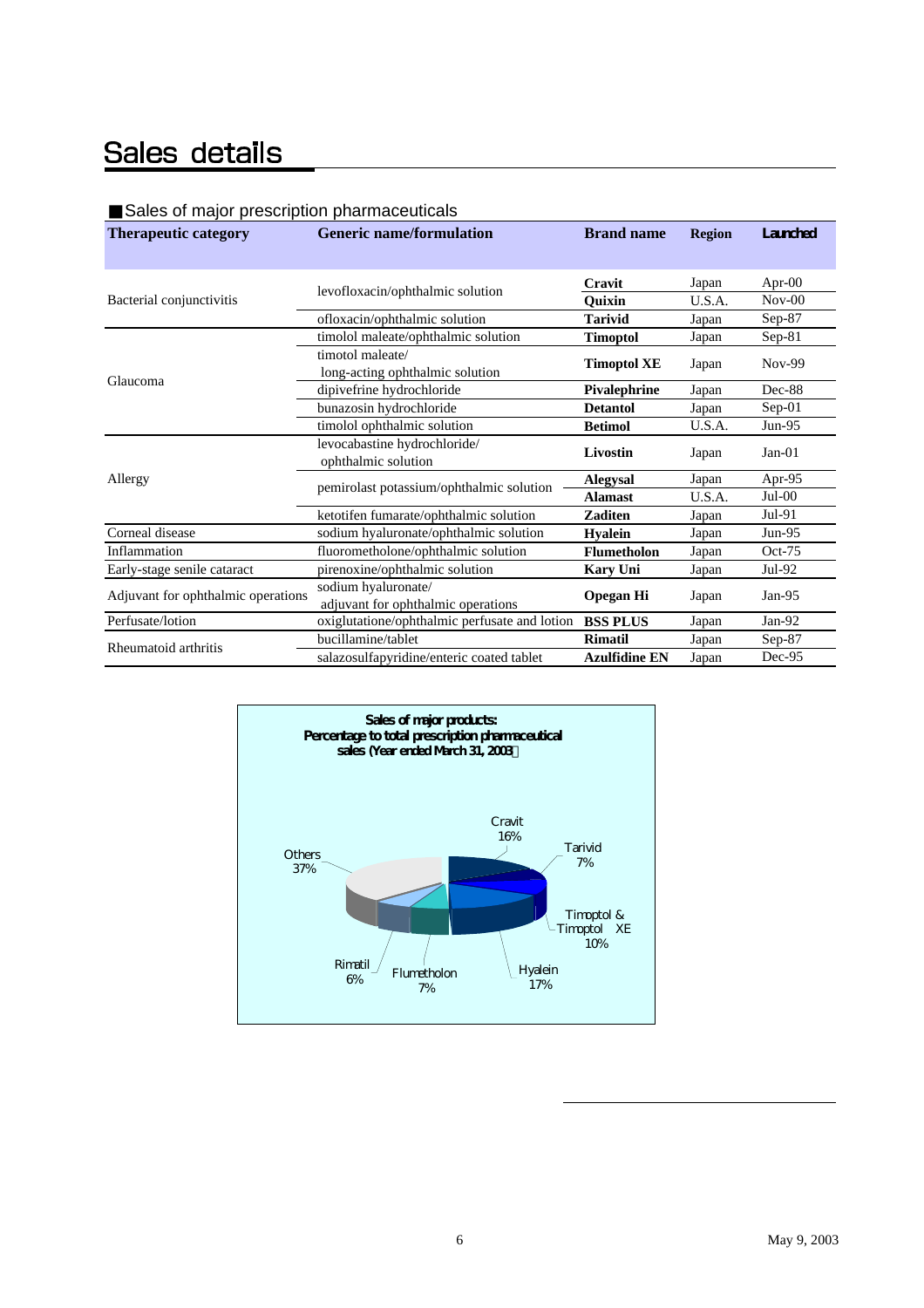

|        |        |                     |        |        |                      |                         |                      | (million of yen)     |
|--------|--------|---------------------|--------|--------|----------------------|-------------------------|----------------------|----------------------|
|        |        | Year ended March 31 |        |        |                      | Year ended March 31     |                      |                      |
| 1999   | 2000   | 2001                | 2002   | 2003   | %Change<br>2003/2002 | 2004<br><b>Estimate</b> | %Change<br>2004/2003 | <b>Brand name</b>    |
|        |        | 8,543               | 12,338 | 12,691 | 2.9                  | 12,920                  | 1.8                  | Cravit               |
|        |        | 189                 | 545    | 1,399  | 156.7                | 1,840                   | 31.5                 | Ouixin               |
| 16,807 | 17,838 | 11,639              | 7,184  | 5,566  | $-22.5$              | 4,980                   | $-10.5$              | <b>Tarivid</b>       |
| 7,537  | 7,418  | 6,363               | 5,745  | 5,289  | $-7.9$               | 4,890                   | $-7.5$               | <b>Timoptol</b>      |
|        | 514    | 1,634               | 2,145  | 2,477  | 15.4                 | 2,690                   | 8.6                  | <b>Timoptol XE</b>   |
| 2,342  | 1,693  | 1,135               | 848    | 628    | $-25.9$              | 600                     | $-4.5$               | Pivalephrine         |
|        |        |                     | 593    | 1,498  | 152.6                | 2,060                   | 37.5                 | <b>Detantol</b>      |
| 438    | 387    | 229                 | 892    | 856    | $-4.0$               | 1,040                   | 21.5                 | <b>Betimol</b>       |
|        |        | 1,204               | 2,225  | 3,028  | 36.1                 | 3,440                   | 13.6                 | <b>Livostin</b>      |
| 996    | 1,011  | 1,016               | 865    | 848    | $-2.0$               | 850                     | 0.2                  | <b>Alegysal</b>      |
|        |        | 80                  | 207    | 199    | $-3.9$               | 250                     | 25.6                 | <b>Alamast</b>       |
| 6,320  | 4,643  | 4,718               | 166    |        |                      |                         |                      | <b>Zaditen</b>       |
| 7,571  | 9,281  | 10,758              | 12,130 | 13,156 | 8.5                  | 13,380                  | 1.7                  | <b>Hyalein</b>       |
| 5,211  | 5,566  | 5,938               | 5,792  | 5,234  | $-9.6$               | 5,150                   | $-1.6$               | <b>Flumetholon</b>   |
| 2,495  | 2,743  | 2,909               | 3,092  | 3,326  | 7.6                  | 3,180                   | $-4.4$               | <b>Kary Uni</b>      |
| 2,292  | 2,496  | 2,449               | 2,319  | 2,305  | $-0.6$               | 2,190                   | $-5.0$               | <b>Opegan Hi</b>     |
| 1,927  | 2,086  | 2,058               | 2,010  | 1,505  | $-25.1$              | 1,240                   | $-17.6$              | <b>BSS PLUS</b>      |
| 4,160  | 4,209  | 4,380               | 4,685  | 4,751  | 1.4                  | 4,920                   | 3.6                  | <b>Rimatil</b>       |
| 1,732  | 2,095  | 2,349               | 2,605  | 2,880  | 10.5                 | 3,040                   | 5.6                  | <b>Azulfidine EN</b> |

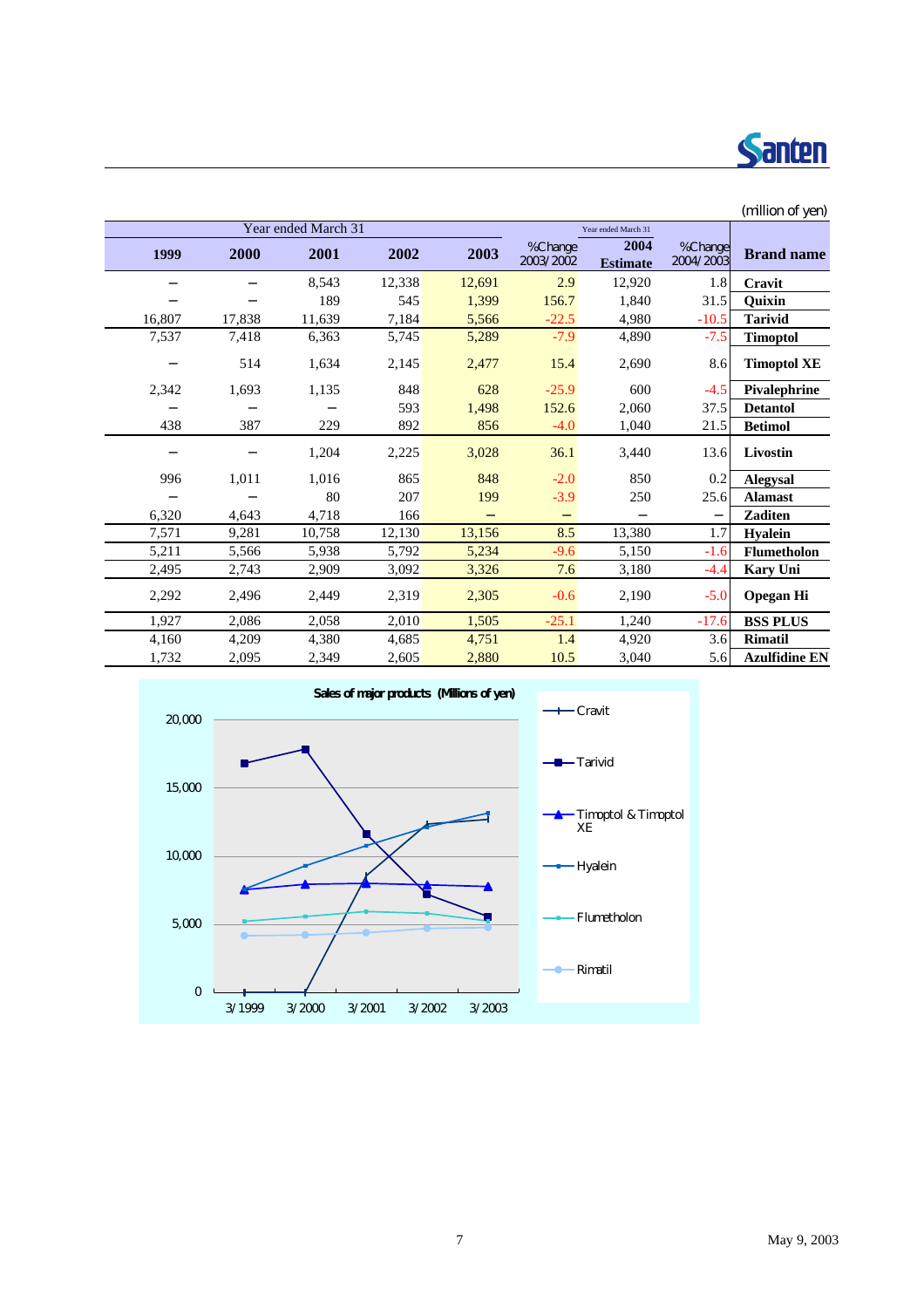# Sales details

| Sales by division                  |        |             |             |        |        | (Millions of yen)     |
|------------------------------------|--------|-------------|-------------|--------|--------|-----------------------|
| <b>Year ended March 31</b>         | 1999   | <b>2000</b> | <b>2001</b> | 2002   | 2003   | % Change<br>2003/2002 |
| Prescription pharmaceuticals       | 69,090 | 73.168      | 78,878      | 78.149 | 79,345 | 1.5                   |
| Ophthalmic                         | 61,708 | 65.561      | 71,231      | 70,043 | 71,122 | 1.5                   |
| Anti-rheumatic                     | 5,893  | 6.305       | 6,729       | 7,291  | 7.631  | 4.7                   |
| Other prescription pharmaceuticals | 1,488  | 1,301       | 916         | 814    | 591    | $-27.4$               |
| OTC pharmaceuticals                | 6.445  | 6.964       | 5.225       | 6.592  | 5.656  | $-14.2$               |
| Medical devices                    | 980    | 1.017       | 1.144       | 916    | 918    | 0.3                   |
| Others                             | 3,122  | 2,425       | 3.170       | 3.308  | 4.332  | 30.9                  |
| Total net sales                    | 79,639 | 83,577      | 88.448      | 88.966 | 90,252 | 1.4                   |

| [Domestic]                         |        |             |        |        |        | (Millions of yen)     |
|------------------------------------|--------|-------------|--------|--------|--------|-----------------------|
| <b>Year ended March 31</b>         | 1999   | <b>2000</b> | 2001   | 2002   | 2003   | % Change<br>2003/2002 |
| Prescription pharmaceuticals       | 65,779 | 70.018      | 75.435 | 72,270 | 72,010 | $-0.4$                |
| Ophthalmic                         | 58.649 | 62.637      | 67.919 | 64.425 | 64,009 | $-0.6$                |
| Anti-rheumatic                     | 5.760  | 6.182       | 6.661  | 7.156  | 7.537  | 5.3                   |
| Other prescription pharmaceuticals | 1,369  | 1,198       | 853    | 688    | 463    | $-32.7$               |
| OTC pharmaceuticals                | 6.432  | 6.947       | 5.207  | 6.555  | 5.623  | $-14.2$               |
| Medical devices                    | 980    | 1.017       | 1.143  | 839    | 853    | 1.7                   |
| Others                             | 787    | 807         | 966    | 982    | 1.245  | 26.8                  |
| Total net sales                    | 73.980 | 78.789      | 82.753 | 80.647 | 79.732 | $-1.1$                |
| Percentage of total net sales)     | 92.9%  | 94.3%       | 93.6%  | 90.7%  | 88.3%  |                       |

| [Overseas]                         | (Millions of yen) |             |             |       |        |                       |  |  |  |  |  |  |
|------------------------------------|-------------------|-------------|-------------|-------|--------|-----------------------|--|--|--|--|--|--|
| <b>Year ended March 31</b>         | 1999              | <b>2000</b> | <b>2001</b> | 2002  | 2003   | % Change<br>2003/2002 |  |  |  |  |  |  |
| Prescription pharmaceuticals       | 3,311             | 3,150       | 3.443       | 5,878 | 7,335  | 24.8                  |  |  |  |  |  |  |
| Ophthalmic                         | 3.059             | 2.924       | 3.312       | 5.617 | 7.112  | 26.6                  |  |  |  |  |  |  |
| Anti-rheumatic                     | 133               | 123         | 67          | 134   | 94     | $-29.9$               |  |  |  |  |  |  |
| Other prescription pharmaceuticals | 119               | 103         | 63          | 126   | 128    | 1.9                   |  |  |  |  |  |  |
| OTC drugs                          | 13                | 17          | 47          | 36    | 32     | $-10.7$               |  |  |  |  |  |  |
| Medical devices                    |                   |             |             | 76    | 65     | $-14.5$               |  |  |  |  |  |  |
| Others                             | 2,335             | 1.618       | 2.204       | 2,325 | 3.086  | 32.7                  |  |  |  |  |  |  |
| Total overseas sales               | 5.659             | 4.788       | 5.695       | 8.318 | 10.519 | 26.5                  |  |  |  |  |  |  |
| (Percentage of total net sales)    | 7.1%              | 5.7%        | 6.4%        | 9.3%  | 11.7%  |                       |  |  |  |  |  |  |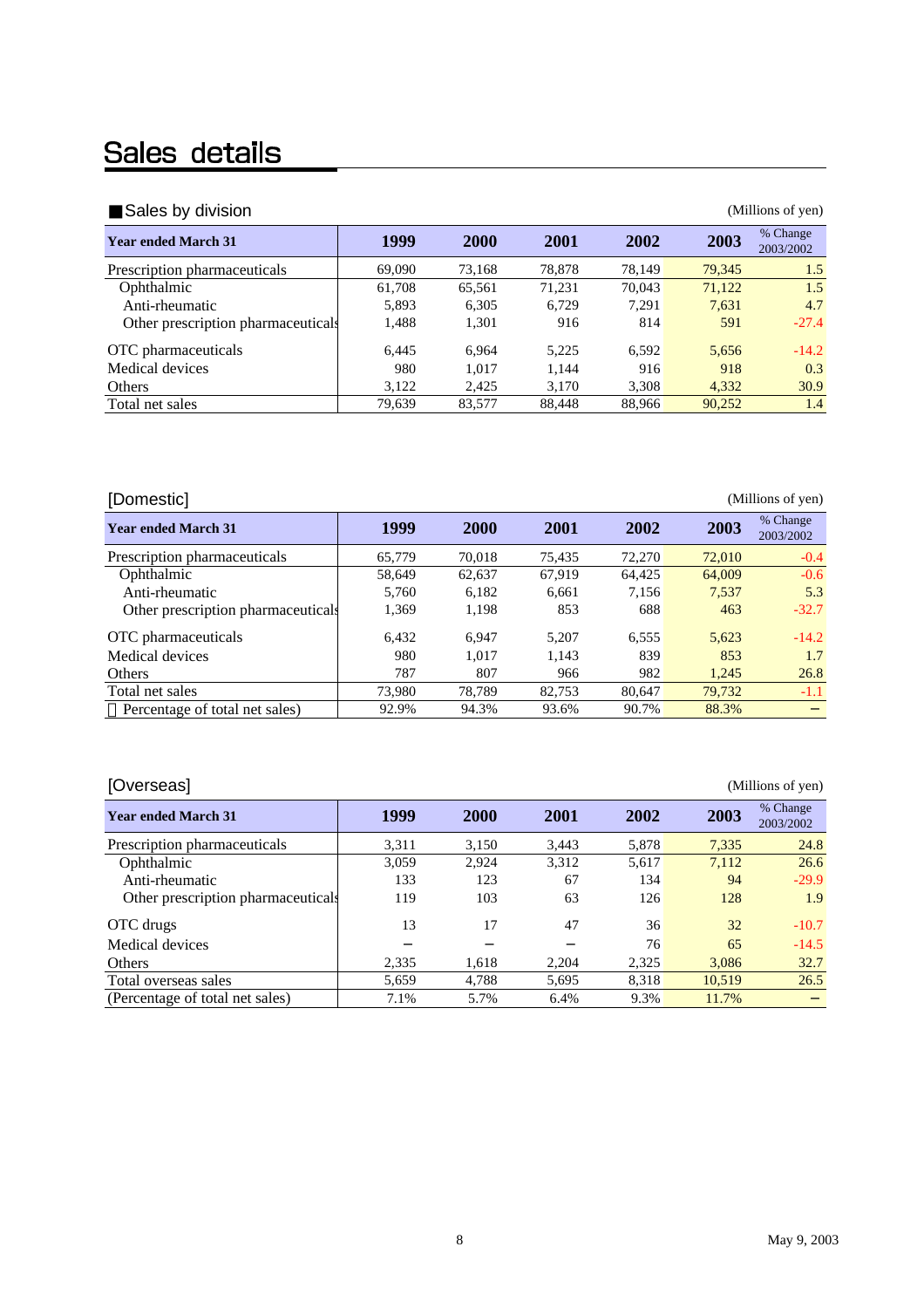## Breakdown by geographic segment



|                                             | <b>Year ended March 31</b>    | 1999         |      | 2000         |      | 2001         |      | 2002         |      | 2003         |      |
|---------------------------------------------|-------------------------------|--------------|------|--------------|------|--------------|------|--------------|------|--------------|------|
|                                             |                               | Million yen  | $\%$ | Million yen  | $\%$ | Million yen  | $\%$ | Million yen  | $\%$ | Million yen  | %    |
|                                             | Japan                         | 74,648       | 93.8 | 79,781       | 95.4 | 84,138       | 95.1 | 82,623       | 92.9 | 81,857       | 90.7 |
| Net sales by                                | Europe                        | 4,570        | 5.7  | 2,907        | 3.5  | 3,016        | 3.4  | 4,844        | 5.4  | 6,642        | 7.4  |
| geographic segment                          | Others                        | 420          | 0.5  | 887          | 1.1  | 1,293        | 1.5  | 1,497        | 1.7  | 1,752        | 1.9  |
|                                             | Total                         | 79,639 100.0 |      | 83,577 100.0 |      | 88,448 100.0 |      | 88,966 100.0 |      | 90,252 100.0 |      |
|                                             | Japan                         | 54,166       |      | 57,385       |      | 59,951       |      | 64,263       |      | 61,865       |      |
|                                             | Europe                        | 4,138        |      | 3,428        |      | 6,187        |      | 9,327        |      | 11,442       |      |
|                                             | Others                        | 2,592        |      | 3,590        |      | 5,848        |      | 9,385        |      | 10,482       |      |
| Operating expenses by<br>geographic segment | Total                         | 60,897       |      | 64,404       |      | 71,987       |      | 82,976       |      | 83,790       |      |
|                                             | Corporate and<br>eliminations | 2,116        |      | 1,664        |      | $-77$        |      | $-5,800$     |      | $-6,234$     |      |
|                                             | Consolidated total            | 63,014       |      | 66,069       |      | 71,910       |      | 77,175       |      | 77,555       |      |
|                                             | Japan                         | 20,490       |      | 22,411       |      | 24,482       |      | 18,879       |      | 20,652       |      |
|                                             | Europe                        | 551          |      | $-117$       |      | $-2,307$     |      | $-3,384$     |      | $-3,816$     |      |
|                                             | Others                        | $-184$       |      | $-52$        |      | 45           |      | $-473$       |      | $-1,082$     |      |
|                                             | Total                         | 20,857       |      | 22,242       |      | 22,220       |      | 15,021       |      | 15,753       |      |
| Operating income by<br>geographic segment   | Corporate and<br>eliminations | $-4,232$     |      | $-4,734$     |      | $-5,681$     |      | $-3,230$     |      | $-3,056$     |      |
|                                             | Consolidated total            | 16,625       |      | 17,508       |      | 16,538       |      | 11,790       |      | 12,697       |      |

#### Breakdown by geographic segment

Europe: Finland, Sweden, Germany and Netherlands

Other: U.S.A., Taiwan and Korea

**Note:** Sales of prescription ophthalmics in the U.S. A.are included in sales in Europe.

#### Overseas sales

| <b>Year ended March 31</b> | 1999        |      |             | <b>2000</b> |             | 2001        |             | 2002 |              |      |
|----------------------------|-------------|------|-------------|-------------|-------------|-------------|-------------|------|--------------|------|
|                            | Million yen | $\%$ | Million yen | $\%$        | Million yen | %           | Million yen | $\%$ | Million yen  | $\%$ |
| Europe                     | 3.905       | 69.0 | 2.488       | 52.0        | 2.252       | 39.5        | 3.009       | 36.2 | 3,505 33.3   |      |
| North America              | 852         | 15.1 | 1.437       | 30.0        | 2.206       | 38.8        | 3.499       | 42.1 | 4.649        | 44.2 |
| Others                     | 901         | 15.9 | 862         | 18.0        | 1.237       | 21.7        | 1.809       | 21.7 | 2.364        | 22.5 |
| Total                      | 5,659 100.0 |      | 4,788 100.0 |             |             | 5,695 100.0 | 8.318 100.0 |      | 10.519 100.0 |      |

Europe: Finland, Sweden, Norway, Denmark and Russia

North America: U.S.A. and Canada

Other: Southeast Asia

**Note:** Overseas sales represent sales generated in countries or regions other than Japan by Santen Pharmaceutical Co., Ltd. and its subsidiaries.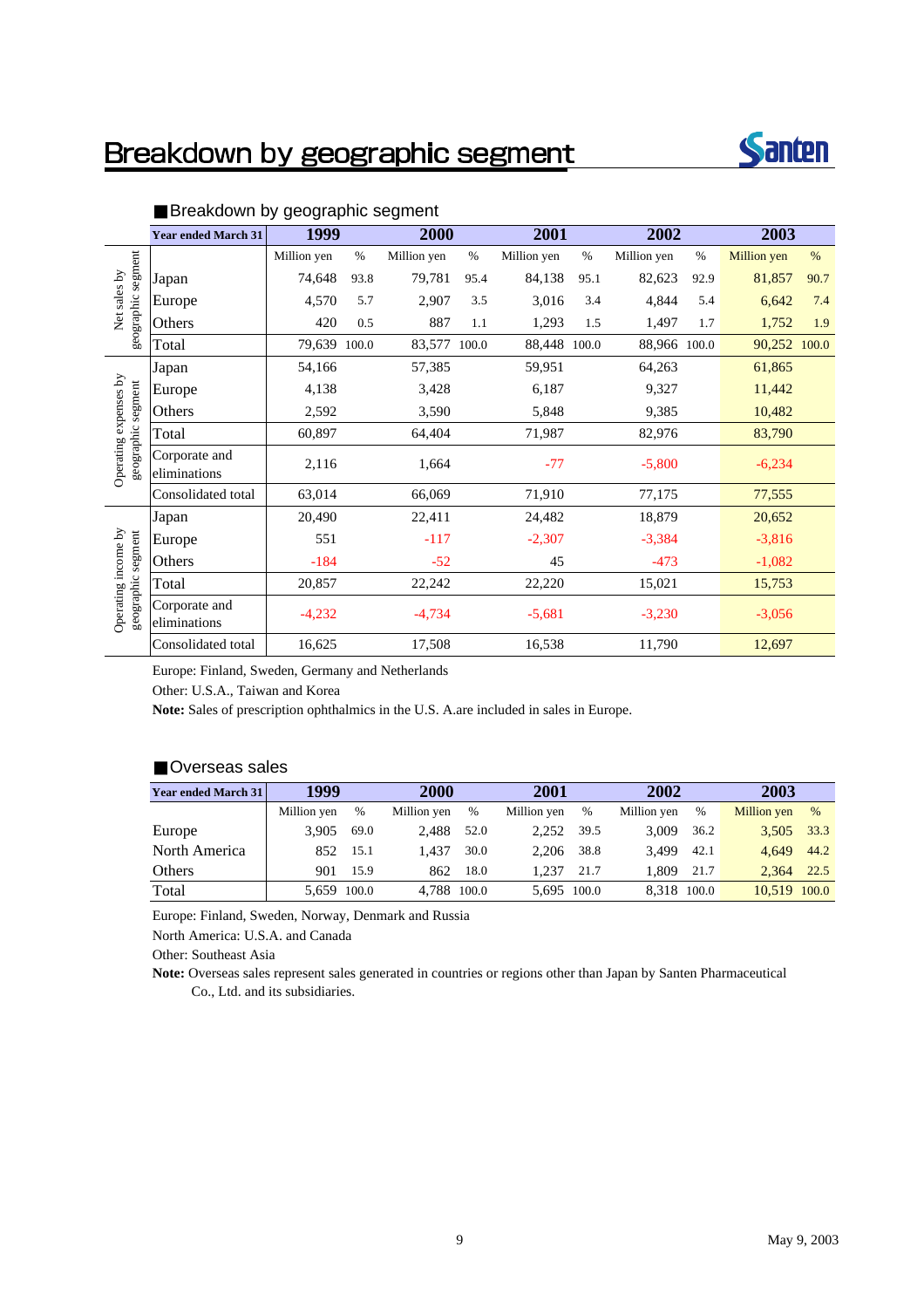## **Consolidated balance sheets**

| <b>Assets</b>                                      |               |      |               |      |               |      |               |      | (Millions of yen) |               |
|----------------------------------------------------|---------------|------|---------------|------|---------------|------|---------------|------|-------------------|---------------|
| <b>March 31</b>                                    | 1999          |      | 2000          |      | 2001          |      | 2002          |      | 2003              |               |
|                                                    |               | $\%$ |               | $\%$ |               | $\%$ |               | $\%$ |                   | $\frac{0}{0}$ |
| <b>Current assets</b>                              | 78,018        | 53.8 | 82,218        | 54.8 | 88,025        | 57.4 | 86,064        | 56.6 | 83,431            | 56.7          |
| Cash and deposits                                  | 23,642        |      | 31,119        |      | 27,293        |      | 24,185        |      | 23,136            |               |
| Notes receivable and accounts<br>receivable        | 29,757        |      | 31,914        |      | 40,921        |      | 39,415        |      | 32,516            |               |
| Marketable securities                              | 11,405        |      | 5,080         |      | 3,189         |      | 4,131         |      | 7,771             |               |
| Inventories                                        | 9,141         |      | 11,183        |      | 11,986        |      | 12,371        |      | 11,684            |               |
| Deferred tax assets                                | 1,178         |      | 1,419         |      | 2,412         |      | 1,870         |      | 1,201             |               |
| Other current assets                               | 3,073         |      | 1,647         |      | 2.316         |      | 4,157         |      | 7,262             |               |
| Allowance for doubtful receivables                 | $-181$        |      | $-146$        |      | $-94$         |      | $-67$         |      | $-141$            |               |
| <b>Fixed assets</b>                                | 65,766        | 45.4 | 64,128        | 42.8 | 65,215        | 42.6 | 66.038        | 43.4 | 63,716            | 43.3          |
| Tangible assets                                    | 39,638        | 27.4 | 37,415        | 25.0 | 36,683        | 24.0 | 42,159        | 27.7 | 40,850            | 27.8          |
| Buildings and structures                           | 23,158        |      | 21,475        |      | 19,789        |      | 18,562        |      | 20,351            |               |
| Machinery, equipment and<br>vehicles               | 2,708         |      | 2,236         |      | 1,644         |      | 1,926         |      | 1,958             |               |
| Land                                               | 11,145        |      | 11,031        |      | 10,988        |      | 11,009        |      | 10,990            |               |
| Construction in progress                           | 245           |      | 177           |      | 1,750         |      | 8,200         |      | 4,966             |               |
| Other tangible assets                              | 2,379         |      | 2,495         |      | 2,511         |      | 2,460         |      | 2,582             |               |
| Intangible assets                                  | 7,317         | 5.0  | 5,233         | 3.5  | 4,781         | 3.1  | 5,164         | 3.4  | 4,781             | 3.2           |
| Goodwill                                           | 5,912         |      | 1,804         |      | 1,556         |      | 2,260         |      | 1,598             |               |
| Softwear                                           | 1,071         |      | 884           |      | 721           |      | 992           |      | 911               |               |
| Consolidation adjustments                          |               |      |               |      |               |      | 17            |      | 13                |               |
| Other intangible assets                            | 333           |      | 2,544         |      | 2,504         |      | 1,893         |      | 2,256             |               |
| Investments and other assets                       | 18,810        | 13.0 | 21,479        | 14.3 | 23,750        | 15.5 | 18,715        | 12.3 | 18,085            | 12.3          |
| Investment securities                              | 9,728         |      | 10,104        |      | 13,237        |      | 9,821         |      | 9,945             |               |
| Long-term deferred tax assets                      | 751           |      | 2,568         |      | 1,826         |      | 2,515         |      | 2,331             |               |
| Others                                             | 8,344         |      | 8.812         |      | 8.687         |      | 6.392         |      | 5,808             |               |
| Allowance for doubtful receivables                 | $-14$         |      | $-6$          |      | $-0$          |      | $-13$         |      | $-0$              |               |
|                                                    |               |      |               |      |               |      |               |      |                   |               |
| <b>Deferred assets</b>                             |               |      |               |      | 2             |      |               |      |                   |               |
| <b>Foreign currency</b><br>translation adjustments | 1,128         | 0.8  | 3,621         | 2.4  |               |      |               |      |                   |               |
| <b>Total assets</b>                                | 144,913 100.0 |      | 149,968 100.0 |      | 153,242 100.0 |      | 152,103 100.0 |      | 147,147 100.0     |               |

Major variances between March 31, 2002 and March 31, 2003

**Notes receivable and Accounts receivable : Marketable securities : Buildings and structures: Construction in progress:** Notes receivable and accounts receivable as of March 31, 2002 contained accounts receivable of 6,172 million yen because financial institutions were closed on the day. This does not apply to the balance sheet of March 31, 2003. Increased due to purchase of commercial paper of 2,501 million yen. Decreased due to transfer of leasing contract of Noto Plant manucaturing facilities (1,633 million yen) and Nara Research and Development Center construction (1,113 million yen). Transferred 1,566 million yen from the construction in progress into buildings and structures due to the completion of Nara Research and Development Center construction works.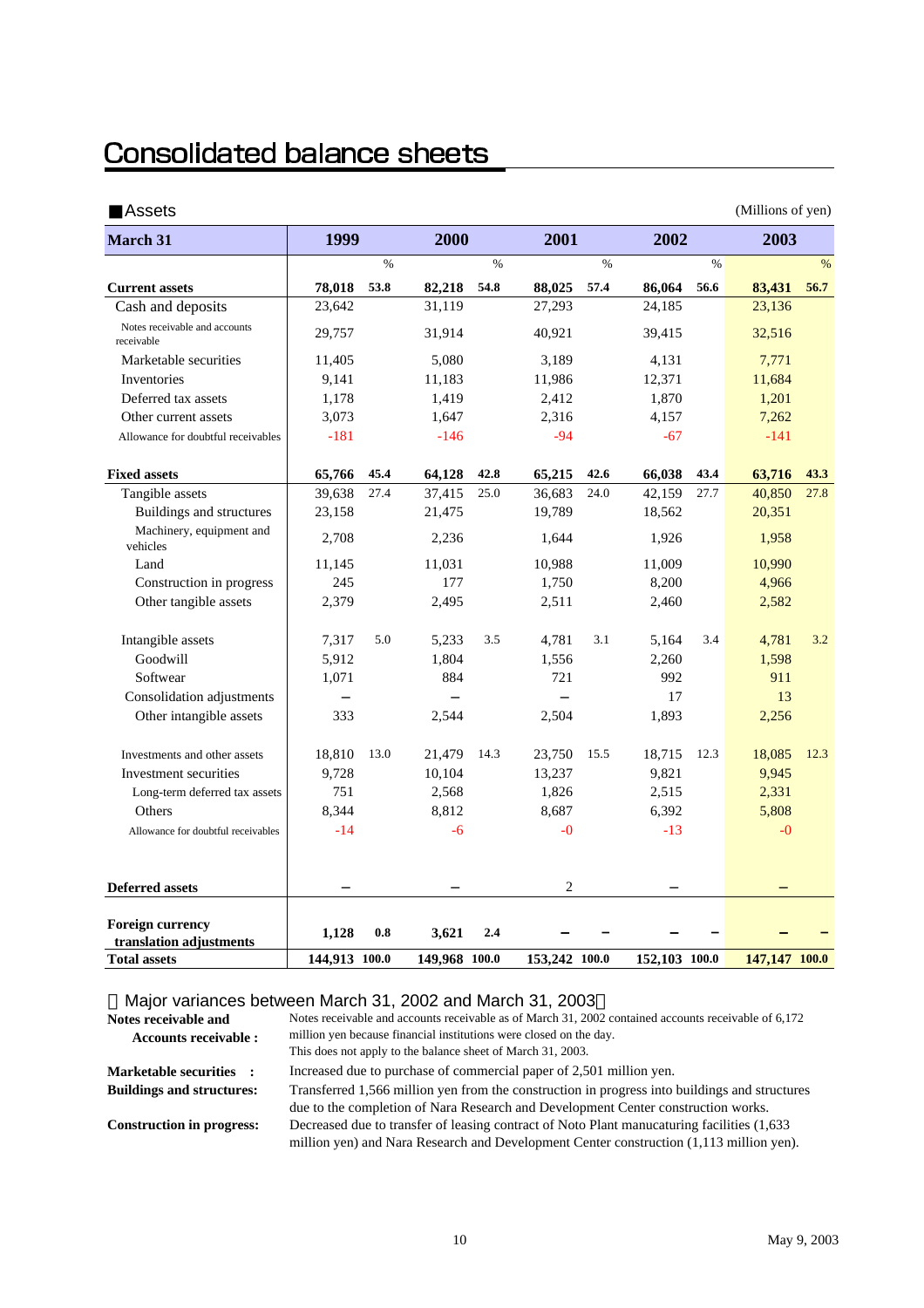

| Liabilities and shareholders equity               |                |      |               |      |               |      |               |      | (Millions of yen) |      |
|---------------------------------------------------|----------------|------|---------------|------|---------------|------|---------------|------|-------------------|------|
| March 31                                          | 1999           |      | 2000          |      | 2001          |      | 2002          |      | 2003              |      |
|                                                   |                | $\%$ |               | $\%$ |               | $\%$ |               | %    |                   | $\%$ |
| <b>Current liabilities</b>                        | 24,156         | 16.7 | 21,959        | 14.6 | 27,340        | 17.8 | 26,334        | 17.3 | 39,637            | 26.9 |
| Ordinary income                                   | 5,960          |      | 5,076         |      | 6,900         |      | 4,798         |      | 5,476             |      |
| <b>Bank loans</b>                                 | 2,000          |      |               |      |               |      |               |      |                   |      |
| Current portion of convertible bonds              |                |      |               |      |               |      |               |      | 19,945            |      |
| Current portion of long-term debt                 | 650            |      | 653           |      | 629           |      | 1.417         |      | 416               |      |
| Other payables                                    | 7,163          |      | 7,565         |      | 10,784        |      | 11,754        |      | 9,117             |      |
| Income taxes payable                              | 4,524          |      | 3,822         |      | 4,640         |      | 3,428         |      | 1                 |      |
| Consumption taxes payable                         | 551            |      | 476           |      | 582           |      | 484           |      | 283               |      |
| Reserve for bonuses                               | 1,893          |      | 2,116         |      | 2,088         |      | 2,311         |      | 2,432             |      |
| Other reserves                                    | 1,038          |      | 1,180         |      | 1,157         |      | 1,067         |      | 741               |      |
| Other current liabilities                         | 374            |      | 1,067         |      | 556           |      | 1,071         |      | 1,222             |      |
| <b>Noncurrent liabilities</b>                     | 31,806         | 21.9 | 32,340        | 21.6 | 31,068        | 20.3 | 30,668        | 20.2 | 10,384            | 7.1  |
| Convertible bonds                                 | 19,945         |      | 19,945        |      | 19,945        |      | 19,945        |      |                   |      |
| Long-term loans                                   | 5,806          |      | 5,148         |      | 4,518         |      | 3,103         |      | 2,686             |      |
| Other payables - long-term                        | 891            |      | 398           |      | 30            |      |               |      | 86                |      |
| Reserve for retirement benefits                   | 3,643          |      | 5,388         |      |               |      |               |      |                   |      |
| Reserve for retirement benefits                   |                |      |               |      | 5,058         |      | 5,156         |      | 5,288             |      |
| Reserve for retirement benefits                   | 343            |      | 214           |      | 246           |      | 444           |      | 465               |      |
| for directors and auditors                        |                |      |               |      |               |      |               |      |                   |      |
| Consolidation adjustments                         | $\overline{7}$ |      |               |      |               |      |               |      |                   |      |
| Deffered tax liabilities                          |                |      | 41            |      | 38            |      | 34            |      | 32                |      |
| Other                                             | 1,167          |      | 1,211         |      | 1,230         |      | 1,983         |      | 1,825             |      |
| <b>Total liabilities</b>                          | 55,962         | 38.6 | 54,299        | 36.2 | 58,408        | 38.1 | 57,002        | 37.5 | 50,021            | 34.0 |
| Common stock                                      | 6,180          |      | 6,180         |      | 6,205         |      | 6,214         |      | 6,214             |      |
| Capital surplus reserves                          | 6,874          |      | 6,874         |      | 6,900         |      | 6,908         |      | 6,908             |      |
| Appropriated retained earnings                    | 75,924         |      | 82,663        |      | 83,735        |      | 83,892        |      | 90,551            |      |
| Unrealized holding gains                          |                |      |               |      |               |      |               |      |                   |      |
| on securities                                     |                |      |               |      | 1,289         |      | 474           |      | 293               |      |
| Foreign currency                                  |                |      |               |      | $-3,255$      |      | $-2,382$      |      | $-3,566$          |      |
| translation adjustments<br>Treasury stock at cost | $-28$          |      | $-50$         |      | $-41$         |      | $-5$          |      | $-3,276$          |      |
| <b>Total shareholders' equity</b>                 | 88.950         | 61.4 | 95.669        | 63.8 | 94,834        | 61.9 | 95,101        | 62.5 | 97,125            | 66.0 |
|                                                   |                |      |               |      |               |      |               |      |                   |      |
| Total liabilities and<br>shareholders' equity     | 144,913 100.0  |      | 149,968 100.0 |      | 153,242 100.0 |      | 152,103 100.0 |      | 147,147 100.0     |      |

 $\mathbf{L}$  iobilities and shareholders' equity  $\mathbf{L}$ 

### Major variances between March 31, 2002 and March 31, 2003

| <b>Current portion of</b> | Transferred from convertible bonds of noncurrent liabilities because the bonds are planned to be |
|---------------------------|--------------------------------------------------------------------------------------------------|
| convertible bonds:        | redeemed on September 30, 2003.                                                                  |

**Other payable :** Decrease in other payables associated with fixed assets.

**Treasury stock at cost:** The company bought back 2,741,000 shares of its own stock at 3,237 million yen in March 2003 and holds as treasury stock.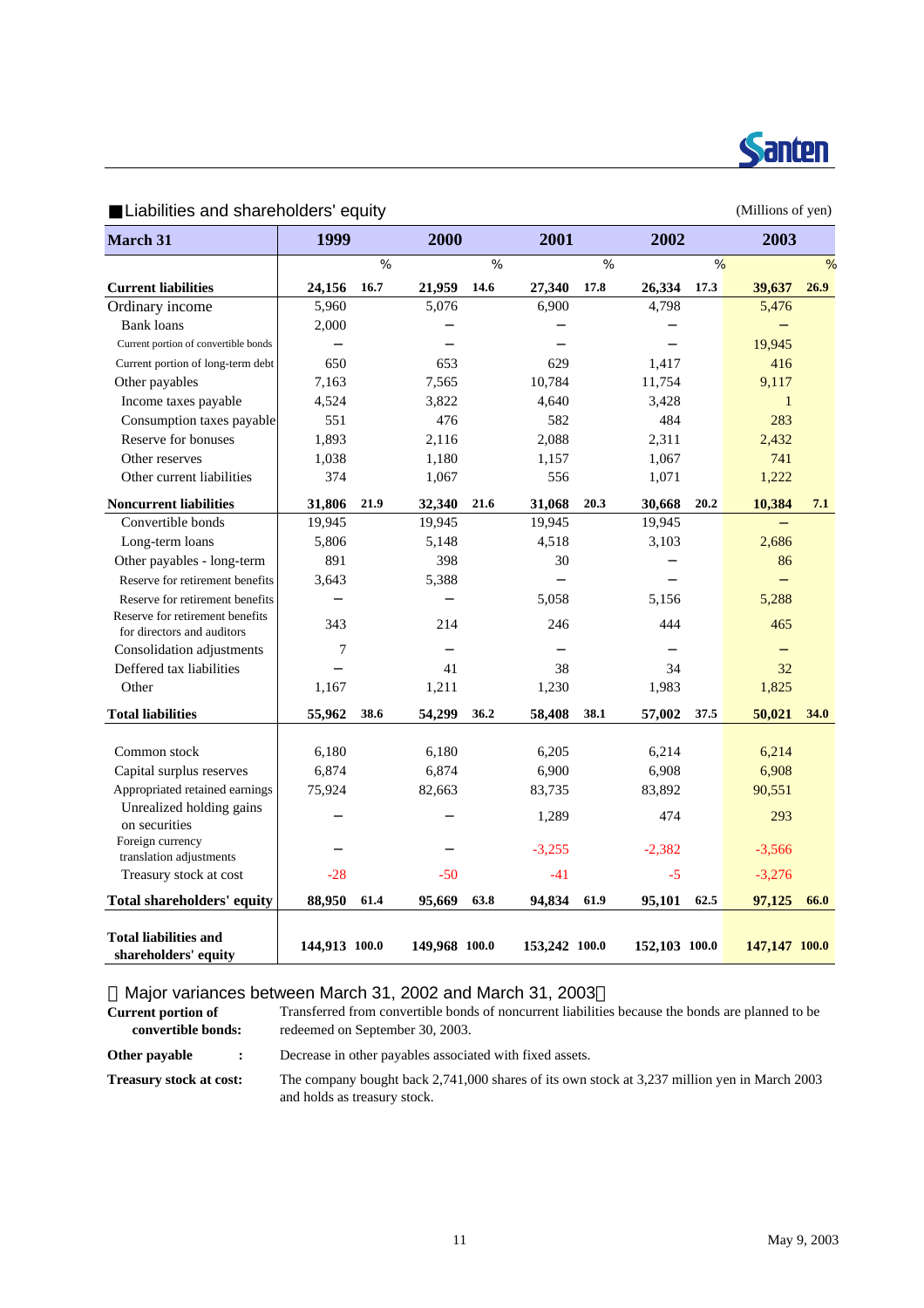# Consolidated statements of cash flows

|                                                        |          |          |          |          | (Millions of yen) |
|--------------------------------------------------------|----------|----------|----------|----------|-------------------|
| Year ended March 31                                    | 1999     | 2000     | 2001     | 2002     | 2003              |
| I. Cash flows from operating activities:               |          |          |          |          |                   |
| Net income before income taxes                         | 15,968   | 14,422   | 15,520   | 12,678   | 9,947             |
| Depreciation and amortization                          | 6,313    | 5,725    | 5,683    | 5,333    | 4,311             |
| Increase/decrease in retirement and severance benefits | 125      | 1,616    | $-330$   | 97       | 132               |
| Increase/decrease in trade receivables                 | 298      | 1,125    |          | 145      | 591               |
| Increase/decrease in inventories                       | $-343$   | $-2,351$ | $-8,372$ | 1,804    | 6,965             |
| Increase/decrease in account payable                   | 99       | $-2,197$ | $-765$   | $-183$   | 647               |
| Increase/decrease in accounts payable                  | $-988$   | $-842$   | 1,812    | $-2.137$ | 660               |
| Other, net                                             | 2,377    | 1,012    | 1,376    | $-2,495$ | $-1,132$          |
| Subtotal                                               | 23,849   | 18,510   | 14,928   | 15,244   | 22,122            |
| Interest and dividends income received                 | 657      | 526      | 529      | 227      | 140               |
| Interest expense paid                                  | $-587$   | $-461$   | $-406$   | $-464$   | $-458$            |
| Income taxes paid                                      | $-7,226$ | $-9,202$ | $-8,219$ | $-8,065$ | $-5,996$          |
| Net cash provided by operating activities              | 16,692   | 9,372    | 6,831    | 6,941    | 15,807            |
| II. Cash flows from investing activities:              |          |          |          |          |                   |
| Deposit/withdrawal of fixed deposit                    | $-1,135$ | 2,204    | $-815$   | $-1.143$ | 558               |
| Decreas/increase in marketable securities              | $-4,708$ | 2,455    | 2,530    | 789      | $-4,188$          |
| Purchase/sale of fixed assets                          | $-3,442$ | $-2,510$ | $-4,942$ | $-6,585$ | $-7,045$          |
| Payment for acquisition of shares of subsidiaries      |          |          |          |          |                   |
| due to changes in consolidatetion                      |          |          |          | $-537$   |                   |
| Decrease/increase in loans                             | 497      | 515      | 158      | 1,011    | 11                |
| Other, net                                             | $-650$   | $-1,827$ | $-102$   | 90       | 711               |
| Net cash used in investing activities                  | $-9,439$ | 835      | $-3,172$ | $-6,373$ | $-9,951$          |
| III. Cash flows from financing activities:             |          |          |          |          |                   |
| Decrease/increase in short-term borrowings             | 1,951    | $-2,000$ |          |          |                   |
| Decrease/increase in long-term borrowings              | $-4,718$ | $-648$   | $-654$   | $-624$   | $-1,420$          |
| Increase/decrease of treasury stock                    | $-1,140$ | $-1,140$ | $-1,520$ | $-1,854$ | $-1,812$          |
| Cash dividends paid                                    | 42       | $-19$    | $-5,080$ | $-3,223$ | $-3,273$          |
| Other, net                                             | 26       | $-9$     | 62       | 17       |                   |
| Net cash used in financing activities                  | $-3,838$ | $-3,817$ | $-7,192$ | $-5,683$ | $-6,507$          |
| IV. Effect of exchange rate changes on cash            |          |          |          |          |                   |
| and cash equivalents                                   | $-84$    | $-237$   | 360      | 176      | 84                |
| V. Net increase/decrease in cash and cash equivalents  | 3,330    | 6,154    | $-3,172$ | $-4,939$ | $-566$            |
| VI. Cash and cash equivalents, beginning of year       | 24,242   | 27,573   | 33,727   | 30,555   | 25,619            |
| VII. Effect from consolidating subsidiaries            |          |          |          |          |                   |
| previously<br>unconsolidated on cash and cash          |          |          |          | 4        |                   |
| VIII Cash and cash equivalents, end of half year/year  | 27,573   | 33,727   | 30,555   | 25,619   | 25,053            |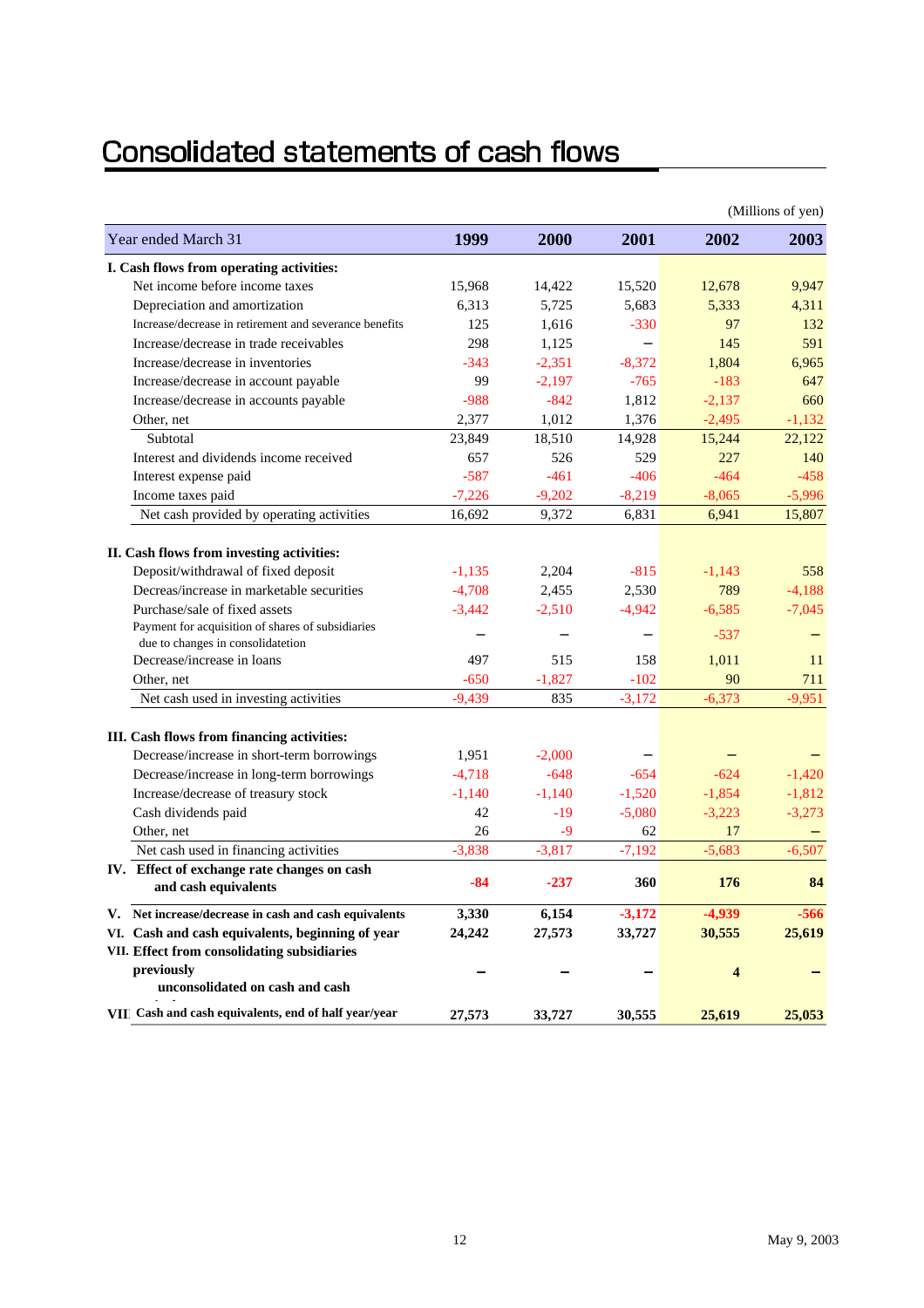# Capital expenditures and number of employees



| Capital expenditures*<br>(Millions of yen) |       |       |       |       |       |                         |  |  |
|--------------------------------------------|-------|-------|-------|-------|-------|-------------------------|--|--|
| <b>Year ended March 31</b>                 | 1999  | 2000  | 2001  | 2002  | 2003  | 2004<br><b>Estimate</b> |  |  |
| Consolidated                               | 2.018 | 2.222 | 3.039 | 8.516 | 4.134 | 3,930                   |  |  |
| Non-consolidated                           | .119  | .533  | 2.396 | 7,507 | 3.820 | 2,650                   |  |  |

\*Includes investment in manufacturing facilities to be spent on a lease contract basis.

#### Major items

- Extention of the Shiga Plant and Noto Plant to improve manufacturing processes.

- Expansion of the Nara Research & Development Center to reinforce R&D.

#### Depreciation and amortization (Millions of yen) **Year ended March 31 <sup>1999</sup> <sup>2000</sup> <sup>2001</sup> <sup>2002</sup> <sup>2003</sup> <sup>2004</sup> Estimate** Manufacturing cost 1.620 2,645 2,282 2,009 1,783 1,549 1,620 Selling, general and administrative expense 1773 788 791 829 699 800 R&D expenses 829 861 1,345 1,190 1,224 1,630 Others 140 140 164 140 Consolidated 4,343 4,045 4,336 3,837 3,638 4,190 Non-consolidated 3,824 3,776 3,961 3,347 2,967 3,400

| Lease expenses             |                     |       |       |       |      | (Millions of yen)       |
|----------------------------|---------------------|-------|-------|-------|------|-------------------------|
| <b>Year ended March 31</b> | 1999<br><b>2000</b> |       | 2001  | 2002  | 2003 | 2004<br><b>Estimate</b> |
| Consolidated total         | 2.266               | 2.259 | 2.302 | 1.879 | 675  | 770                     |
| Manufacturing cost         | 2.224               | 2,223 | 2.232 | 1.817 | 588  | 690                     |
| Non-consolidated           | 2.222               | 2.259 | 2.302 | 1.879 | 675  | 770                     |

#### Number of employees

| <b>Year ended March 31</b> | 1999   | 2000  | 2001  | 2002  | 2003  |
|----------------------------|--------|-------|-------|-------|-------|
| Consolidated               | 2.037  | 2.093 | 2.167 | 2.463 | 2,500 |
| Non-consolidated           | . .576 | l.582 | 1.592 | .702  | 1.740 |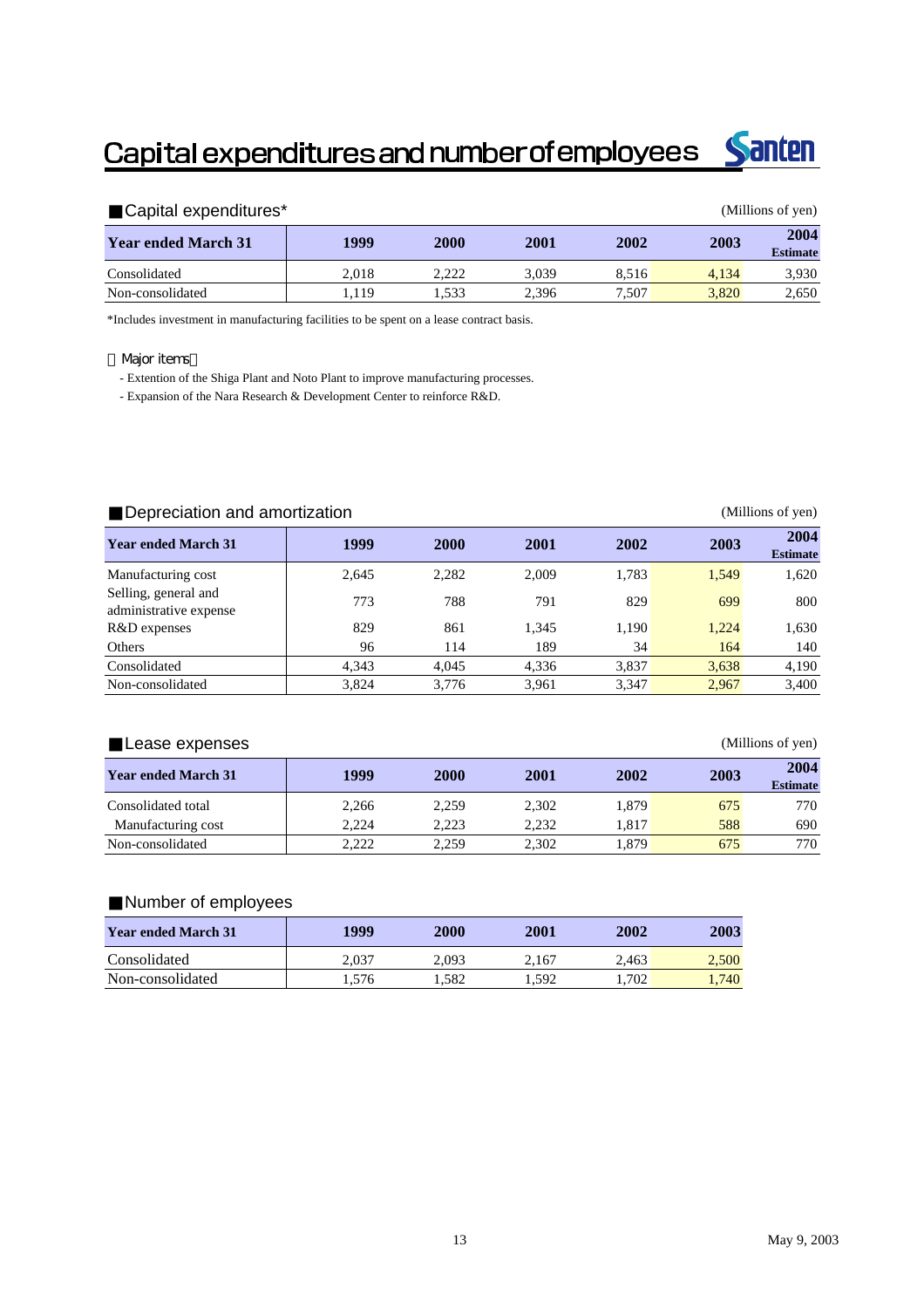# **Affiliated companies**

Santen group



#### Consolidate subsidiaries Domestic

| Santen Distribution Co., Ltd. |                                                         |                                                           |                |              |      |  |  |  |  |  |
|-------------------------------|---------------------------------------------------------|-----------------------------------------------------------|----------------|--------------|------|--|--|--|--|--|
| Main business                 | Distribution and warehousing of pharmaceutical products |                                                           |                |              |      |  |  |  |  |  |
| Location                      | Osaka, Japan                                            | Paid-in capital<br>Equity owned<br>30 million yen<br>100% |                |              |      |  |  |  |  |  |
|                               |                                                         |                                                           |                |              |      |  |  |  |  |  |
| Claire Co., Ltd.              |                                                         |                                                           |                |              |      |  |  |  |  |  |
| <b>Main business</b>          | Cleaning of sterilized suit                             |                                                           |                |              |      |  |  |  |  |  |
| Location                      | Shiga, Japan                                            | Paid-in capital                                           | 90 million yen | Equity owned | 100% |  |  |  |  |  |
|                               |                                                         |                                                           |                |              |      |  |  |  |  |  |
| Goyokigyo Co., Ltd.           |                                                         |                                                           |                |              |      |  |  |  |  |  |
| <b>Main business</b>          | Real estate                                             |                                                           |                |              |      |  |  |  |  |  |
| Location                      | Osaka, Japan                                            | Paid-in capital                                           | 90 million yen | Equity owned | 100% |  |  |  |  |  |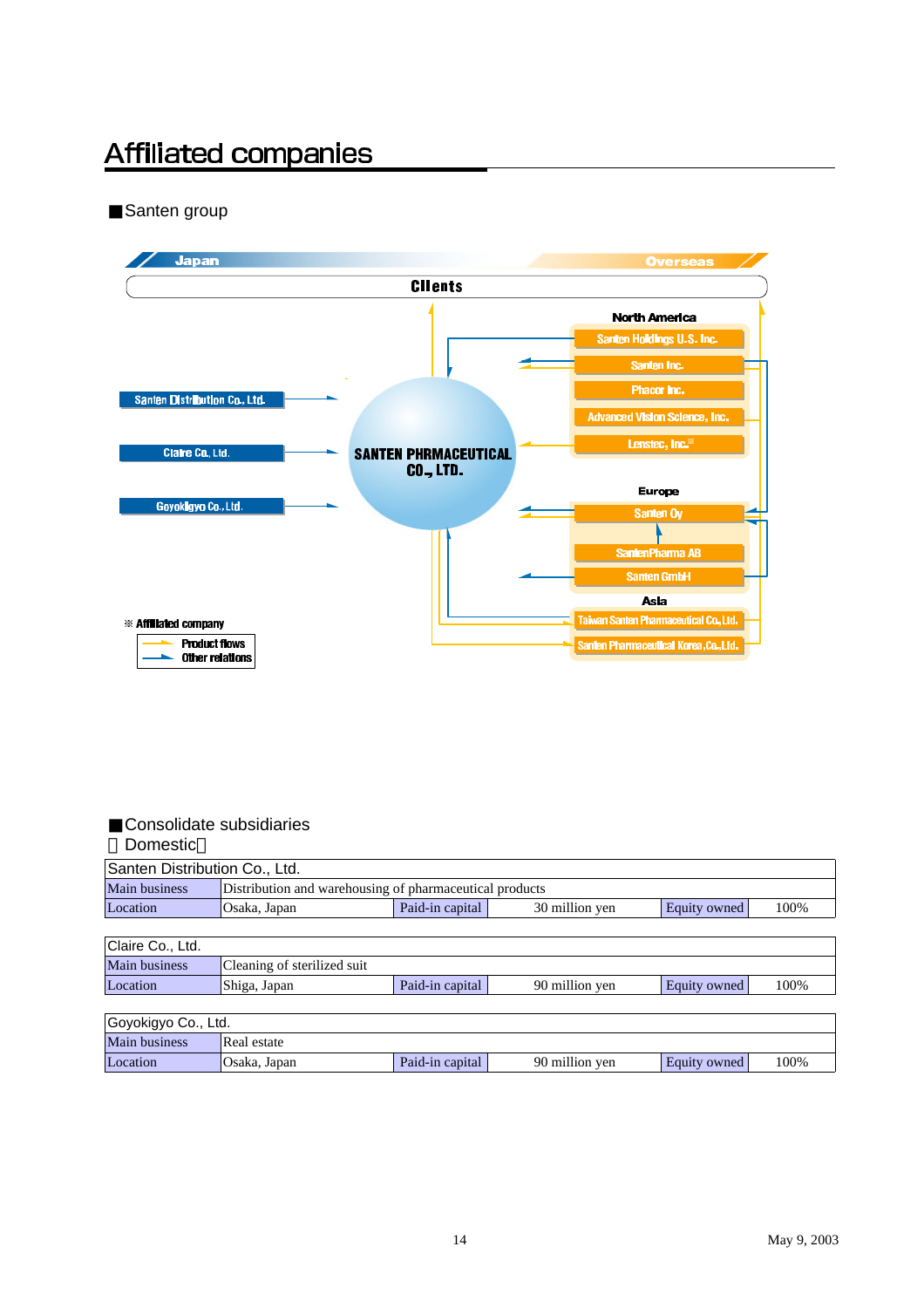

| Overseas                        |                                                         |                                                                          |                                |                     |           |  |  |  |  |  |  |  |
|---------------------------------|---------------------------------------------------------|--------------------------------------------------------------------------|--------------------------------|---------------------|-----------|--|--|--|--|--|--|--|
| Santen Holdings U.S., Inc.      |                                                         |                                                                          |                                |                     |           |  |  |  |  |  |  |  |
| Main business                   | Holding company for North American business             |                                                                          |                                |                     |           |  |  |  |  |  |  |  |
| Location                        | California, U.S.A.                                      | Paid-in capital                                                          | 15,029 thousand US\$           | Equity owned        | 100%      |  |  |  |  |  |  |  |
|                                 |                                                         |                                                                          |                                |                     |           |  |  |  |  |  |  |  |
| Santen Inc.                     |                                                         |                                                                          |                                |                     |           |  |  |  |  |  |  |  |
| Main business                   |                                                         | Contract manufacturing, sales support and development of pharmaceuticals |                                |                     |           |  |  |  |  |  |  |  |
| Location                        | California, U.S.A.                                      | Paid-in capital                                                          | 8,785 thousand US\$            | Equity owned        | 100%*     |  |  |  |  |  |  |  |
|                                 |                                                         |                                                                          |                                |                     |           |  |  |  |  |  |  |  |
| Phacor Inc.                     |                                                         |                                                                          |                                |                     |           |  |  |  |  |  |  |  |
| Main business                   | Development of medical devices                          |                                                                          |                                |                     |           |  |  |  |  |  |  |  |
| Location                        | California, U.S.A.                                      | Paid-in capital                                                          | 10 thousand US\$               | Equity owned        | $100\%$ * |  |  |  |  |  |  |  |
|                                 |                                                         |                                                                          |                                |                     |           |  |  |  |  |  |  |  |
| Advanced Vision Science, Inc.   |                                                         |                                                                          |                                |                     |           |  |  |  |  |  |  |  |
| Main business                   | Development, manufacture and sale of medical devices    |                                                                          |                                |                     |           |  |  |  |  |  |  |  |
| Location                        | California, U.S.A.                                      | Paid-in capital                                                          | 10 thousand US\$               | Equity owned        | 100%*     |  |  |  |  |  |  |  |
|                                 |                                                         |                                                                          |                                |                     |           |  |  |  |  |  |  |  |
| Santen OY                       |                                                         |                                                                          |                                |                     |           |  |  |  |  |  |  |  |
| Main business                   | Development, manufacture and sale of pharmaceuticals    |                                                                          |                                |                     |           |  |  |  |  |  |  |  |
| Location                        | Tampere, Finland                                        | Paid-in capital                                                          | 8,000 thousand euros           | Equity owned        | 100%      |  |  |  |  |  |  |  |
|                                 |                                                         |                                                                          |                                |                     |           |  |  |  |  |  |  |  |
| SantenPharma AB                 |                                                         |                                                                          |                                |                     |           |  |  |  |  |  |  |  |
| Principal activities            | Sales support of pharmaceuticals<br>Stockholm, Sweden   |                                                                          | 500 thousand S.KR              |                     | 100%      |  |  |  |  |  |  |  |
| Location                        |                                                         | Paid-in capital                                                          |                                | Equity owned        |           |  |  |  |  |  |  |  |
| Santen GmbH                     |                                                         |                                                                          |                                |                     |           |  |  |  |  |  |  |  |
| <b>Main business</b>            | Business development and development of pharmaceuticals |                                                                          |                                |                     |           |  |  |  |  |  |  |  |
| Location                        | Germaring, Germany                                      | Paid-in capital                                                          | 25 thousand euros              | Equity owned        | 100%      |  |  |  |  |  |  |  |
|                                 |                                                         |                                                                          |                                |                     |           |  |  |  |  |  |  |  |
|                                 | Taiwan Santen Pharmaceutical Co., Ltd.                  |                                                                          |                                |                     |           |  |  |  |  |  |  |  |
| <b>Main business</b>            | Import and sale of pharmaceuticals                      |                                                                          |                                |                     |           |  |  |  |  |  |  |  |
| Recurring income Taipei, Taiwan |                                                         | Paid-in capital                                                          | 42,000 thousand Taiwan dollars | Equity owned        | 100%      |  |  |  |  |  |  |  |
|                                 |                                                         |                                                                          |                                |                     |           |  |  |  |  |  |  |  |
|                                 | Santen Pharmaceutical Korea, Co., Ltd.                  |                                                                          |                                |                     |           |  |  |  |  |  |  |  |
| Main business                   | Import and sale of pharmaceuticals                      |                                                                          |                                |                     |           |  |  |  |  |  |  |  |
| Location                        | Seoul, Korea                                            | Paid-in capital                                                          | 1,500,000 thousand won         | <b>Equity owned</b> | 100%      |  |  |  |  |  |  |  |
|                                 |                                                         |                                                                          |                                |                     |           |  |  |  |  |  |  |  |

**Note:** Santen Pharmaceutical Co., Ltd. has one affiliated company but does not have any affiliated companies accounted for by the equity method.

\* Indirect investment through Santen Holdings U.S. Inc.

 \* Santen Pharmaceutical B.V., which was a subsidiary in the year ended March 31, 2002, carried out a voluntary liquidation in March 2003.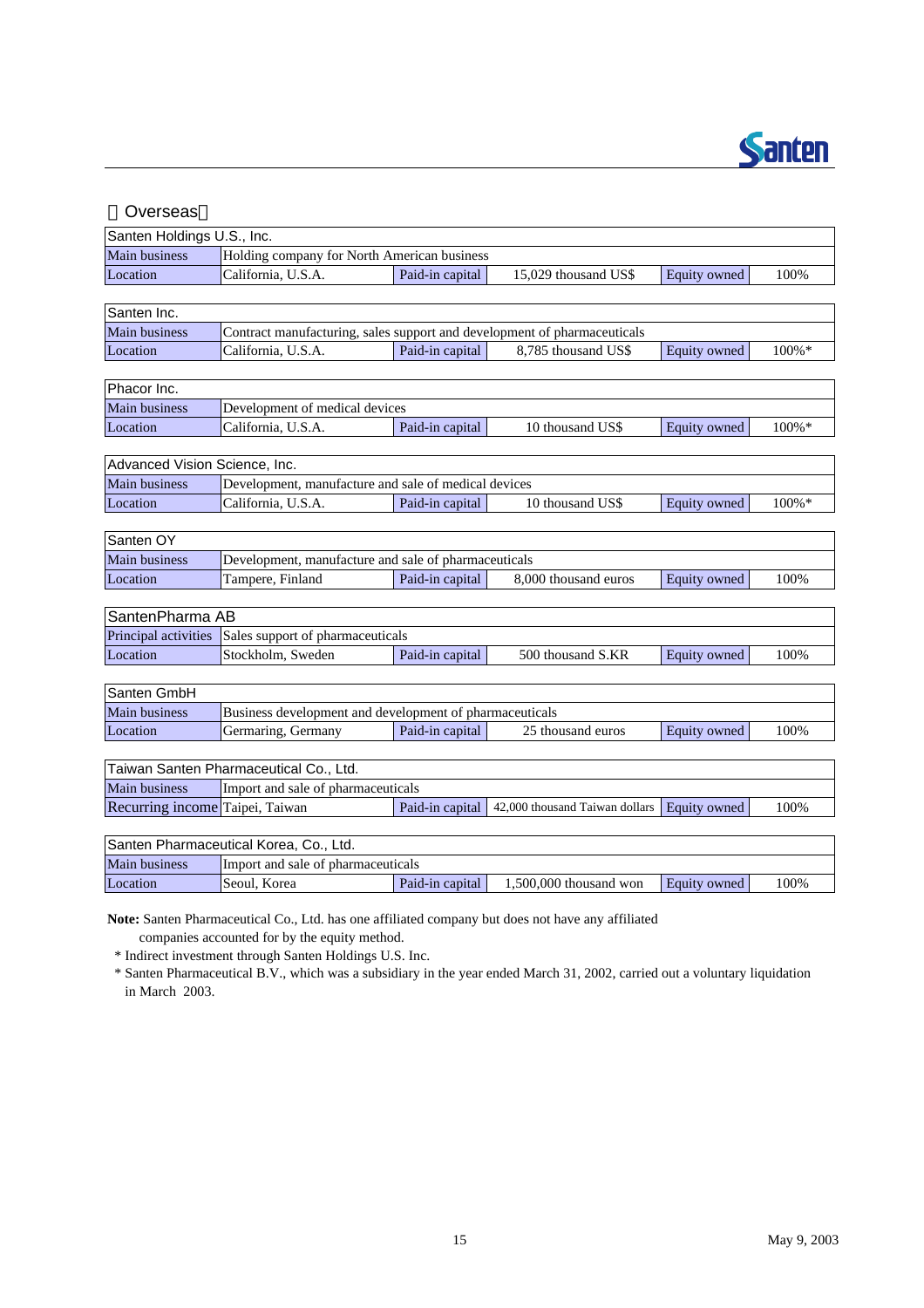# **Non-consolidated Information<br>NON-CONSOlidated income statements**

|                                              |        |          |          | (Millions of yen) |        |                     |  |
|----------------------------------------------|--------|----------|----------|-------------------|--------|---------------------|--|
| <b>Year ended March 31</b>                   | 1999   | 2000     | 2001     | 2002              | 2003   | Change<br>2003/2002 |  |
| <b>Net sales</b>                             | 74,498 | 79,669   | 84,295   | 82,990            | 82,372 | $-0.7$              |  |
| Cost of sales                                | 29,647 | 29,946   | 30,996   | 29,829            | 28,901 | $-3.1$              |  |
| (Percentage of net sales)                    | 39.8%  | 37.6%    | 36.8%    | 35.9%             | 35.1%  |                     |  |
| <b>Gross profit</b>                          | 44,850 | 49,722   | 53,298   | 53,161            | 53,471 | 0.6                 |  |
| (Percentage of net sales)                    | 60.2%  | 62.4%    | 63.2%    | 64.1%             | 64.9%  |                     |  |
| Selling, general and administrative expenses | 28,870 | 32,125   | 34,586   | 37,575            | 36,141 | $-3.8$              |  |
| (Percentage of net sales)                    | 38.8%  | 40.3%    | 41.0%    | 45.3%             | 43.9%  |                     |  |
| R&D expenses                                 | 7,896  | 9,863    | 10,936   | 12,809            | 12,109 | $-5.5$              |  |
| (Percentage of net sales)                    | 10.5%  | 12.3%    | 12.9%    | 15.4%             | 14.7%  |                     |  |
| <b>Operating income</b>                      | 15,979 | 17,596   | 18,712   | 15,586            | 17,329 | 11.2                |  |
| (Percentage of net sales)                    | 21.4%  | 22.1%    | 22.2%    | 18.8%             | 21.0%  |                     |  |
| Non-operating income                         | 1,275  | 1,017    | 1,114    | 932               | 719    | $-22.8$             |  |
| Non-operating expense                        | 1,226  | 905      | 753      | 458               | 1,037  | 126.4               |  |
| <b>Ordinary income</b>                       | 16,029 | 17,708   | 19,072   | 16,060            | 17,011 | 5.9                 |  |
| (Percentage of net sales)                    | 21.5%  | 22.2%    | 22.6%    | 19.3%             | 20.7%  |                     |  |
| Extraordinary gain                           | 314    | 42       | 57       | 952               | 16     | $-98.3$             |  |
| Extraordinary loss                           | 177    | 3,222    | 1,433    | 263               | 14,728 | 5,481.9             |  |
| Income before income taxes                   | 16,166 | 14,528   | 17,697   | 16,749            | 2,299  | $-86.3$             |  |
| (Percentage of net sales)                    | 21.7%  | 18.2%    | 21.0%    | 20.2%             | 2.8%   |                     |  |
| Income taxes: current                        | 8,323  | 7,966    | 8,644    | 6,515             | 442    | $-93.2$             |  |
| deferred                                     | $-350$ | $-1,750$ | $-1,112$ | 300               | 985    | 227.7               |  |
| Net income                                   | 8,192  | 8,312    | 10,165   | 9,932             | 871    | $-91.2$             |  |
| (Percentage of net sales)                    | 11.0%  | 10.4%    | 12.1%    | 12.0%             | 1.1%   |                     |  |

#### Selling, general and administrative expenses (Millions of yen)

#### **Year ended March 31 1999 2000 2001 2002 2003** Change 2003/2002 Personnel expenses 7,984 8,322 8,237 8,626 8,746 1.4 Sales promotion expenses 1,787 2,269 2,533 2,676 2,399 -10.3 Royalty expenses 2,181 2,174 2,527 2,358 1,951 -17.3 Advertising expenses 2,080 2,001 1,364 1,869 1,655 -11.5 R&D expenses 2,896 9,863 10,936 12,809 12,109 12,109 15.5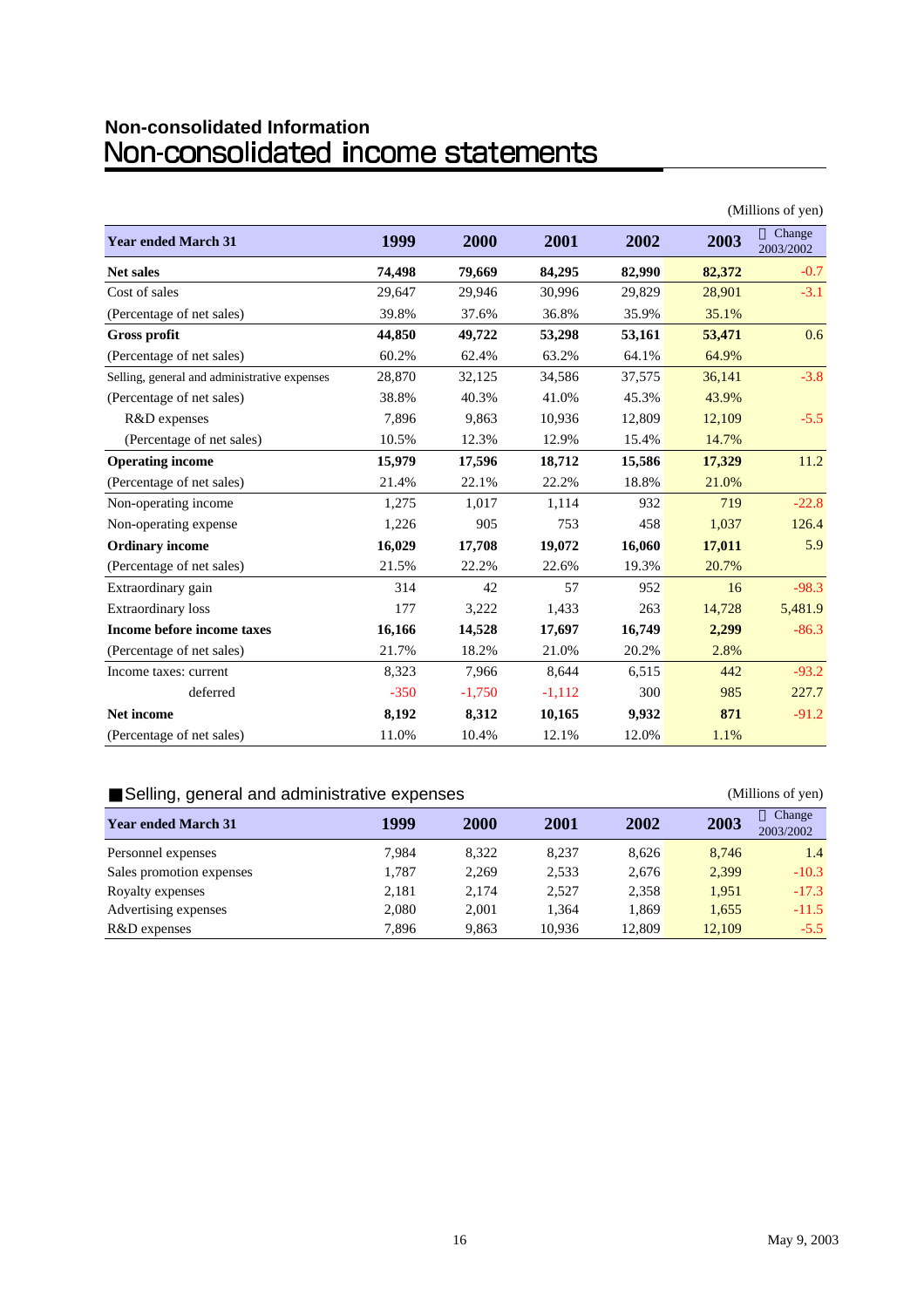

| Sales by division                  |        | (Millions of yen) |        |        |        |                       |
|------------------------------------|--------|-------------------|--------|--------|--------|-----------------------|
| <b>Year ended March 31</b>         | 1999   | <b>2000</b>       | 2001   | 2002   | 2003   | % Change<br>2003/2002 |
|                                    |        |                   |        |        |        |                       |
| Prescription pharmaceuticals       | 66.430 | 71,008            | 76.576 | 74.221 | 74.130 | $-0.1$                |
| Ophthalmic                         | 59.329 | 63.618            | 69,152 | 66,379 | 66,207 | $-0.3$                |
| Anti-rheumatic                     | 5.893  | 6.305             | 6.729  | 7.291  | 7.631  | 4.7                   |
| Other prescription pharmaceuticals | 1,207  | 1.084             | 694    | 551    | 291    | $-47.1$               |
| OTC drugs                          | 6.445  | 6.964             | 5,255  | 6.592  | 5,656  | $-14.2$               |
| Medical devices                    | 980    | 1.017             | 1.144  | 842    | 855    | 1.5                   |
| Others                             | 641    | 678               | 1.318  | 1.334  | 1.730  | 29.6                  |
| Total net sales                    | 74.498 | 79.669            | 84.295 | 82,990 | 82,372 | $-0.7$                |

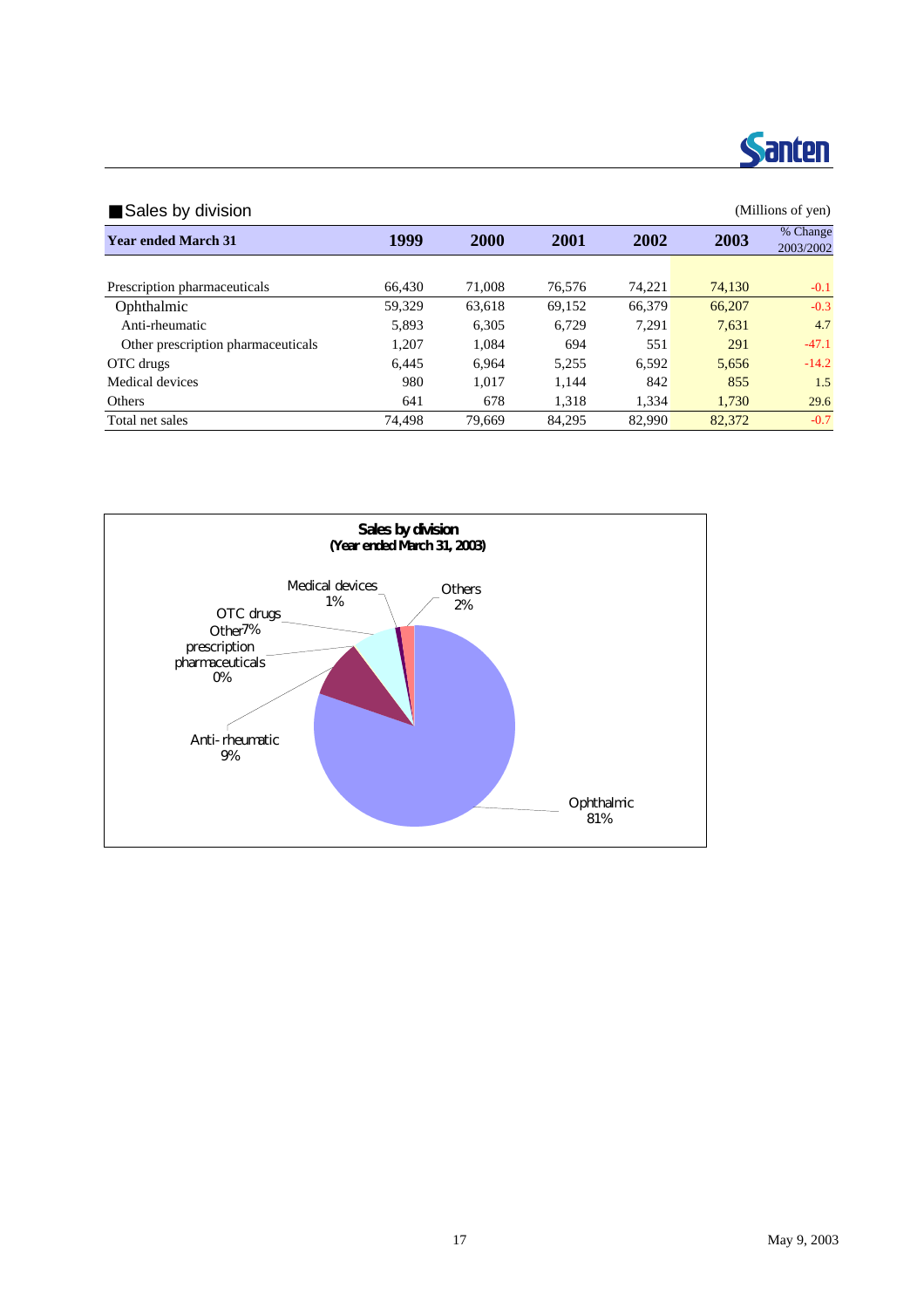# Non-consolidated balance sheets

| Assets                                                    |               |               | (Millions of yen) |      |               |               |               |               |               |               |
|-----------------------------------------------------------|---------------|---------------|-------------------|------|---------------|---------------|---------------|---------------|---------------|---------------|
| <b>March 31</b>                                           | 1999          |               | 2000              |      | 2001          |               | 2002          |               | 2003          |               |
|                                                           |               | $\frac{9}{6}$ |                   | $\%$ |               | $\frac{9}{6}$ |               | $\frac{0}{0}$ |               | $\frac{0}{0}$ |
| <b>Current assets</b>                                     | 74,507        | 51.8          | 75,602            | 50.6 | 82,645        | 52.5          | 78,800        | 49.7          | 75,794        | 51.3          |
| Cash and deposits                                         | 21,877        |               | 26,241            |      | 24,310        |               | 19,594        |               | 18,353        |               |
| Notes receivable and accounts<br>receivable               | 28,842        |               | 31,186            |      | 39,937        |               | 37,852        |               | 31,300        |               |
| Income taxes receivable                                   |               |               |                   |      |               |               |               |               | 2,114         |               |
| Marketable securities                                     | 11,405        |               | 4,876             |      | 2,984         |               | 4,797         |               | 7,745         |               |
| Treasury stock                                            | 28            |               | 50                |      | 41            |               |               |               |               |               |
| Inventories                                               | 8,297         |               | 10,445            |      | 11,096        |               | 10,997        |               | 10,348        |               |
| Deferred tax assets                                       | 1,128         |               | 1,379             |      | 2,276         |               | 1,859         |               | 1,138         |               |
| Other                                                     | 3,107         |               | 1,569             |      | 2,093         |               | 3,765         |               | 4,934         |               |
| Allowance for doubtful receivables                        | $-181$        |               | $-146$            |      | $-94$         |               | $-66$         |               | $-141$        |               |
| <b>Fixed assets</b>                                       | 69,234        | 48.2          | 73,732            | 49.4 | 74,687        | 47.5          | 79,656        | 50.3          | 72,075        | 48.7          |
| Tangible assets                                           | 36,062        | 25.1          | 34,078            | 22.8 | 32,844        | 20.9          | 37,539        | 23.7          | 36,304        | 24.5          |
| Buildings and structures                                  | 20,802        |               | 19,237            |      | 17,511        |               | 16,040        |               | 17,887        |               |
| Machinery, equipment and<br>vehicles                      | 2,259         |               | 1,745             |      | 1,235         |               | 965           |               | 857           |               |
| Tools, furnitures and fixtures                            | 2,164         |               | 2,192             |      | 1,926         |               | 1,724         |               | 1,932         |               |
| Land                                                      | 10,819        |               | 10,742            |      | 10,666        |               | 10,666        |               | 10,666        |               |
| Construction in progress                                  | 17            |               | 160               |      | 1,503         |               | 8,142         |               | 4,959         |               |
| Intangible assets                                         | 1,013         | 0.7           | 4,350             | 2.9  | 3,973         | 2.5           | 3,446         | 2.2           | 3,129         | 2.1           |
| Patents                                                   |               |               | 1,191             |      | 1,039         |               | 887           |               | 736           |               |
| <b>Trademarks</b>                                         |               |               | 1,203             |      | 1,081         |               | 962           |               | 839           |               |
| Goodwill                                                  |               |               | 1,177             |      | 934           |               | 692           |               | 449           |               |
| Software                                                  | 899           |               | 673               |      | 543           |               | 797           |               | 719           |               |
| Other intangible assets                                   | 113           |               | 103               |      | 373           |               | 106           |               | 384           |               |
| Investments and other assets                              | 32,158        | 22.4          | 35,304            | 23.7 | 37,869        | 24.1          | 38,670        | 24.4          | 32,641        | 22.1          |
| Investment securities                                     | 9,536         |               | 9,912             |      | 13,419        |               | 9,991         |               | 10,819        |               |
| Investments in subsidiaries<br>and affiliates             | 13,520        |               | 14,303            |      | 14,455        |               | 15,567        |               | 4,618         |               |
| Long-term loan                                            | 1,462         |               | 1,261             |      | 1,051         |               | 4,671         |               | 9,346         |               |
| Long-term deferred tax assets                             | 698           |               | 2,197             |      | 1,479         |               | 2,185         |               | 2,052         |               |
| Others                                                    | 6,940         |               | 7,629             |      | 7,464         |               | 6,253         |               | 5,803         |               |
| <b>Total assets</b>                                       | 143,741 100.0 |               | 149,335 100.0     |      | 157,332 100.0 |               | 158,456 100.0 |               | 147,869 100.0 |               |
| Major variances between March 31, 2002 and March 31, 2003 |               |               |                   |      |               |               |               |               |               |               |

|                                                     | $11000$ . The contract of the contract of $\sim$ 1. Even and the material of $\sim$ 1. Even                                                                                                                                          |
|-----------------------------------------------------|--------------------------------------------------------------------------------------------------------------------------------------------------------------------------------------------------------------------------------------|
| Notes receivable and<br><b>Accounts receivable:</b> | Notes receivable and accounts receivable of March 31 2002 contained accounts receivable of 6,172<br>million yen because financial institutions were closed on the day. This does not apply to the balance<br>sheet of March 31 2003. |
| Income tax receivable:                              | Refund from income tax of FY2002.                                                                                                                                                                                                    |
| <b>Marketable securities:</b>                       | Increased due to purchase of commercial paper of 2,501 million yen.                                                                                                                                                                  |
| <b>Current assets (Others):</b>                     | Increased due to the profit on sale of Noto Plant facility (1.633 million yen) to leasing company.                                                                                                                                   |
| <b>Buildings and structures:</b>                    | Transferred 1,566 million yen from the construction in progress into buildings and structures due to the<br>completion of Nara Research and Development Center construction works.                                                   |
| <b>Construction in progress:</b>                    | Decreased due to transfer of leasing contract of Noto Plant manucaturing facilities (1,633 million yen)<br>and Nara Research and Development Center construction (1,113 million yen).                                                |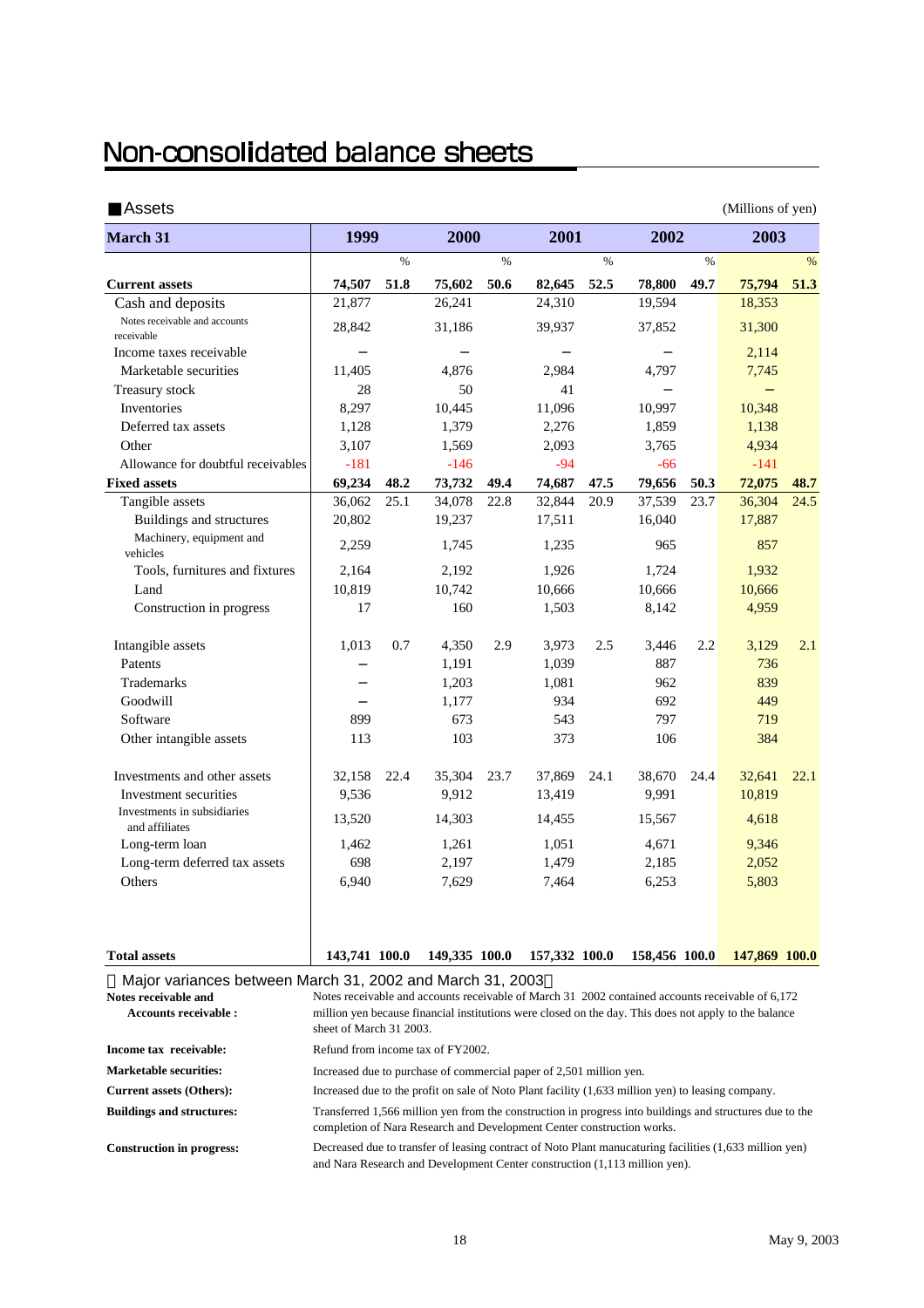

Liabilities and shareholders' equity example of the state of the Millions of yen)

| <b>March 31</b>                        | 1999          |      | 2000          |      | 2001          |      |               | 2002   |               | 2003   |
|----------------------------------------|---------------|------|---------------|------|---------------|------|---------------|--------|---------------|--------|
|                                        |               | $\%$ |               | $\%$ |               | $\%$ |               | $\%$   |               | %      |
| <b>Current liabilities</b>             | 23,358        | 16.3 | 21,268        | 14.2 | 25,870        | 16.5 | 24,094        | 15.2   | 38,055        | 25.7   |
| Accounts payable                       | 5,698         |      | 4,711         |      | 6,452         |      | 4,335         |        | 5,122         |        |
| Short-term loans                       | 2,000         |      |               |      |               |      |               |        |               |        |
| Current portion of convertible bonds   |               |      |               |      |               |      |               |        | 19,945        |        |
| Current portion of long-term debt      | 640           |      | 640           |      | 624           |      | 1,416         |        | 416           |        |
| Other payables                         | 7,187         |      | 8,298         |      | 10,556        |      | 11,242        |        | 9,449         |        |
| Corporate income taxes receivable      | 4,470         |      | 3,741         |      | 4,597         |      | 3,412         |        |               |        |
| Consumption taxes payable              | 544           |      | 470           |      | 573           |      | 478           |        | 275           |        |
| Reserves                               | 2,685         |      | 2,855         |      | 2,858         |      | 2,886         |        | 2,609         |        |
| Others                                 | 131           |      | 489           |      | 207           |      | 323           |        | 237           |        |
| <b>Noncurrent liabilities</b>          | 31,631        | 22.0 | 32,204        | 21.6 | 30,735        | 19.5 | 29,654        | 18.7   | 9,530         | 6.5    |
| Convertible bonds                      | 19,945        |      | 19,945        |      | 19,945        |      | 19,945        |        |               |        |
| Long-term loans                        | 5,782         |      | 5,142         |      | 4,518         |      | 3,102         |        | 2,686         |        |
| Other payables - long-term             | 891           |      | 389           |      | 30            |      |               |        |               |        |
| Reserve for retirement benefit         | 3,986         |      | 5,599         |      |               |      |               |        |               |        |
| Reserve for retirement benefit         |               |      |               |      | 5,290         |      | 5,580         |        | 5,724         |        |
| Other noncurrent liabilities           | 1,025         |      | 1,127         |      | 951           |      | 1,026         |        | 1,120         |        |
| <b>Total liabilities</b>               | 54,989        | 38.3 | 53,472        | 35.8 | 56,605        | 36.0 | 53,749        | 33.9   | 47,586        | 32.2   |
|                                        |               |      |               |      |               |      |               |        |               |        |
| Common stock                           | 6,180         | 4.3  | 6,180         | 4.1  | 6,205         | 4.0  | 6,214         | 3.9    | 6,214         | 4.2    |
| Capital surplus reserves               | 6,874         | 4.8  | 6,874         | 4.6  | 6,900         | 4.3  | 6,908         | 4.4    | 6,908         | 4.6    |
| Additional paid-in capital             | 6,874         |      | 6,874         |      | 6,900         |      | 6,908         |        | 6,908         |        |
| Appropriated retained earnings         | 75,697        | 52.6 | 82,808        | 55.5 | 86,331        | 54.9 | 91,115        | 57.5   | 90,143        | 61.0   |
| Earnings reseve                        | 1,195         |      | 1,316         |      | 1,473         |      | 1,551         |        | 1,551         |        |
| Reserve for retirement benefit         | 372           |      | 372           |      | 372           |      | 372           |        | 372           |        |
| Special depreciation reserve           | 361           |      | 295           |      | 287           |      | 250           |        | 180           |        |
| General reserve                        | 63,709        |      | 72,409        |      | 79,409        |      | 82,109        |        | 84,109        |        |
| Unappropriated retained earnings       | 10,058        |      | 8,414         |      | 4,789         |      | 6,833         |        | 3,930         |        |
| Net income                             | 8,192         |      | 8,312         |      | 10,165        |      | 9,932         |        | 871           |        |
| Unrealized holding gains on securities |               |      |               |      | 1,289         | 0.8  | 474           | 0.3    | 293           | 0.2    |
| Treasury stock                         |               |      |               |      |               |      | $-5$          | $-0.0$ | $-3,276$      | $-2.2$ |
| <b>Total shareholders' equity</b>      | 88,752        | 61.7 | 95,863        | 64.2 | 100,727       | 64.0 | 104,706       | 66.1   | 100,283       | 67.8   |
| <b>Total liabilities and</b>           |               |      |               |      |               |      |               |        |               |        |
| shareholders' equity                   | 143,741 100.0 |      | 149,335 100.0 |      | 157,332 100.0 |      | 158,456 100.0 |        | 147,869 100.0 |        |

Major variances between March 31, 2002 and March 31, 2003

| <b>Current portion of</b><br>convertible bonds: | Transferred from convertible bonds of noncurrent liabilities because the bonds are planned<br>to be redeemed on September 30, 2003. |
|-------------------------------------------------|-------------------------------------------------------------------------------------------------------------------------------------|
| Other payable:                                  | Decrease in other payables associated with fixed assets.                                                                            |
| Income taxes payable:                           | Due to the decrease in net income.                                                                                                  |
| <b>Treasury stock at cost:</b>                  | The company bought back 2,741,000 shares of its own stock at 3,237 million yen in March                                             |
|                                                 | 2003 and holds them as treasury stock.                                                                                              |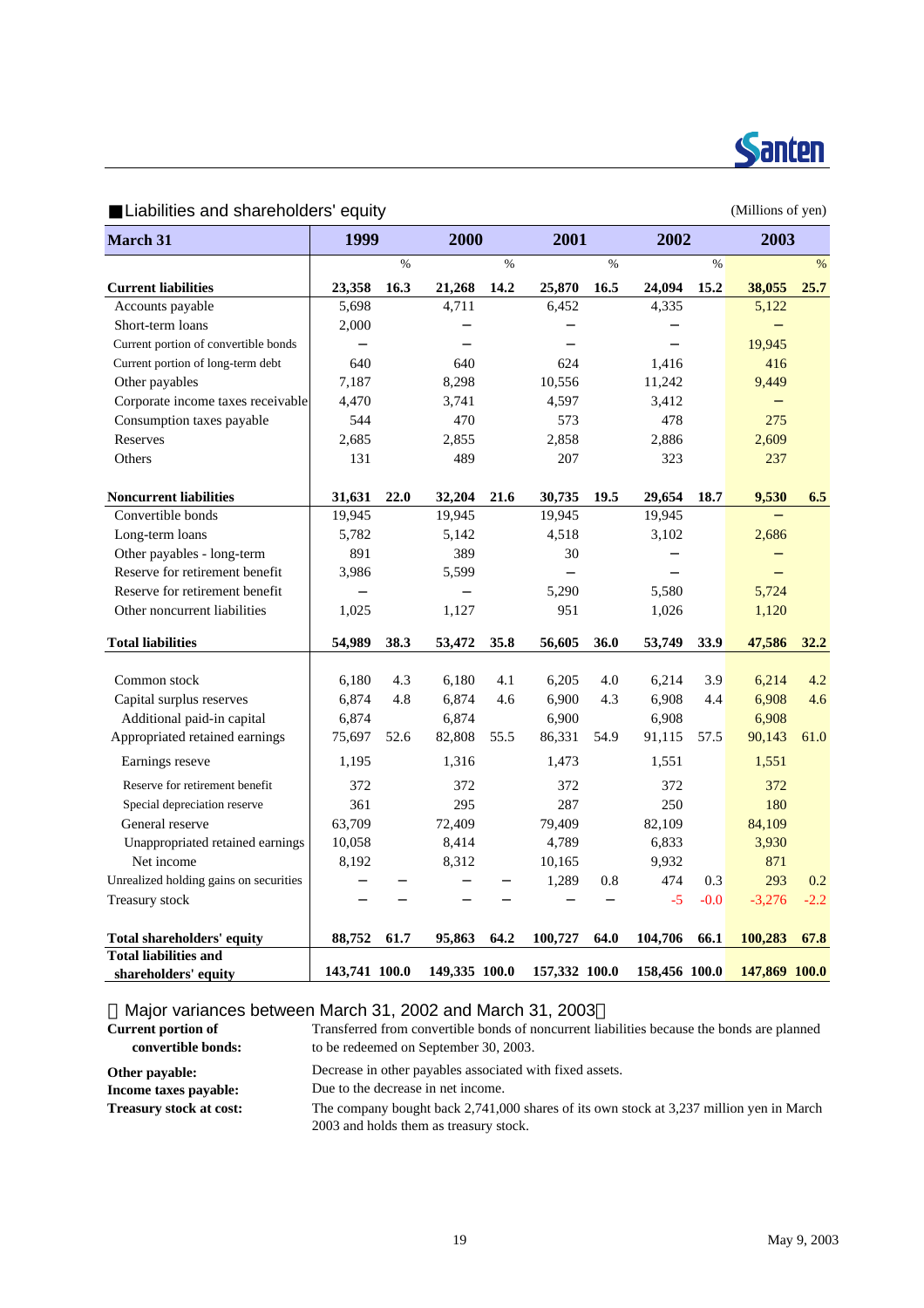# Reference information<br>Research & development

### Pipeline of prescription pharmaceuticals (Clinical study)

| Generic name                                                                                                                         | Brand name/dev. code | Indication                  | Original/in-licensing Region                                                    |            |             |                            | Ph II   Ph III   NDA Filed   Approved   Launched |                   |           |
|--------------------------------------------------------------------------------------------------------------------------------------|----------------------|-----------------------------|---------------------------------------------------------------------------------|------------|-------------|----------------------------|--------------------------------------------------|-------------------|-----------|
| Levofloxacin                                                                                                                         | Cravit               | Bacterial conjunctivitis    | Daiichi Pharmaceuticals                                                         | Japan      |             |                            |                                                  |                   | Apr- $00$ |
|                                                                                                                                      | Quixin 0.5%          | Bacterial conjunctivitis    |                                                                                 | <b>USA</b> |             |                            |                                                  |                   | $Nov-00$  |
|                                                                                                                                      | Oftaquix 0.5%        | Bacterial conjunctivitis    |                                                                                 | Europe     |             |                            |                                                  |                   | $May-02$  |
|                                                                                                                                      | Levofloxacin 1.5%    | Bacterial corneal ulcer     |                                                                                 | <b>USA</b> |             |                            | Apr-03                                           |                   |           |
| Levofloxacin + prednisolone A                                                                                                        | DE-094               |                             | Infectious keratitis   Daiichi Pharmaceuticals                                  | <b>USA</b> |             |                            |                                                  |                   |           |
| Characteristics: New quinolone antibacterial agent. The adoption of a more highly concentrated formulation enables stronger          |                      |                             |                                                                                 |            |             |                            |                                                  |                   |           |
| antibacterial action. Also expected to be effective for intractable bacterial corneal ulcers. In Europe, the treatment has obtained  |                      |                             |                                                                                 |            |             |                            |                                                  |                   |           |
| marketing authorization in 10 countries and launched it in four countries including Germany. Levofloxacin + prednisolone A is an     |                      |                             |                                                                                 |            |             |                            |                                                  |                   |           |
| ophthalmic combination solution of levofloxacin and steroid.                                                                         |                      |                             |                                                                                 |            |             |                            |                                                  |                   |           |
| Generic name                                                                                                                         | Brand name/dev. code | Indication                  | Original/in-licensing                                                           | Region     |             | Ph II   Ph III   NDA Filed |                                                  | Approved Launched |           |
| Pemirolast potassium                                                                                                                 | Alegysal             | Allergic conjunctivitis     | Mitsubishi Pharma                                                               | Japan      |             |                            |                                                  |                   | Apr-95    |
|                                                                                                                                      | Alamast              |                             |                                                                                 | <b>USA</b> |             |                            |                                                  |                   | $Jul-00$  |
|                                                                                                                                      | Alamast              |                             |                                                                                 | France     |             |                            | Dec-99                                           |                   |           |
| Characterictics: A mast cell stabilizer with superior efficacy on allergic conjunctivitis and vernal keratoconjunctivitis.           |                      |                             |                                                                                 |            |             |                            |                                                  |                   |           |
|                                                                                                                                      |                      |                             |                                                                                 |            |             |                            |                                                  |                   |           |
| Generic name                                                                                                                         | Brand name/dev. code | Indication                  | Original/in-licensing Region                                                    |            |             |                            | Ph II   Ph III   NDA Filed   Approved   Launched |                   |           |
| Sodium hyaluronate                                                                                                                   | <b>Hyalein</b>       | Corneal and conjunc-        | Original                                                                        | Japan      |             |                            |                                                  |                   | $Jun-95$  |
|                                                                                                                                      |                      | tival epithelial disorders  |                                                                                 |            |             |                            |                                                  |                   |           |
|                                                                                                                                      | <b>Hyalein</b>       | Dry eye                     |                                                                                 | <b>USA</b> | Preparation |                            |                                                  |                   |           |
| Characteristics: Ophthalmic solution containing sodium hyaluronate. Treats dry eye and corneal and conjunctivitis epithelial         |                      |                             |                                                                                 |            |             |                            |                                                  |                   |           |
| lesions caused by contact lenses, etc.                                                                                               |                      |                             |                                                                                 |            |             |                            |                                                  |                   |           |
| Generic name                                                                                                                         | Brand name/dev. code | Indication                  | Original/in-licensing   Region   Ph II   Ph III   NDA Filed   Approved Launched |            |             |                            |                                                  |                   |           |
| Cyclosporine                                                                                                                         | DE-076               | Vernal keratoconjunctivitis | Licensed-in                                                                     | Japan      |             |                            |                                                  |                   |           |
| Characteristics: An orphan drug. Expected to treat advanced vernal keratoconjunctivitis for which existing anti-allergic agents are  |                      |                             |                                                                                 |            |             |                            |                                                  |                   |           |
| not effective. Because it is an ophthalmic solution, virtually no generalized side effects are noted.                                |                      |                             |                                                                                 |            |             |                            |                                                  |                   |           |
| Generic name                                                                                                                         | Brand name/dev. code | Indication                  | Original/in-licensing Region                                                    |            |             |                            | Ph II   Ph III   NDA Filed   Approved Launched   |                   |           |
| (Undetermined)                                                                                                                       | DE-085               | Glaucoma,                   | Co-development                                                                  | <b>USA</b> |             |                            |                                                  |                   |           |
|                                                                                                                                      |                      | Ocular hypertension         | with Asahi Glass                                                                | Japan      |             |                            |                                                  |                   |           |
| Characteristics: Prostaglandin-based treatment for glaucoma to reduce ocular pressure. Clinical trials will be conducted in parallel |                      |                             |                                                                                 |            |             |                            |                                                  |                   |           |
| in the U.S., Europe and Japan. Expected to have greater efficacy in reducing ocular pressure than other prostaglandin-based          |                      |                             |                                                                                 |            |             |                            |                                                  |                   |           |
| agents. Can be stored at room temperature.                                                                                           |                      |                             |                                                                                 |            |             |                            |                                                  |                   |           |
| Generic name                                                                                                                         | Brand name/dev. code | Indication                  | Original/in-licensing   Region   Ph II   Ph III   NDA Filed   Approved Launched |            |             |                            |                                                  |                   |           |
|                                                                                                                                      |                      | Glaucoma,                   |                                                                                 |            |             |                            |                                                  |                   |           |
| Olmesartan                                                                                                                           | DE-092               | Ocular hypertension         | Sankyo (Japan)                                                                  | Japan      |             |                            |                                                  |                   |           |
| Characteristics: Angiotensin II receptor antagonist developed by Sankyo. Expected to become a glaucoma treatment with unique         |                      |                             |                                                                                 |            |             |                            |                                                  |                   |           |
| anti-ocular hypertensive action not seen in any existing treatments.                                                                 |                      |                             |                                                                                 |            |             |                            |                                                  |                   |           |
|                                                                                                                                      |                      |                             |                                                                                 |            |             |                            |                                                  |                   |           |
| Generic name                                                                                                                         | Brand name/dev. code | Indication                  | Original/in-licensing   Region   Ph II   Ph III   NDA Filed   Approved Launched |            |             |                            |                                                  |                   |           |
| Lomerizine HCL                                                                                                                       | DE-090               | Glaucoma                    | Nippon Organon                                                                  | Japan      |             |                            |                                                  |                   |           |
| Characteristics: It has a calcium antagonizing activity. Currently sold by Nippon Organon as a migraine treatment. Expected to       |                      |                             |                                                                                 |            |             |                            |                                                  |                   |           |
| become a new type of treatment for glaucoma with excellent safety to suppress the progression of visual field disorder by            |                      |                             |                                                                                 |            |             |                            |                                                  |                   |           |
| improving ocular circulation. In oral administration tablets.                                                                        |                      |                             |                                                                                 |            |             |                            |                                                  |                   |           |
|                                                                                                                                      |                      |                             |                                                                                 |            |             |                            |                                                  |                   |           |
| Generic name                                                                                                                         | Brand name/dev. code | Indication                  | Original/in-licensing Region                                                    |            |             |                            | Ph II   Ph III   NDA Filed   Approved   Launched |                   |           |
| Diquafosol tetrasodium                                                                                                               | DE-089               | Dry eye                     | Inspire Pharm.(USA)                                                             | Japan      |             |                            |                                                  |                   |           |
| Characteristics: Facilitates secretion of lacrimal components and water from epithelial cells of conjunctiva and cornea through      |                      |                             |                                                                                 |            |             |                            |                                                  |                   |           |
| endogenous receptors in order to increase tears on conjunctiva and cornea while stabilizing tear film. Indicated for dry eye.        |                      |                             |                                                                                 |            |             |                            |                                                  |                   |           |
| Generic name                                                                                                                         | Brand name/dev. code | Indication                  | Original/in-licensing Region                                                    |            |             |                            | Ph II   Ph III   NDA Filed   Approved   Launched |                   |           |
| Apafant                                                                                                                              | DE-081               | Allergic conjunctivitis     | Licensed-in                                                                     | Japan      |             |                            |                                                  |                   |           |
|                                                                                                                                      |                      |                             |                                                                                 |            |             |                            |                                                  |                   |           |
| Characteristics: A platelet active factor (PAF) antagonist. Controls the production and secretion of prostaglandins and other        |                      |                             |                                                                                 |            |             |                            |                                                  |                   |           |
| chemical mediators in inflammation or allergy. Expected to have an effect on congestion, edema and itching caused by allergic        |                      |                             |                                                                                 |            |             |                            |                                                  |                   |           |
| conjunctivitis. An ophthalmic solution with low irritation to the eye.                                                               |                      |                             |                                                                                 |            |             |                            |                                                  |                   |           |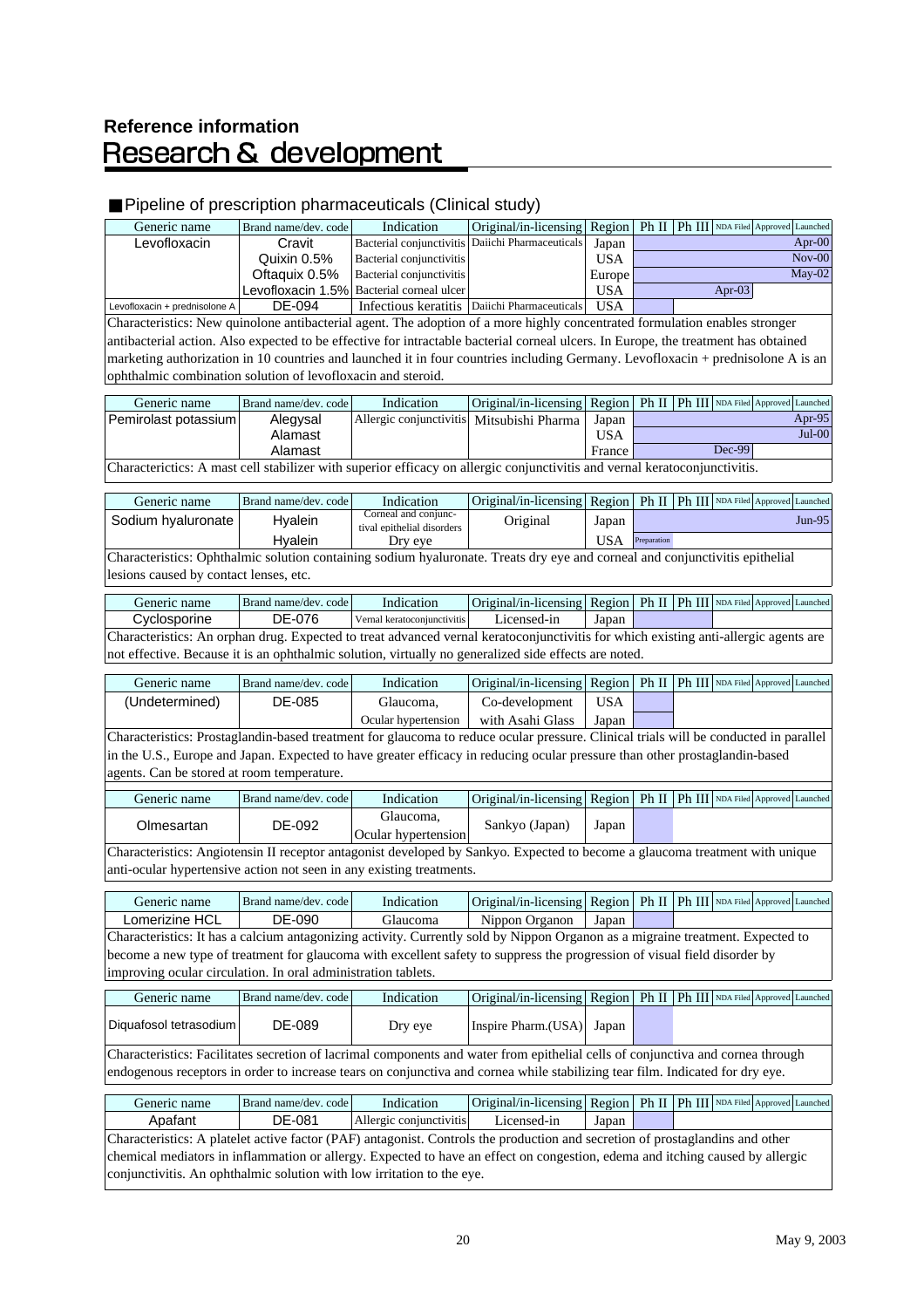

### Pipeline of prescription pharmaceuticals (Preparation for clinical study)

| Generic name                                                                                                       | Brand name/dev. code                                        | Indication                            | Original/in-licensing |  |  |  |  |  |  |
|--------------------------------------------------------------------------------------------------------------------|-------------------------------------------------------------|---------------------------------------|-----------------------|--|--|--|--|--|--|
| (Undetermined)                                                                                                     | DE-096                                                      | Rheumatoid arthritis                  | Original              |  |  |  |  |  |  |
| Characteristics:TNF inhibitor. Anti-rheumatic effect comparable to oral antibody drugs has been observed in basic  |                                                             |                                       |                       |  |  |  |  |  |  |
| research. Will soon begin negotiating with major overseas pharmaceutical company for overseas out-licensing. Also  |                                                             |                                       |                       |  |  |  |  |  |  |
| in tie-up negotiations with several companies for domestic development.                                            |                                                             |                                       |                       |  |  |  |  |  |  |
| Generic name                                                                                                       | Brand name/dev. code<br>Original/in-licensing<br>Indication |                                       |                       |  |  |  |  |  |  |
| (Undetermined)                                                                                                     | DE-098(Anti-APO-1 antibody)                                 | Rheumatoid arthritis                  |                       |  |  |  |  |  |  |
| Characteristics: Joint injection that induces apoptosis in diseased joints of rheumatoid arthritis patients. Bulk  |                                                             |                                       |                       |  |  |  |  |  |  |
| pharmaceutical manufacturing process for actual production scale estabilished, and drug development being studied. |                                                             |                                       |                       |  |  |  |  |  |  |
| Generic name                                                                                                       | Brand name/dev. code                                        | Indication                            | Original/in-licensing |  |  |  |  |  |  |
| <b>Bucillamine</b>                                                                                                 | Rimatil                                                     | Osteoarthritis(additional indication) | Original              |  |  |  |  |  |  |
| Characteristics: Shown to be effective on joint inflammation due to osteoarthritis (OA).                           |                                                             |                                       |                       |  |  |  |  |  |  |

#### Pipeline for medical devices

| Product under development                                                                 | Product name | Region        |  |  |  |  |  |  |
|-------------------------------------------------------------------------------------------|--------------|---------------|--|--|--|--|--|--|
| Intraocular lens                                                                          | $MD-13$      | Japan         |  |  |  |  |  |  |
| Characteristics: Foldable intraocular lens using new new material. Already launched in    |              |               |  |  |  |  |  |  |
| Europe by Lenstec and STAAR Surgical.                                                     |              |               |  |  |  |  |  |  |
| Product under development                                                                 | Product name | Region        |  |  |  |  |  |  |
| Intraocular lens                                                                          | $MD-14$      | Japan and USA |  |  |  |  |  |  |
| Characteristics: Foldable intraocular lens using new material with high refractive index. |              |               |  |  |  |  |  |  |
| Developed by Advanced Vision Science in the U.S.                                          |              |               |  |  |  |  |  |  |

### Changes from November 7, 2002

#### [Progress]

| Brand name/dev. code    | Indication                    | Stage           |
|-------------------------|-------------------------------|-----------------|
| Levofloxacin 1.5% (USA) | Bacterial corneal ulcer       | Ph III NDA File |
| DE-092                  | Glaucoma, Ocular hypertension | Ph II           |
| DE-089                  | Dry eye                       | Ph I Ph II      |
|                         |                               |                 |

#### [Changed test method]

| Brand name/dev. Code                                                                      | Indication |  | Stage                          |  |  |  |  |  |  |
|-------------------------------------------------------------------------------------------|------------|--|--------------------------------|--|--|--|--|--|--|
| Hyalein (USA)                                                                             | Dry eye    |  | Ph III Ph II under preparation |  |  |  |  |  |  |
| Reason: Phase 2 tests showed significant difference in the efficacy between this drug and |            |  |                                |  |  |  |  |  |  |
| placebo, but in the Phase 3 tests, both the drug and placebo alleviated symptoms in a     |            |  |                                |  |  |  |  |  |  |

number of subjects. Phase 2 tests will be carried out once again after modifying the clinical study model.

#### [Discontinued study]

| Brand name/dev. Code                                             | Indication | Discontinued Stage |  |  |  |  |  |  |  |
|------------------------------------------------------------------|------------|--------------------|--|--|--|--|--|--|--|
| Hyalein (UK)                                                     | Dry eye    | Ph II              |  |  |  |  |  |  |  |
| Reason: Discontinued after consideration on the European market. |            |                    |  |  |  |  |  |  |  |

| Compound                                     | Indication   | discontinued Stage |
|----------------------------------------------|--------------|--------------------|
| ADL2-1294                                    | Corneal pain | Pre-clinical       |
| Reason: Discontinued due to safety concerns. |              |                    |

#### Number of employees in R&D divisions (number of people)

| <b>Year ended March 31</b>   | 1999 | 2000 | 2001 | 2002 | 2003 |
|------------------------------|------|------|------|------|------|
| R&D personnel (consolidated) | 314  | 370  | 404  | 482  | 485  |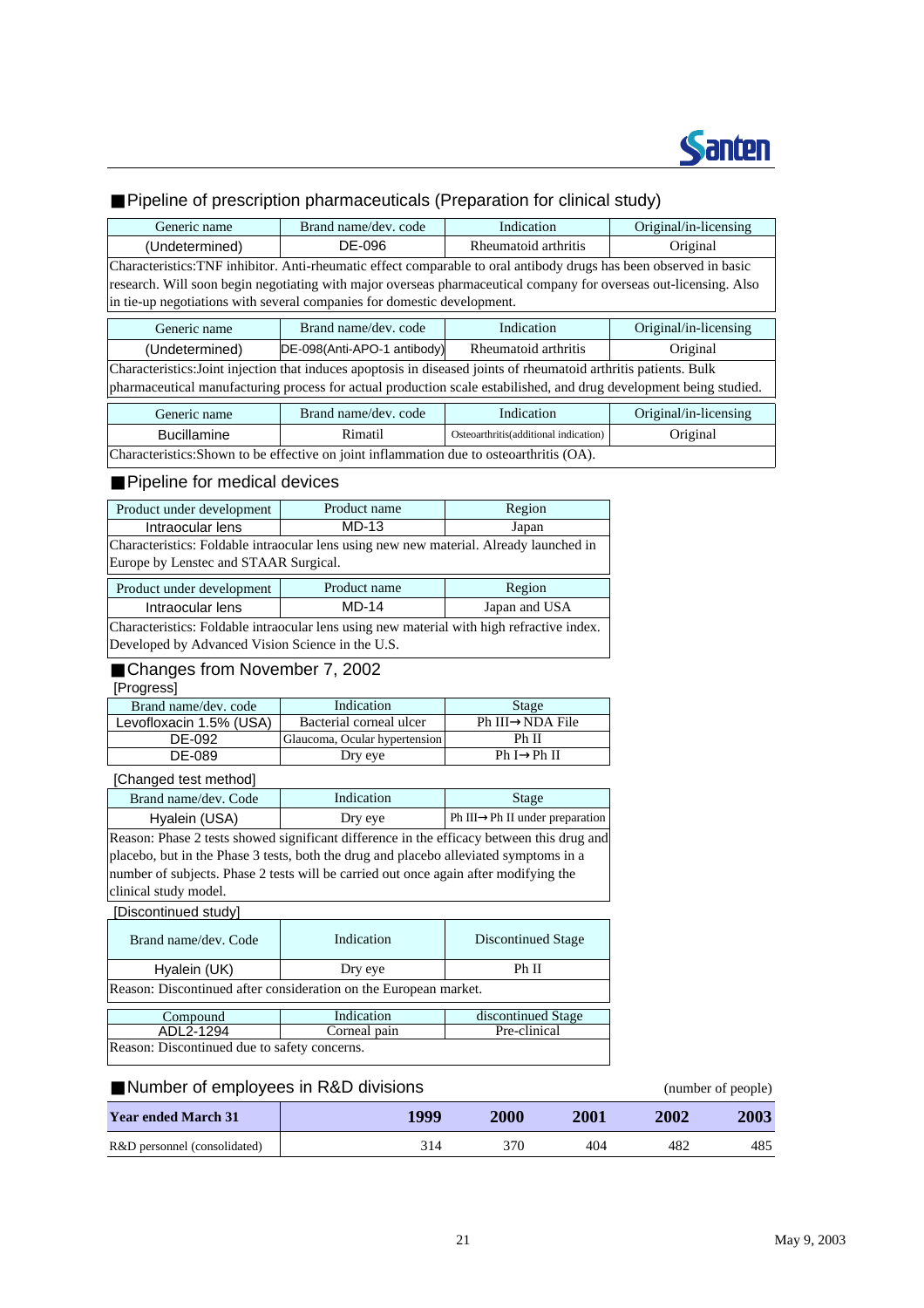# **Pharmaceutical market**

| Revision of National Health Insurance (NHI) drug prices |      |        |                          |        |                          |        |        |        |                          |        |                          | (%)    |      |
|---------------------------------------------------------|------|--------|--------------------------|--------|--------------------------|--------|--------|--------|--------------------------|--------|--------------------------|--------|------|
|                                                         | 1991 | 1992   | 1993                     | 1994   | 1995                     | 1996   | 1997   | 1998   | 1999                     | 2000   | 2001                     | 2002   | 2003 |
| Industry average                                        | -    | $-8.1$ | н.                       | $-6.6$ | $\overline{\phantom{a}}$ | $-6.8$ | $-4.4$ | $-9.7$ | $\sim$                   | $-7.0$ | ۰                        | $-6.3$ |      |
| Ophthalmic drugs                                        |      | $-0.6$ | $\overline{\phantom{a}}$ | $-1.6$ | $\sim$                   | $-3.5$ | $-1.8$ | $-7.5$ | $\overline{\phantom{a}}$ | $-6.2$ | $\overline{\phantom{a}}$ | $-6.0$ |      |
| Santen                                                  |      | 0.9    | ۰.                       | $-0.4$ | $\overline{\phantom{a}}$ | -26    | $-1.3$ | $-7.2$ | $\overline{\phantom{a}}$ | $-5.7$ | $\sim$                   | $-6.0$ |      |
| (Compiled by Santen)                                    |      |        |                          |        |                          |        |        |        |                          |        |                          |        |      |

Revision of NHI drug prices:

In Japan, drug prices are generally revised every two years to reflect their market price. The drugs marketed at lower market prices will bear larger reduction margins at the revision.

#### Major healthcare reforms

|         | 1997 | Enforcement of the Revised Health Insurance System Law.<br>Increased contribution for insured employees (10% to 20%)<br>Revision of the Insurance Law for Seniors<br>Contribution: 500 yen/day for out-patients (up to four times a month) and 1,000 yen/day for<br>in-patients |
|---------|------|---------------------------------------------------------------------------------------------------------------------------------------------------------------------------------------------------------------------------------------------------------------------------------|
|         | 2001 | Revision of the Insurance Law for Seniors<br>Contribution: fixed rate of 10% for out-patients and in-patients                                                                                                                                                                   |
| April   | 2002 | Reimbursed consulting fee for physicians were reduced by 2.7% on average<br>Revision of prescription fee (two points are added for every prescription of generic drugs)                                                                                                         |
| October | 2002 | Increased contribution for seniors (fixed amount system was abolished for a uniform fixed<br>rate system of 10% contribution)                                                                                                                                                   |
| April   | 2003 | Increased contribution for insured employees (20% to 30%)                                                                                                                                                                                                                       |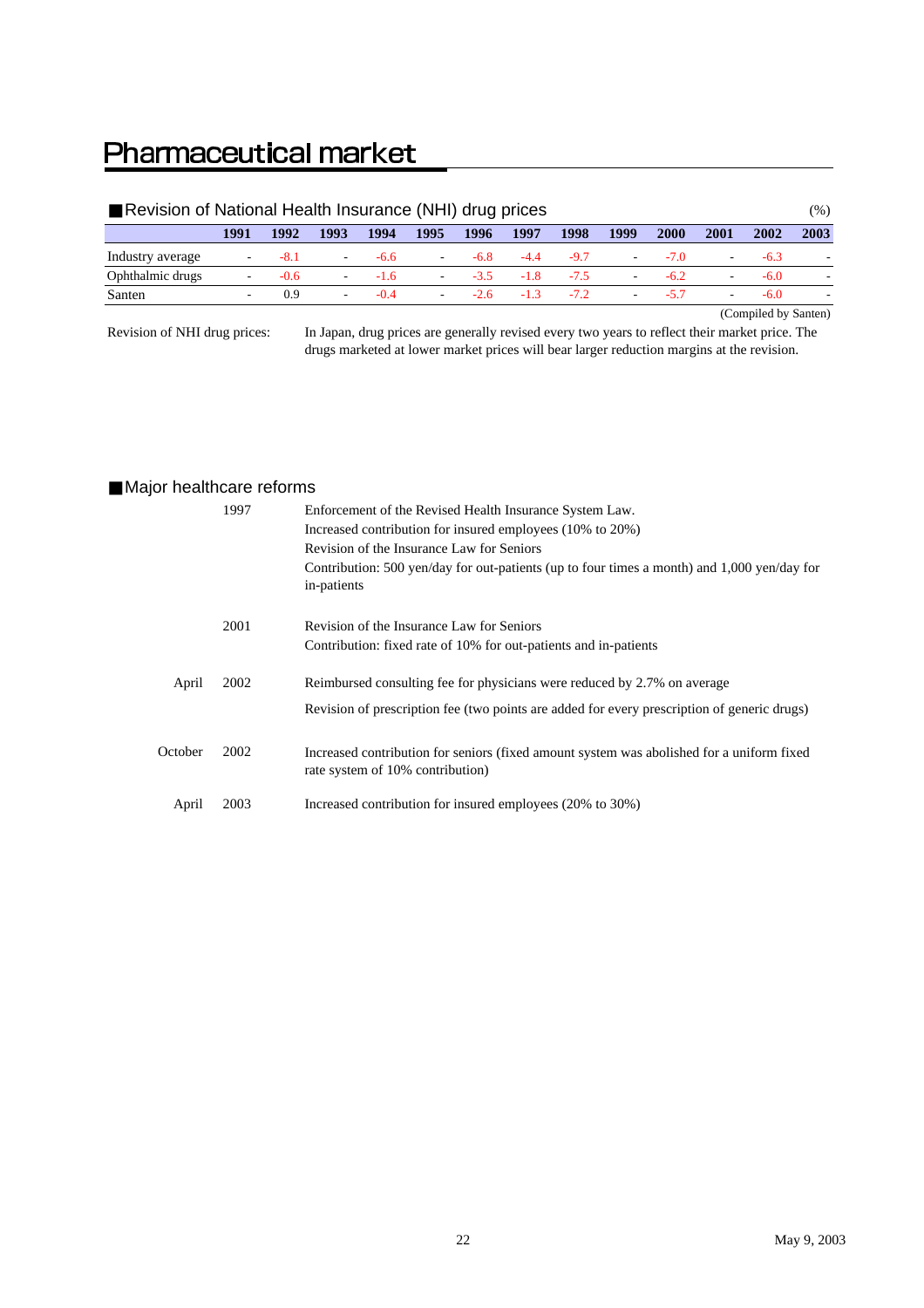

| Market shares              |       |       |       |       | (Billions of yen) |
|----------------------------|-------|-------|-------|-------|-------------------|
| <b>Year ended March 31</b> | 1999  | 2000  | 2001  | 2002  | 2003              |
| Prescription ophthalmics   | 45.6% | 44.2% | 42.9% | 40.3% | 38.9%             |
|                            | 162.5 | 179.6 | 189.4 | 197.1 | 195.9             |
| Anti-rheumatic drugs       | 27.3% | 28.0% | 28.5% | 30.2% | 30.3%             |
|                            | 26.5  | 27.9  | 28.1  | 28.9  | 29.4              |
|                            |       |       |       |       |                   |

(Source: Santen estimation)

Note: The market shares are on an NHI drug price basis. Lower figures indicate market size.

| Market shares by therapeutic area - ophthalmic pharmaceuticals |       |       |       |       | (Billions of yen)           |
|----------------------------------------------------------------|-------|-------|-------|-------|-----------------------------|
| <b>Year ended March 31</b>                                     | 1999  | 2000  | 2001  | 2002  | 2003                        |
| Anti-glaucoma                                                  | 31.1% | 22.4% | 19.1% | 17.6% | 17.3%                       |
|                                                                | 46.6  | 55.3  | 60.2  | 66.1  | 69.1                        |
| Anti-infective                                                 | 76.2% | 77.4% | 80.8% | 81.8% | 80.9%                       |
|                                                                | 29.7  | 31.0  | 31.0  | 30.2  | 26.6                        |
| Anti-allergy                                                   | 33.1% | 31.5% | 29.2% | 18.2% | 17.5%                       |
|                                                                | 20.2  | 22.9  | 26.8  | 26.5  | 25.1                        |
| Agents for surgeries                                           | 39.9% | 42.4% | 41.9% | 41.0% | 39.6%                       |
|                                                                | 17.6  | 17.7  | 16.0  | 16.0  | 14.9                        |
| Corneal disease treatments                                     | 88.0% | 89.9% | 89.3% | 89.0% | 85.4%                       |
|                                                                | 11.6  | 13.9  | 15.3  | 17.2  | 18.8                        |
| Anti-cataract                                                  | 40.0% | 43.5% | 47.0% | 50.1% | 53.3%                       |
|                                                                | 8.1   | 8.0   | 7.9   | 7.7   | 7.7                         |
| Corticosteroids                                                | 55.1% | 55.9% | 56.2% | 56.0% | 53.1%                       |
|                                                                | 11.9  | 12.5  | 12.7  | 12.5  | 11.5                        |
|                                                                |       |       |       |       | (Source: Santen estimation) |

Note: The market shares are on an NHI drug price basis. Lower figures indicate market size.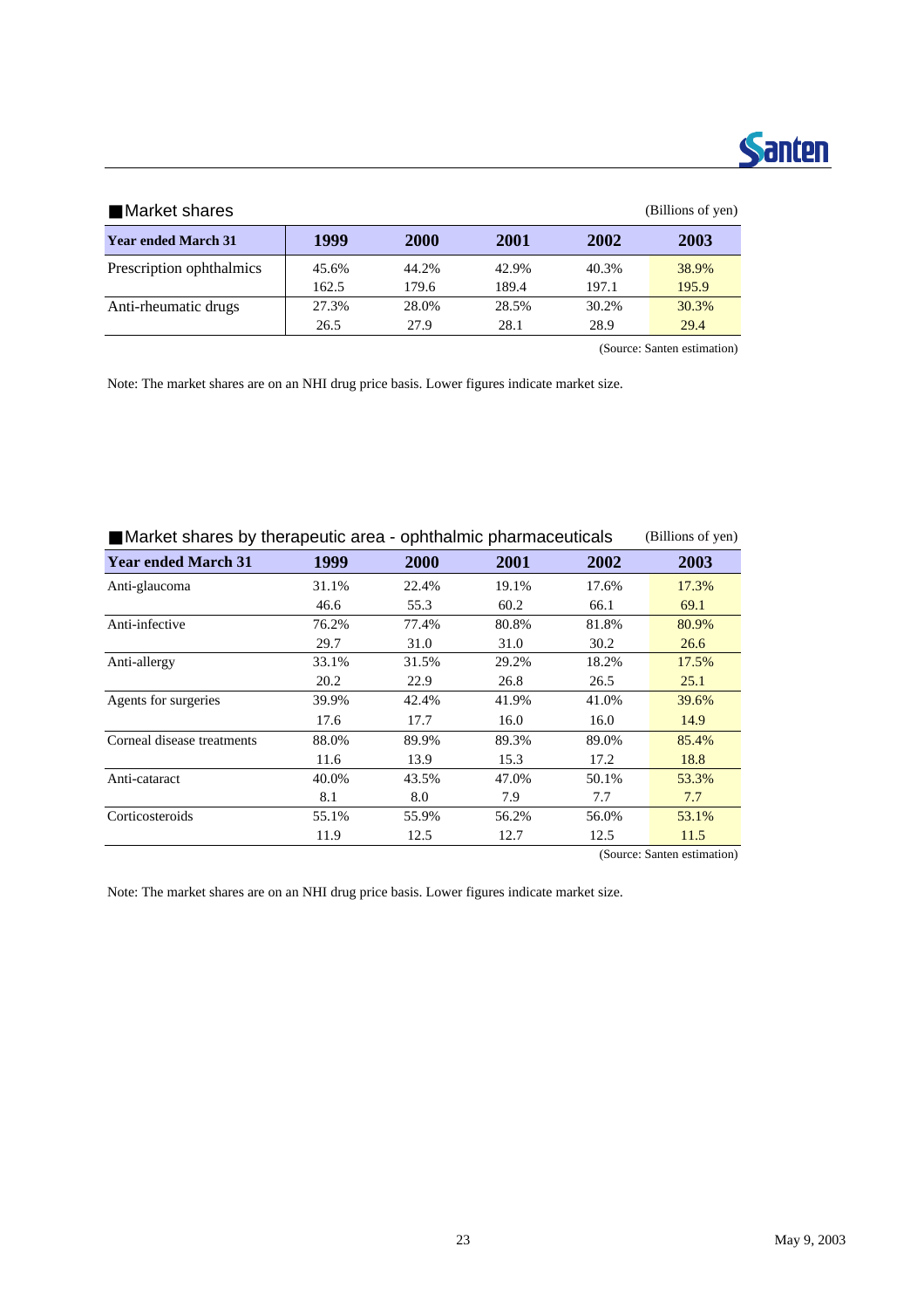# **Stock information**

| Share price          |       |                      |       |       |                                           |       |       |       |       | Yen and thousand shares |       |                      |
|----------------------|-------|----------------------|-------|-------|-------------------------------------------|-------|-------|-------|-------|-------------------------|-------|----------------------|
|                      |       | Apr-02 May-02 Jun-02 |       |       | Jul-02 Aug-02 Sep-02 Oct-02 Nov-02 Dec-02 |       |       |       |       | Jan-03                  |       | <b>Feb-03 Mar-03</b> |
| Share price:<br>Open | 1.504 | 1.480                | 1.378 | 1.338 | .040                                      | 1.038 | 1.050 | 1.099 | 1.210 | 1.139                   | 1.165 | 1,176                |
| High                 | 1.515 | 1.615                | 1,409 | 1.342 | 1,136                                     | 1.071 | .099  | 1.224 | 1.220 | 1.219                   | 1.228 | 1.228                |
| Low                  | .399  | 1.366                | 1,253 | 1.029 | 991                                       | 999   | 990   | 1.099 | 1.070 | 1,099                   | 1.146 | 1.111                |
| End of month         | .480  | 1.378                | 1.298 | 1.048 | .037                                      | 1.041 | 1.091 | 1.210 | 1.104 | 1.185                   | 1.160 | 1,150                |
| Volume               | 3,736 | 7.306                | 3.209 | 3.962 | 4,383                                     | 1.728 | .462  | 2.495 | 2.097 | 1.322                   | 1.979 | 2,857                |



| Major shareholders                                          | As of March 31, 2003 |               |  |  |
|-------------------------------------------------------------|----------------------|---------------|--|--|
| <b>Name</b>                                                 | Number of            | Percentage of |  |  |
|                                                             | shares Held          | voting rights |  |  |
|                                                             | Thousand shares      | %             |  |  |
| Northern Trust Company AVFC Sub-account<br>American Clients | 10,072               | 11.5          |  |  |
| Japan Trustee Service Bank, Ltd.                            | 5.902                | 6.7           |  |  |
| Mita Sangyo Co., Ltd.                                       | 4.756                | 5.4           |  |  |
| UFJ Trust and Banking Co., Ltd.                             | 4,483                | 5.1           |  |  |
| Nippon Life Insurance Company                               | 4.272                | 4.9           |  |  |
| <b>UEJ Bank Limited</b>                                     | 3,221                | 3.7           |  |  |
| The Bank of Tokyo-Mitsubishi, Ltd.                          | 3.117                | 3.6           |  |  |
| The Tokio Marine and Fire Insurance Co., Ltd.               | 2,724                | 3.1           |  |  |
| Euroclear Bank S.A./N.V.                                    | 2,668                | 3.0           |  |  |
| Trust and Custody Services Bank, Ltd.                       | 2.072                | 2.4           |  |  |

#### Shares, convertible bonds and stock option

| <b>Year ended March 31</b>                                        | 1999   | <b>2000</b> | <b>2001</b> | 2002   | 2003   |
|-------------------------------------------------------------------|--------|-------------|-------------|--------|--------|
| Number of shares outstanding (thousand shares)                    | 95,074 | 95,074      | 92,720      | 90,704 | 90.704 |
| Third Unsecured Convertible Bonds -balance<br>(millions of yen)   | 19.945 | 19.945      | 19.945      | 19.945 | 19.945 |
| Stock option balance (thousand shares)                            | 106    | 172         | 199         | 243    | 335    |
| Granted in June 1998 - 106 thousand shares<br>at 1,540 yen/share  | 106    | 106         | 73          | 62     | 62     |
| Granted in June 1999 - 66 thousand shares<br>at 2,480 yen/share   |        | 66          | 66          | 66     | 66     |
| Granted in June 2000 - 60 thousand shares<br>at $2,705$ yen/share |        |             | 60          | 60     | 60     |
| Granted in June 2001 - 55 thousand shares<br>at 2,299 yen/share   |        |             |             | 55     | 55     |
| Granted in June 2002 - 92 thousand shares<br>at 1,326 yen/share   |        |             |             |        | 92     |

Note: 1 The company repurchased and retired 2,387 thousand shares in March 2001 and 2,027 thousand shares in March 2002.

2 Details of the Third Unsecured Convertible Bonds:

(Launch) September 12, 1996 (Maturing) September 30, 2003

(Total amount) 20 billion yen (Coupon rate) 0.8% (Convertible price) 2,171.80 yen/share

 3 The company has a stock-based compensation plans under which stock options are granted to directors and corporate officers. The grants are fully exercisable after two years.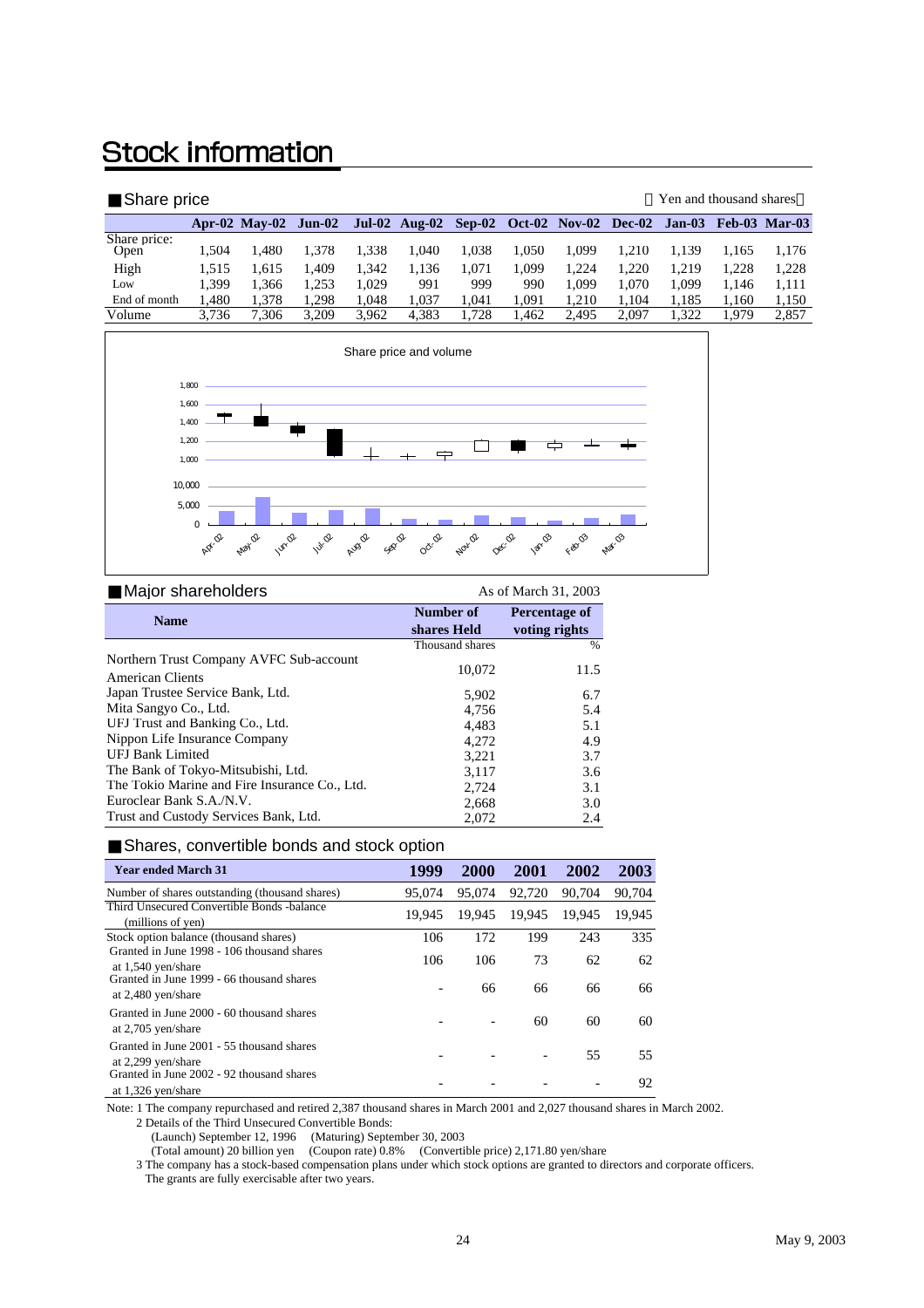

| <b>Year ended March 31</b>  | 1999     |             | 2000     |             | 2001     |             | 2002     |             | 2003     |                   |
|-----------------------------|----------|-------------|----------|-------------|----------|-------------|----------|-------------|----------|-------------------|
|                             | Thousand | Propor-     | Thousand | Propor-     | Thousand | Propor-     | Thousand | Propor-     | Thousand | Propor-           |
|                             | shares   | tion $(\%)$ | shares   | tion $(\%)$ | shares   | tion $(\%)$ | shares   | tion $(\%)$ | shares   | $\frac{1}{2}$ (%) |
| Financial institutions      | 54,106   | 56.9        | 50,099   | 52.7        | 52,429   | 56.5        | 41,005   | 45.2        | 36,302   | 40.0              |
| City & regional banks       | 16,393   | 17.2        | 14,862   | 15.6        | 11,581   | 12.5        | 9,054    | 9.9         | 6,660    | 7.3               |
| Trust banks                 | 25,905   | 27.3        | 24,853   | 26.2        | 29,651   | 32.0        | 20,641   | 22.8        | 19,018   | 21.0              |
| (concerned in trust works)  | 23,021   |             | 22,055   |             | 26,824   |             | 18,429   |             | 15,743   |                   |
| Life and non-life insurar   | 11,581   | 12.2        | 10,255   | 10.8        | 11,136   | 12.0        | 11,033   | 12.2        | 10,414   | 11.5              |
| Other financial institution | 226      | 0.2         | 128      | 0.1         | 61       | 0.1         | 276      | 0.3         | 208      | 0.2               |
| Securities firms            | 470      | 0.5         | 499      | 0.5         | 385      | 0.5         | 646      | 0.7         | 293      | 0.3               |
| Other institutions          | 11,555   | 12.2        | 11,497   | 12.1        | 10,398   | 11.2        | 10,300   | 11.4        | 10,555   | 11.6              |
| Foreign investors           | 13,138   | 13.8        | 18.041   | 19.0        | 15.868   | 17.1        | 23,675   | 26.1        | 24,580   | 27.1              |
| Individual investors        | 15,790   | 16.6        | 14,915   | 15.7        | 13,624   | 14.7        | 15,073   | 16.6        | 16,200   | 17.9              |
| Treasury stock              | 14       | 0.0         | 23       | 0.0         | 18       | 0.0         | 2        | 0.0         | 2,771    | 3.1               |
| Total                       | 95,075   | 100.0       | 95,075   | 100.0       | 92,721   | 100.0       | 90,704   | 100.0       | 90,704   | 100.0             |

#### Breakdown of shareholding by number of shares

Note: Trading unit for Santen shares were reduced to 100 shares from 1,000 shares effective August 1, 2002

#### Breakdown of shareholding by number of shareholders

| <b>Year ended March 31</b>  | 1999         |             | 2000         |             | 2001            |              | 2002            |             | 2003         |                   |
|-----------------------------|--------------|-------------|--------------|-------------|-----------------|--------------|-----------------|-------------|--------------|-------------------|
|                             | Thousand     | Propor-     | Thousand     |             | Propor-Thousand |              | Propor-Thousand | Propor-     | Thousand     | Propor-           |
|                             | shareholders | tion $(\%)$ | shareholders | tion $(\%)$ | shareholders    | tion $(\% )$ | shareholders    | tion $(\%)$ | shareholders | $\frac{1}{2}$ (%) |
| Financial institutions      | 110          | 2.2         | 114          | 2.2         | 108             | 2.2          | 107             | 1.8         | 98           | 1.2               |
| City & regional banks       | 14           | 0.3         | 15           | 0.3         | 15              | 0.3          | 13              | 0.2         | 8            | 0.1               |
| Trust banks                 | 54           | 1.0         | 60           | 1.2         | 57              | 1.2          | 60              | 1.0         | 55           | 0.7               |
| Life and non-life insurar   | 36           | 0.7         | 33           | 0.6         | 32              | 0.6          | 28              | 0.5         | 29           | 0.4               |
| Other financial institution | 6            | 0.1         | 6            | 0.1         | 4               | 0.1          | 6               | 0.1         | 6            | 0.1               |
| Securities firms            | 21           | 0.4         | 20           | 0.4         | 22              | 0.5          | 35              | 0.6         | 28           | 0.4               |
| Other institutions          | 145          | 2.9         | 140          | 2.7         | 132             | 2.7          | 137             | 2.3         | 134          | 1.7               |
| Foreign investors           | 145          | 2.8         | 168          | 3.3         | 162             | 3.4          | 148             | 2.4         | 119          | 1.5               |
| Individual investors        | 4,597        | 91.6        | 4,679        | 91.3        | 4,387           | 91.2         | 5,583           | 92.9        | 7,493        | 95.2              |
| Treasury stock              |              | 0.0         |              | 0.0         |                 | 0.0          | л.              | 0.0         | п.           | 0.0               |
| Total                       | 5.019        | 100.0       | 5,122        | 100.0       | 4,812           | 100.0        | 6.011           | 100.0       | 7,873        | 100.0             |



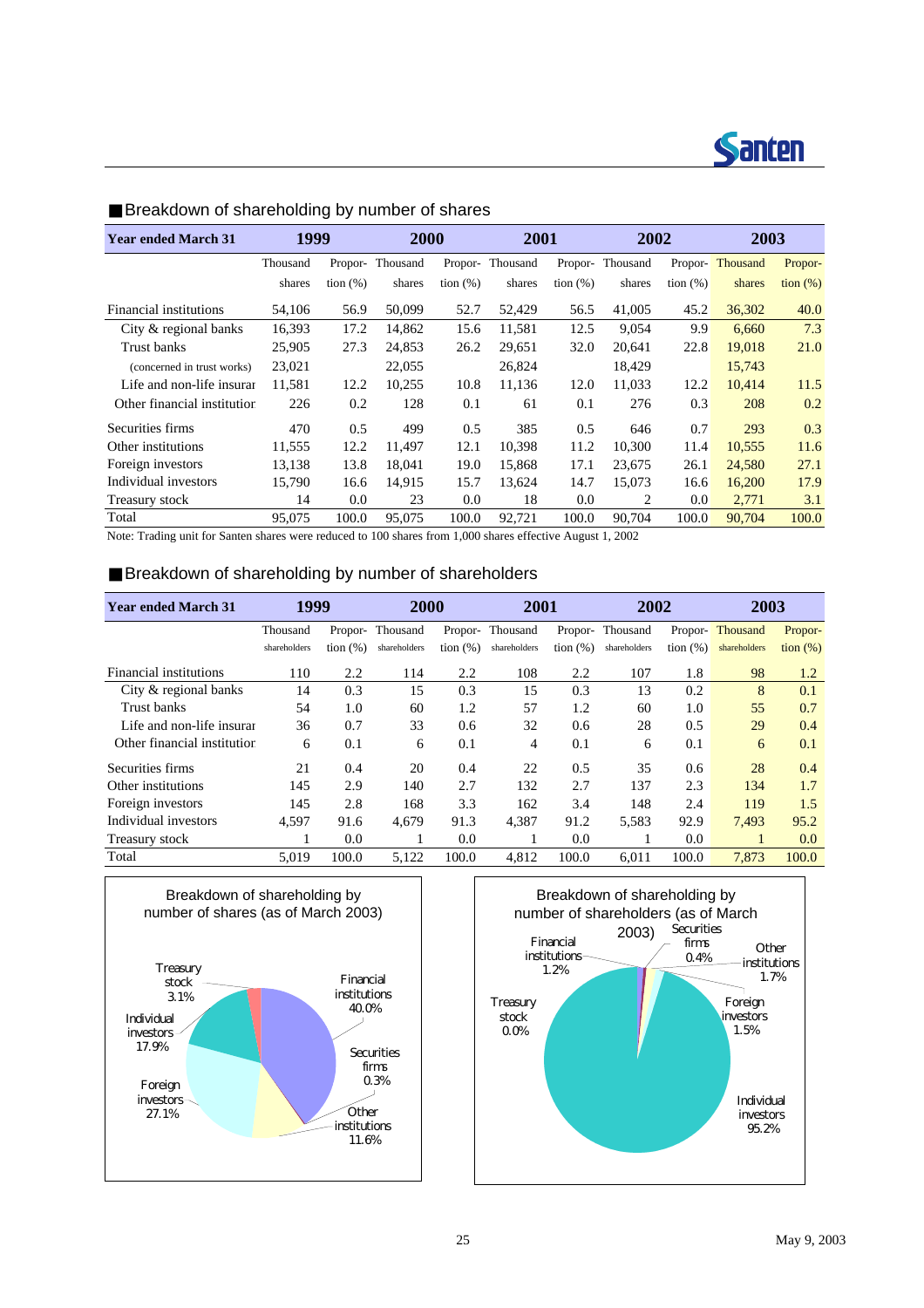### **News releases**

#### **News releases during April 2002-March 2003**

For details, please refer to our Investor Relations Web site (http://www.santen.co.jp/ir/en/news).

(Date) (Summary) **10-Apr Construction Work on Second Building of the Shiga Plant Completed 11-Apr Santen Receives Manufacturing Approval for Ophthagreen for Intravenous Injection 25mg 1-May Management Change in U.S. Subsidiary, Santen Incorporated 13-May Notice Regarding Share Buyback 28-May Santen Agrees with Koken Concerning Marketing of KK-951 28-May Notice Regarding Stock Option (Warrant) 28-May Santen Revises Trading Unit of Company Stock 1-Jul Santen to Transfer Marketing of THIOLA Tablets 100 to Merck Hoei 5-Jul Change of Principal Shareholder 8-Jul Santen's THIOLA Tablets 100 Obtains Additional Indication of Treating Cystinuria 19-Jul Santen Launches OTC Eye Drops SANTE 40V 21-Aug Santen Launches Ophthagreen for Intravenous Injection 25mg 23-Aug Santen Launches OTC Eye Drops SANTE 40** Santen launched SANTE 40, OTC eye drops, in Japan on August 26. SANTE 40 is a new version of SANTE 40NE and SANTE 40EA, which have been used by Japanese consumers for many years as a treatment for blurred vision and eyestrain. Santen launched SANTE 40V, OTC eye drops, in Japan on July 23. SANTE 40V relieves blurred vision and eyestrain and is a nutrition-fortified version of the existing SANTE 40 series. Santen launched Ophthagreen for Intravenous Injection 25mg (generic name: indocyanine green), a diagnostic for chorioretinal disease, in Japan on August 22. The product is used for the diagnosis of various fundic diseases, including exudative age-related macular degeneration. Santen resolved to revise the trading unit of company stock to 100 shares from 1000 shares, effective August 1, 2002. Santen concluded an agreement with Merck Hoei Ltd. on the transfer of marketing of Santen's THIOLA Tablets 100, a metabolic improving and detoxifying agent, to Merck Hoei, effective August 1, 2002. Santen announced that there was change of the Company's "principal shareholder," as stipulated by the Tokyo Stock Exchange as a shareholder with 10 percent or more shares in a company's total number of voting rights, as of June 25, 2002. The purchase of Santen shares by Silchester International Investors Limited has resulted in a change of Santen's "principal shareholder" with Silchester holding 9,268 or 10.34 percent voting rights (shareholder ranking: 1st). The Japanese Ministry of Health, Labour and Welfare approved the additional indication of treating cystinuria for Santen's metabolic improving and detoxifying agent, THIOLA Tablets 100. Ichiro Otokozawa, Corporate Officer and Head of Corporate Development & Administration Division, Santen Pharmaceutical Co., Ltd., stepped down from the position of President and CEO (concurrent) of Santen Incorporated ("the Company"), and Dr. Adrienne Graves, the Company's former Head of Worldwide Clinical Development, was designated as the new President and CEO. Santen's Board of Directors resolved the buyback of its common stock with par value up to 5,000,000 shares and 7,500 million yen. This was approved in the 90th Annual General Meeting of Shareholders held on June 26, 2002. Santen entered into an agreement with Koken Co, Ltd. concerning the marketing of Koken's KK-951, a lacrimal canaliculus closing material for the treatment of dry eye syndrome. The agreement allows Santen to exclusively market KK-951 in Japan. Santen's Board of Directors resolved that a proposal be presented for approval in the 90th Annual General Meeting of Shareholders to implement a stock warrant program to grant stock options to a total of 14 persons including Santen's Directors, Corporate Officers and Directors of overseas subsidiaries. This was approved in the 90th Annual General Meeting of Shareholders held on June 26, 2002. Construction work on the second building of Santen's Shiga Plant (Shiga Prefecture, Japan), which we started in July 2001, has been completed. Employing the latest manufacturing technology and know-how, this facility for producing prescription eye drops will provide production capacity for stable product supply and enhance cost competitiveness. Santen received manufacturing approval for Ophthagreen for Intravenous Injection 25mg (generic name: indocyanine green), a diagnostic for chorioretinal disease, in Japan. The product is used for the diagnosis of various fundic diseases, including exudative age-related macular degeneration.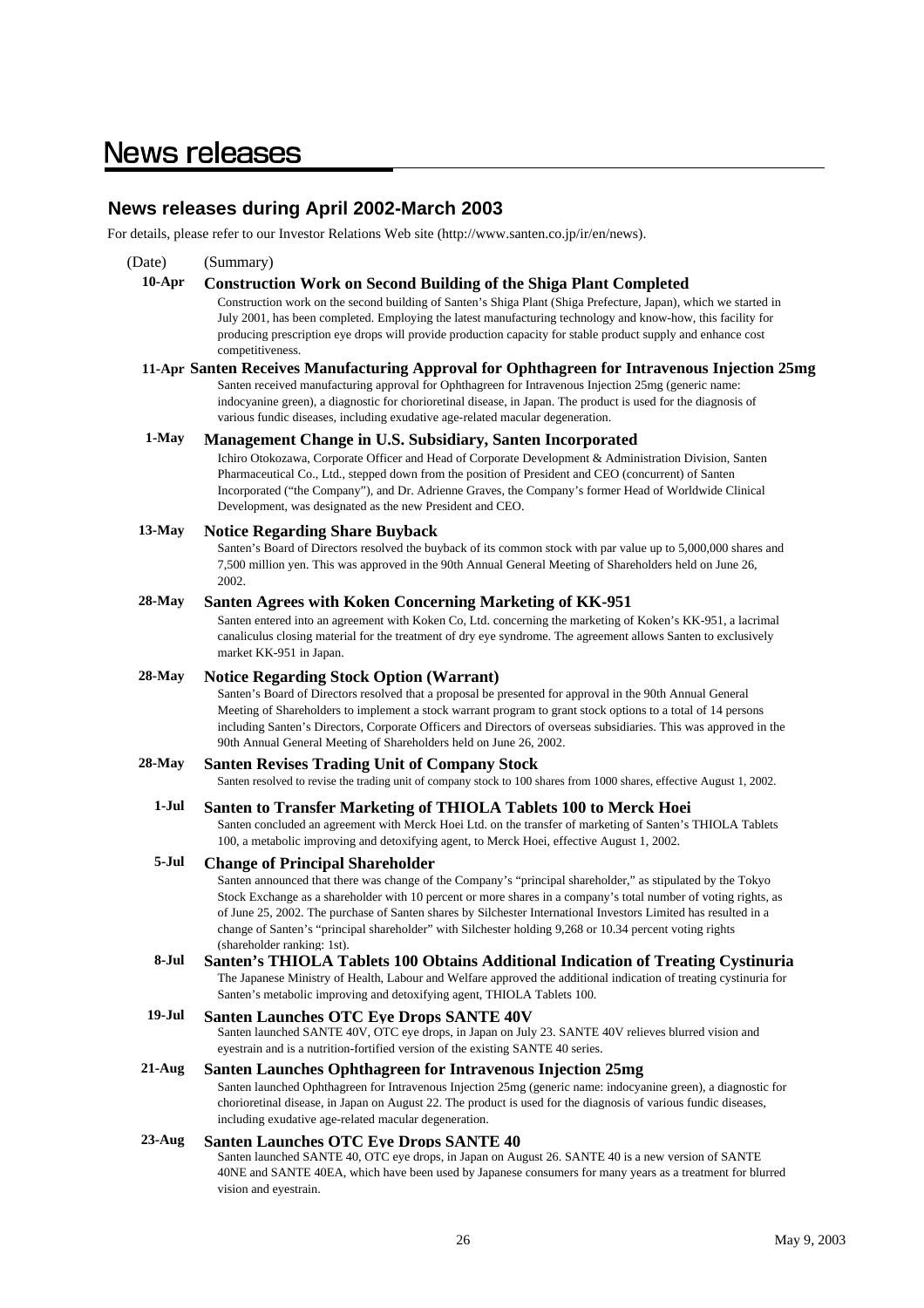

#### (Date) (Summary)

#### **17-Sep Santen Introduces Dimple Bottle for Prescription Eye Drops**

Santen has developed a new type of bottle called Dimple Bottle for its prescription eye drops products in Japan. While maintaining the advantages of Santen's conventional bottles, Dimple Bottle is more distinguishable and easy-to-handle. Santen will replace the bottles of its prescription eye drops with Dimple Bottles starting with the anti-inflammatory PRORANON Ophthalmic Solution in October 2002.

#### **30-Sep Revision of Performance Forecasts**

Santen revised its performance forecasts for the six months ending September 30, 2002 and the year ending March 31, 2003, which it announced on May 13, 2002. The revision was due to higher-than-expected net sales, decreased selling, general and administrative expenses, and an extraordinary loss of 2,205 million yen during the first half of the current fiscal year, associated with a special premium payment incurred upon the secession of Santen and its wholly owned subsidiary Santen Distribution Co., Ltd. from a composite pension fund (Osaka Pharmaceutical Industry Pension Fund).

#### **10-Oct Santen to Launch OTC Eye Drops** *Sante Uruoi Contact*

Santen launched *Sante Uruoi Contact* , a new over-the-counter eye drop product of artificial tear type used to relieve discomfort, dryness and gritty symptoms of the eyes while wearing contact lenses. The product can be used for all types of contact lenses; however, it works best with disposable lenses whose surfaces have a negative electric charge.

#### **30-Oct Revision of Performance Forecasts**

Santen revised its performance forecasts for the six months ending September 30, 2002 and the year ended March 31, 2003, which it announced on September 30, 2002. The revision was due to higher-than-expected net sales of prescription pharmaceuticals in Japan and other Asian markets, reduced COGS in overseas and exchange gains on foreign currency liabilities of an overseas subsidiary.

**22-Nov** Santen completed construction work on the North Building of its Nara Research and Development Center which had started in October, 2001. The expansion of the Center enables the Company to further reinforce ophthalmic **Santen Completes Construction Work on North Building of Nara Research and Development Center** 

research. Santen also integrated its ophthalmic and rheumatic research by transferring some functions of the Central Research Laboratories in Osaka, including rheumatic research, synthetic and safety research and research support, to the Nara Research and Development Center.

#### **26-Nov Organization Change Effective December 1, 2002**

Santen integrated its four research and development divisions into Research and Development Division in order to accelerate and improve efficiency of its research and development activities.

#### **30-Jan Santen's Noto Plant Obtains Certification of ISO 14001**

Santen's Noto Plant obtained certification of ISO 14001, an international standard for environmental management system. Santen has now acquired ISO 14001 certification at all three of its manufacturing plants (Noto, Shiga and Osaka) in Japan.

#### **20-Feb 2003-2005 Medium-term Management Plan**

Santen formulated a three-year management plan for the period from April 2003 to March 2006. To lay the groundwork for significant advances in the year ending March 2007 and beyond, Santen will devote the next three years to thoroughly overhauling its earnings structure and bolstering its R&D capabilities. By doing so, Santen aims to evolve into a company that makes R&D – in the fields of ophthalmic and rheumatic/osteoarthritic treatments – the source of growth, in addition to its existing strength in sales and marketing.

#### **20-Feb Revision of Performance Forecasts**

Santen revised its performance forecasts for the year ending March 31, 2003, which it announced on November 6, 2002. The revision was due to the loss of 11.8 billion yen from revaluation of shares of the subsidiary Santen Pharmaceutical B.V. and the loss from revaluation of marketable securities.

#### **3-Mar Santen to Purchase Own Shares on Market**

Santen decided to purchase on March 4 up to 3 million of its own common shares on the market at 1,181 yen, the closing price of March 3.

#### **4-Mar Santen Purchases Own Shares on Market**

Santen purchased 2,741,000 of its own shares on the market at 1,181 yen, the closing price of March 3.

#### **4-Mar Santen Files Complaint Against Sante Japan Alleging Unlawful Use of "Sante" Marks**  Santen filed with the Osaka District Court a complaint against a defendant, Sante Japan, who runs a food supplement mail-order business. Santen alleged that the use of "Sante" marks by Sante Japan infringes Unfair